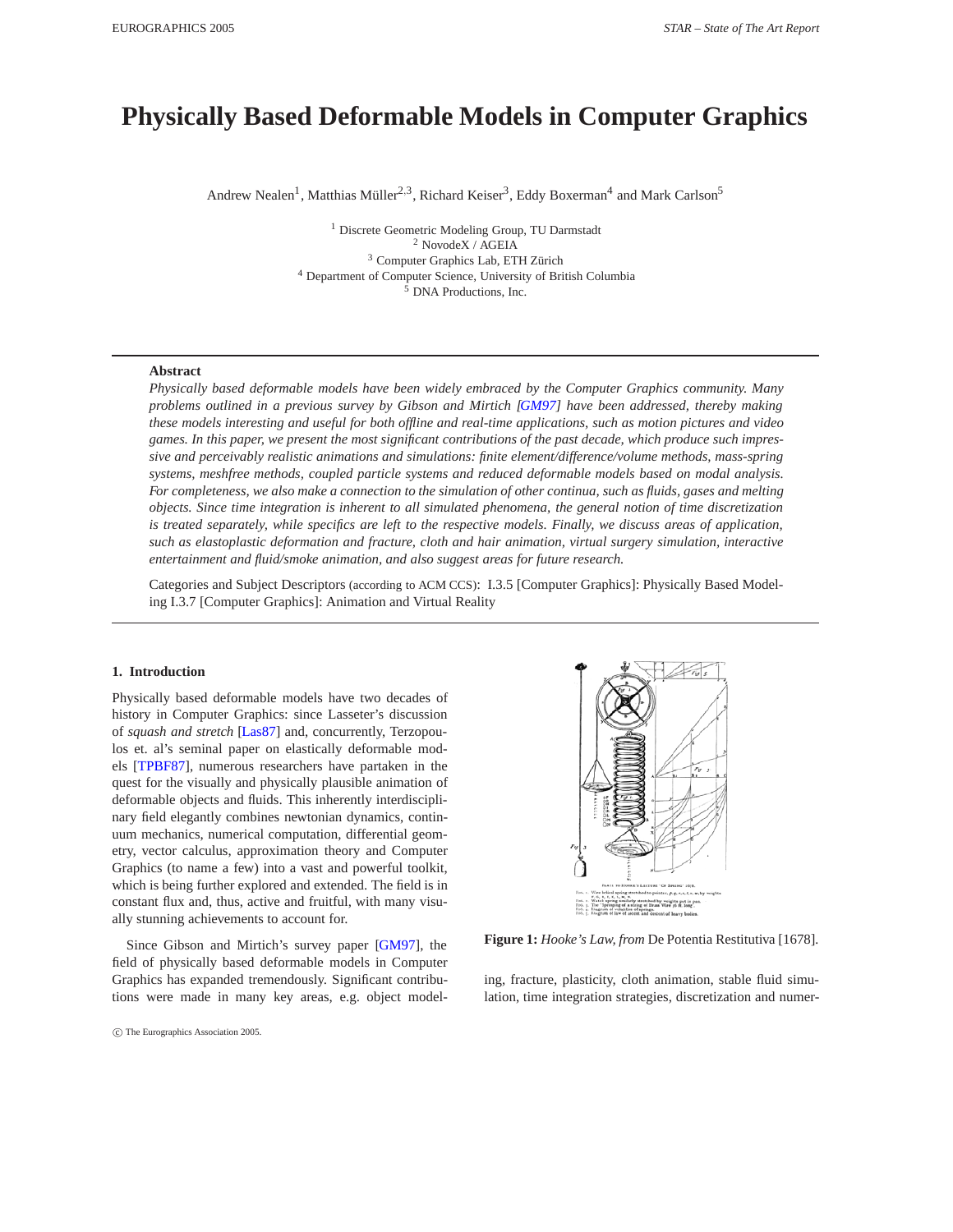<span id="page-1-3"></span>ical solution of PDEs, modal analysis, space-time adaptivity, multiresolution modeling and real-time simulation. Nonphysical models, such as parametric curves and surfaces and free-form deformations, are not discussed in this report. The inclined reader is therefore encouraged to browse more recent literature on t-splines [\[SZBN03\]](#page-23-1) [\[SCF](#page-23-2)∗04], space-warping [\[MJBF02\]](#page-22-1) [\[LKG](#page-22-2)<sup>\*</sup>03] [\[BK05\]](#page-20-0) and methods based on differential surface properties [\[SLCO](#page-23-3)∗04] [\[YZX](#page-23-4)∗04] [\[BK04\]](#page-20-1) [\[LSLCO05\]](#page-22-3) [\[NSACO05\]](#page-22-4) [\[IMH05\]](#page-21-1). For advances in character skinning see e.g. [\[WP02\]](#page-23-5) [\[KJP02\]](#page-22-5) [\[JT05\]](#page-22-6). Since we are not able to cover basic elasticity theory and continuum mechanics in this report, we would like to point out that a nice review of the history of elasticity theory, starting with the discovery of Hooke's Law in 1660 (Fig. [1\)](#page-0-0) and leading up to the general equations of Navier in 1821, is given in [\[Lov27\]](#page-22-7). Furthermore, great introductions to continuum mechanics and dynamics can be found in [\[WB97\]](#page-23-6) and in general textbooks, such as [\[Chu96\]](#page-21-2) [\[Coo95\]](#page-21-3) [\[BW97\]](#page-20-2) [\[Gdo93\]](#page-21-4) [\[BLM00\]](#page-20-3). For application specific presentations, we refer the reader to a number of recent works. For cloth simulation, there is the text by House and Breen [\[HB00\]](#page-21-5), as well as the recent, extensive tutorial by Thalmann et al. [\[MTCK](#page-22-8)<sup>\*</sup>04]. For hair simulation, there is the (already slightly dated) overview by Thalmann et al. [\[MTHK00\]](#page-22-9); the paper by Volino and Thalmann [\[VMT04\]](#page-23-7) gives a good, more recent overview. Collision detection and haptic forcefeedback rendering for deformable objects are other challenging and active areas of research. For a summary of recent work in these fields, we refer the reader to the report by Teschner et al.  $[TKH^*05]$  $[TKH^*05]$  and the course notes of Lin and Otaduy [\[LO05\]](#page-22-10).

In this report we take a *model based* point of view, motivated by the fact that there are many readily available physical models for very similar applications, i.e. we can animate an elastically or plastically deforming solid with many different underlying models, such as mass-spring systems, finite elements or meshfree methods. We furthermore make a distinction between *Lagrangian* methods, where the model consists of a set of points with varying locations and properties, and *Eulerian* methods, where model properties are computed for a set of stationary points. To give a coarse overview, we describe recent developments for

- Lagrangian Mesh Based Methods
	- Continuum Mechanics Based Methods
	- Mass-Spring Systems
- Lagrangian Mesh Free Methods
	- Loosely Coupled Particle Systems
	- Smoothed Particle Hydrodynamics (SPH)
	- Mesh Free Methods for the solution of PDEs
- Reduced Deformation Models and Modal Analysis
- Eulerian and Semi-Lagrangian Methods
	- Fluids and Gases
	- Melting Objects

In each section we present the basic model formulation, recent contributions, benefits and drawbacks, and various areas of application. The section on fluids, gases and melting objects contains an overview of recent work and establishes the connection to the field of physically based deformable models. A complete survey on the animation of fluids and gases would easily fill its own report and is therefore beyond our scope.

Our goal is to provide an up-to-date report to the Computer Graphics community, as an entry point for researchers and developers who are new to the field, thereby complementing the existing survey paper [\[GM97\]](#page-21-0).

## <span id="page-1-2"></span><span id="page-1-0"></span>**2. Background**

## **2.1. Continuum Elasticity**

A deformable object is typically defined by its undeformed shape (also called equilibrium configuration, rest or initial shape) and by a set of material parameters that define how it deforms under applied forces. If we think of the rest shape as a continuous connected subset *M* of  $\mathbb{R}^3$ , then the coordinates **m** ∈ *M* of a point in the object are called *material coordinates* of that point. In the discrete case *M* is a discrete set of points that sample the rest shape of the object.

When forces are applied, the object deforms and a point originally at location **m** (i.e. with material coordinates **m**) moves to a new location **x**(**m**), the *spatial* or *world coordinates* of that point. Since new locations are defined for all material coordinates **m**, **x** is a vector field defined on *M*. Alternatively, the deformation can also be specified by the *displacement* vector field  $\mathbf{u}(\mathbf{m}) = \mathbf{x}(\mathbf{m}) - \mathbf{m}$  defined on *M* (see Fig. [2\)](#page-3-0). From  $\mathbf{u}(\mathbf{m})$  the elastic strain  $\varepsilon$  is computed ( $\varepsilon$  is a dimensionless quantity which, in the (linear) 1D case, is simply ∆*l/l*). A spatially constant displacement field represents a translation of the object with no strain. Therefore, it becomes clear that strain must be measured in terms of spatial variations of the displacement field  $\mathbf{u} = \mathbf{u}(\mathbf{m}) = (u, v, w)^T$ . Popular choices in Computer Graphics are

$$
\varepsilon_G = \frac{1}{2} (\nabla \mathbf{u} + [\nabla \mathbf{u}]^T + [\nabla \mathbf{u}]^T \nabla \mathbf{u})
$$
 (1)

$$
\varepsilon_C = \frac{1}{2} (\nabla \mathbf{u} + [\nabla \mathbf{u}]^T),\tag{2}
$$

<span id="page-1-1"></span>where the symmetric tensor  $\varepsilon_G \in \mathbb{R}^{3x3}$  is Green's nonlinear strain tensor and  $\varepsilon_C \in \mathbb{R}^{3 \times 3}$  its linearization, Cauchy's linear strain tensor. The gradient of the displacement field is a 3 by 3 matrix

$$
\nabla \mathbf{u} = \begin{bmatrix} u_{,x} & u_{,y} & u_{,z} \\ v_{,x} & v_{,y} & v_{,z} \\ w_{,x} & w_{,y} & w_{,z} \end{bmatrix}, \tag{3}
$$

where the index after the comma represents a spatial derivative.

The material law (or *constitutive law*) is used for the computation of the symmetric internal stress tensor  $\sigma \in \mathbb{R}^{3 \times 3}$  for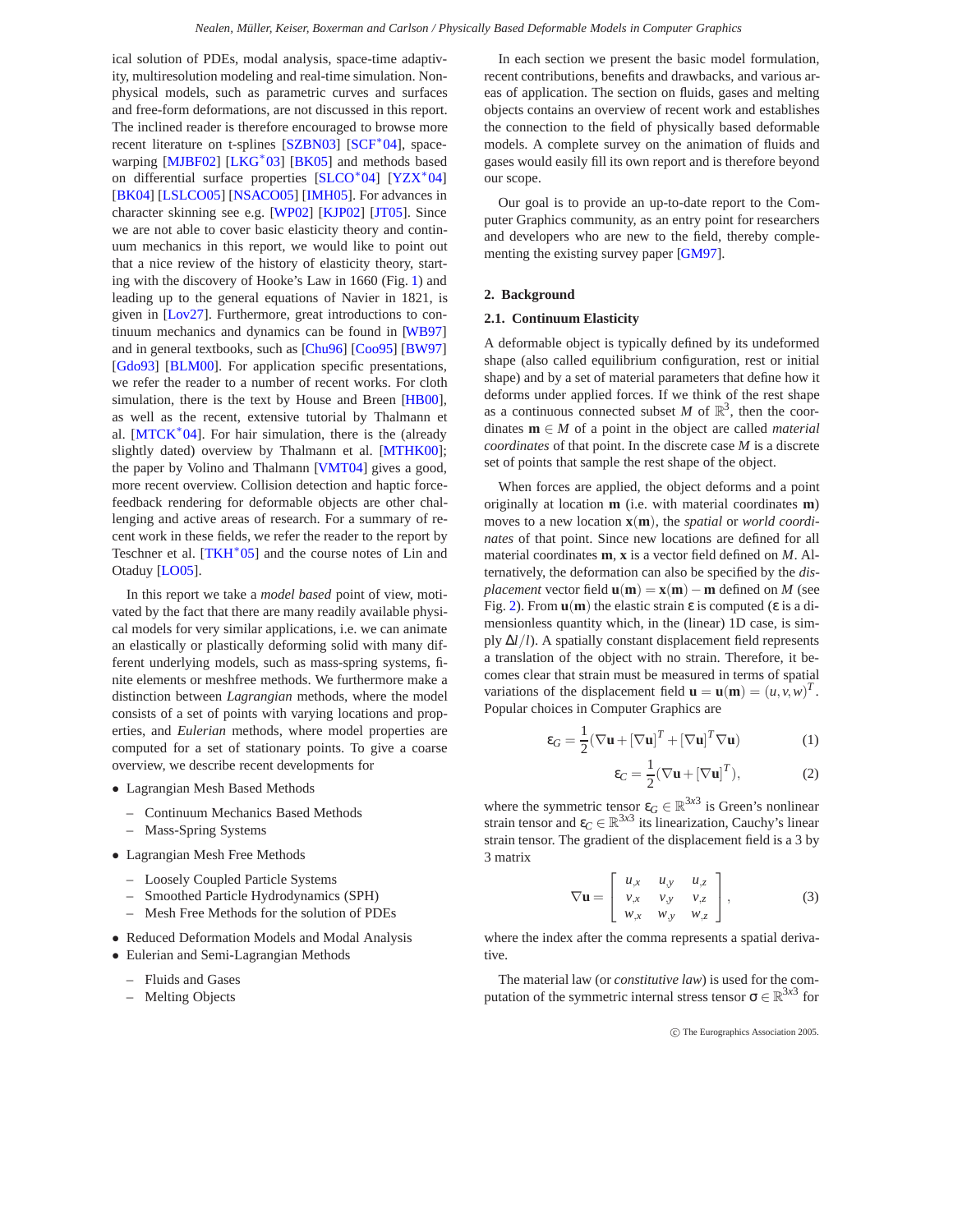<span id="page-2-4"></span>each material point **m** based on the strain ε at that point (σ is measured as force per unit area, where  $1Pascal = 1Pa =$  $1N/m<sup>2</sup>$ ). Most Computer Graphics papers use Hooke's linear material law

$$
\sigma = \mathbf{E} \cdot \mathbf{\varepsilon},\tag{4}
$$

<span id="page-2-2"></span>where **E** is a rank four tensor which relates the coefficients of the stress tensor linearly to the coefficients of the strain tensor. For isotropic materials, the coefficients of **E** only depend on Young's modulus and Poisson's ratio.

## <span id="page-2-0"></span>**2.2. Time Integration**

In order to simulate dynamic deformable solids, we need to know the time dependent world coordinates  $\mathbf{x}(\mathbf{m},t)$  of all points in *M*. Given  $\mathbf{x}(\mathbf{m},t)$ , we can subsequently display the configurations  $\mathbf{x}(0), \mathbf{x}(\Delta t), \mathbf{x}(2\Delta t), \dots$  resulting in an animation of the object. Here ∆*t* is a fixed time step of the simulation and  $\mathbf{x}(t)$  represents the entire vector field at time  $t$ .

The unknown vector fields  $\mathbf{x}(t)$  are not given directly but implicitly as the solution of a differential equation, namely Newton's second law of motion of the form

$$
\ddot{\mathbf{x}} = F(\dot{\mathbf{x}}, \mathbf{x}, t),\tag{5}
$$

where  $\ddot{x}$  and  $\dot{x}$  are the second and first time derivatives of **x**, respectively and  $F()$  a general function given by the physical model of the deformable object. In order to find the solution **, this second order differential equation is often rewritten** as a coupled set of two first order equations

$$
\dot{\mathbf{x}} = \mathbf{v} \tag{6}
$$

$$
\dot{\mathbf{v}} = F(\mathbf{v}, \mathbf{x}, t), \tag{7}
$$

where the new quantity **v** represents  $\dot{x}$ . A discrete set of values  $\mathbf{x}(0), \mathbf{x}(\Delta t), \mathbf{x}(2\Delta t), \dots$  of the unknown vector field **x** which is needed for the animation can now be obtained by numerically solving (i.e. integrating) this system of equations. Numerical integration of ordinary differential equations is the subject of many textbooks (e.g. [\[PTVF92,](#page-23-9) [AP98\]](#page-20-4)). See [\[HES02\]](#page-21-6) for an excellent overview in the context of deformable modeling in computer graphics. We give a few examples here which appear in subsequent sections.

The simplest scheme is explicit (or forward) Euler integration, where the time derivatives are replaced by finite differences  $\dot{\mathbf{v}}(t)=[\mathbf{v}(t+\Delta t)-\mathbf{v}(t)]/\Delta t$  and  $\dot{\mathbf{x}}(t)=[\mathbf{x}(t+\Delta t)-\mathbf{v}(t)]/\Delta t$  $\Delta t$ ) – **x**(*t*)]/ $\Delta t$ . Substituting these into the above equations and solving for the quantities at the next time step  $t + \Delta t$ yields

$$
\mathbf{x}(t + \Delta t) = \mathbf{x}(t) + \Delta t \mathbf{v}(t)
$$
\n(8)

$$
\mathbf{v}(t + \Delta t) = \mathbf{v}(t) + \Delta t F(\mathbf{v}(t), \mathbf{x}(t), t).
$$
 (9)

Time integration schemes are evaluated by two main criteria, their stability and their accuracy. Their accuracy is measured by their convergence with respect to the time step size ∆*t*, i.e.

first order  $O(\Delta t)$ , second order  $O(\Delta t^2)$ , etc. In the field of physically based animation in Computer Graphics, stability is often much more important than accuracy.

The integration scheme presented above is called *explicit* because it provides explicit formulas for the quantities at the next time step. Explicit methods are easy to implement but they are only conditionally stable, i.e. stable only if ∆*t* is smaller than a stability threshold (see [\[MHTG05\]](#page-22-11) for a formalization). For stiff objects this threshold can be very small. The instability is due to the fact that explicit methods extrapolate a constant right hand side blindly into the future as the above equations show. For a simple spring and a large ∆*t*, the scheme can overshoot the equilibrium position arbitrarily. At the next time step the restoring forces get even larger resulting in an exponential gain of energy and finally an explosion. This problem can be solved by using an *implicit* scheme that uses quantities at the next time step  $t + \Delta t$  on both sides of the equation

$$
\mathbf{x}(t + \Delta t) = \mathbf{x}(t) + \Delta t \mathbf{v}(t + \Delta t)
$$
 (10)

$$
\mathbf{v}(t + \Delta t) = \mathbf{v}(t) + \Delta t F(\mathbf{v}(t + \Delta t), \mathbf{x}(t + \Delta t), t). \tag{11}
$$

The scheme is now called implicit because the unknown quantities are *implicitly* given as the solution of a system of equations. Now, instead of extrapolating a constant right hand side blindly into the future, the right hand side is part of the solution process. Remarkably, the implicit (or backward) Euler scheme is stable for arbitrarily large time steps ∆*t* (There is, however, a lower time step limit which, for practical purposes, poses no problem). This gain comes with the price of having to solve an algebraic system of equations at each time step (linear if  $F()$  is linear, non-linear otherwise).

A simple improvement to the forward Euler scheme is to swap the order of the equations and use a forward-backward scheme

$$
\mathbf{v}(t + \Delta t) = \mathbf{v}(t) + \Delta t F(\mathbf{v}(t), \mathbf{x}(t), t)
$$
(12)

$$
\mathbf{x}(t + \Delta t) = \mathbf{x}(t) + \Delta t \mathbf{v}(t + \Delta t). \tag{13}
$$

The update to **v** uses forward Euler, while the update to **x** uses backward Euler. Note that the method is still explicit;  $\mathbf{v}(t + \Delta t)$  is simply evaluated first. For non-dissipative systems (ie. when forces are independent of velocities), this reduces to the second order accurate Stoermer-Verlet scheme. The forward-backward Euler scheme is more stable than standard forward Euler integration, without any additional computational overhead.

#### <span id="page-2-3"></span><span id="page-2-1"></span>**3. Lagrangian Mesh Based Methods**

#### **3.1. The Finite Element Method**

The Finite Element Method (FEM) is one of the most popular methods in Computational Sciences to solve Partial Differential Equations (PDE's) on irregular grids. In order to use the method for the simulation of deformable objects, the object is viewed as a continuous connected volume as

c The Eurographics Association 2005.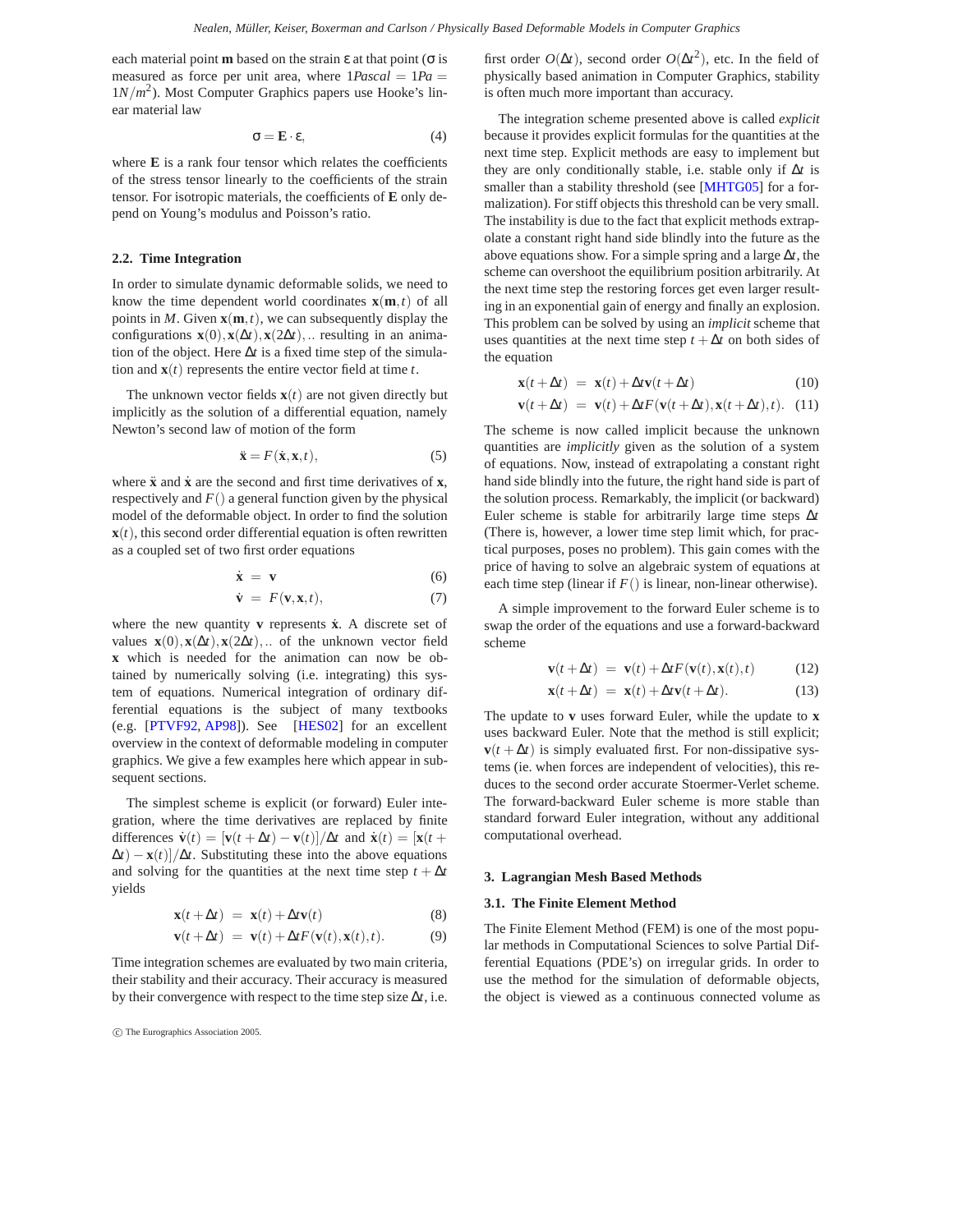<span id="page-3-6"></span>

<span id="page-3-0"></span>**Figure 2:** *In the Finite Element method, a continuous deformation (a) is approximated by a sum of (linear) basis functions defined inside a set of finite elements (b).*

in Section [2.1](#page-1-0) which is discretized using an irregular mesh. Continuum mechanics, then, provides the PDE to be solved.

<span id="page-3-1"></span>The PDE governing dynamic elastic materials is given by

$$
\rho \ddot{\mathbf{x}} = \nabla \cdot \sigma + \mathbf{f},\tag{14}
$$

where ρ is the density of the material and **f** externally applied forces such as gravity or collision forces. The divergence operator turns the 3 by 3 stress tensor back into a 3 vector

$$
\nabla \cdot \sigma = \begin{bmatrix} \sigma_{xx,x} + \sigma_{xy,y} + \sigma_{xz,z} \\ \sigma_{yx,x} + \sigma_{yy,y} + \sigma_{yz,z} \\ \sigma_{zx,x} + \sigma_{zy,y} + \sigma_{zz,z} \end{bmatrix},
$$
(15)

representing the internal force resulting from a deformed infinitesimal volume. Eq. [14](#page-3-1) shows the equation of motion in *differential form* in contrast to the *integral form* which is used in the Finite Volume method.

The Finite Element Method is used to turn a PDE into a set of algebraic equations which are then solved numerically. To this end, the domain *M* is discretized into a finite number of disjoint elements (i.e. a mesh). Instead of solving for the spatially continuous function  $\mathbf{x}(\mathbf{m},t)$ , one only solves for the discrete set of unknown positions  $\mathbf{x}_i(t)$  of the nodes of the mesh. First, the function  $\mathbf{x}(\mathbf{m},t)$  is approximated using the nodal values by

$$
\tilde{\mathbf{x}}(\mathbf{m},t) = \sum_{i} \mathbf{x}_i(t) \mathbf{b}_i(\mathbf{m}),
$$
\n(16)

<span id="page-3-2"></span>where  $\mathbf{b}_i$ () are fixed nodal basis functions which are 1 at node *i* and zero at all other nodes, also known as the Kronecker Delta property (see Fig. [2\)](#page-3-0). In the most general case of the Finite Element Method, the basis functions do not have this property. In that case, the unknowns are general parameters which can not be interpreted as nodal values. Substituting  $\tilde{\mathbf{x}}(\mathbf{m},t)$  into Eq. [14](#page-3-1) results in algebraic equations for the  $\mathbf{x}_i(t)$ . In the Galerkin approach [\[Hun05\]](#page-21-7), finding the unknowns  $\mathbf{x}_i(t)$  is viewed as an optimization process. When substituting  $\mathbf{x}(\mathbf{m},t)$  by the approximation  $\tilde{\mathbf{x}}(\mathbf{m},t)$ , the infinitely dimensional search space of possible solutions is reduced to a finite dimensional subspace. In general, no function in that subspace can solve the original PDE. The approximation will generate a deviation or residue when substituted into the PDE. In the Galerkin method, the approximation which *minimizes the residue* is sought. In other words, we look for an approximation whose residue is perpendicular to the subspace of functions defined by Eq. [16.](#page-3-2)

Many papers in Computer Graphics use a simple form of the Finite Element method for the simulation of deformable objects, sometimes called the *explicit* Finite Element Method, which is quite easy to understand and to im-plement (e.g. [\[OH99\]](#page-22-12), [\[DDCB01\]](#page-21-8), [\[MDM](#page-22-13)<sup>∗</sup>02]). The explicit Finite Element Method is not to be confused with the standard Finite Element Method being *integrated* explicitly. The explicit Finite Element Method can be integrated either explicitly or implicitly.

In the explicit Finite Element approach, both, the masses and the internal and external forces are lumped to the vertices. The nodes in the mesh are treated like mass points in a mass-spring system while each element acts like a generalized spring connecting all adjacent mass points. The forces acting on the nodes of an element due to its deformation are computed as follows (see for instance [\[OH99\]](#page-22-12)): given the positions of the vertices of an element and the fixed basis functions, the continuous deformation field **u**(**m**) inside the element can be computed using Eq. [16.](#page-3-2) From **u**(**m**), the strain field  $\varepsilon(\mathbf{m})$  and stress field  $\sigma(\mathbf{m})$  are computed. The deformation energy of the element is then given by

$$
E = \int_{V} \varepsilon(\mathbf{m}) \cdot \sigma(\mathbf{m}) d\mathbf{m},\tag{17}
$$

<span id="page-3-4"></span>where the dot represents the componentwise scalar product of the two tensors. The forces can then be computed as the derivatives of the energy with respect to the nodal positions. In general, the relationship between nodal forces and nodal positions is nonlinear. When linearized, the relationship for an element *e* connecting *ne* nodes can simply be expressed as

$$
\mathbf{f}_e = \mathbf{K}_e \, \mathbf{u}_e,\tag{18}
$$

<span id="page-3-3"></span>where  $\mathbf{f}_e \in \mathbb{R}^{3n_e}$  contains the  $n_e$  nodal forces and  $\mathbf{u}_e \in \mathbb{R}^{3n_e}$ the  $n_e$  nodal displacements of an element. The matrix  $\mathbf{K}_e \in$ R3*nex*3*ne* is called the *stiffness matrix* of the element. Because elastic forces coming from adjacent elements add up at a node, a stiffness matrix  $\mathbf{K} \in \mathbb{R}^{3nx3n}$  for an enire mesh with *n* nodes can be formed by assembling the element's stiffness matrices

$$
\mathbf{K} = \sum_{e} \mathbf{K}_{e}.
$$
 (19)

In this sum, the element's stiffness matrices are expanded to the dimension of **K** by filling in zeros at positions related to nodes not adjacent to the element. Using the linearized elastic forces, the linear algebraic equation of motion for an entire mesh becomes ( $\mathbf{u} = \mathbf{x} - \mathbf{x}_0$ )

$$
M\ddot{u} + D\dot{u} + Ku = f_{ext}, \qquad (20)
$$

<span id="page-3-5"></span>where  $M \in \mathbb{R}^{n \times n}$  is the mass matrix,  $D \in \mathbb{R}^{n \times n}$  the damping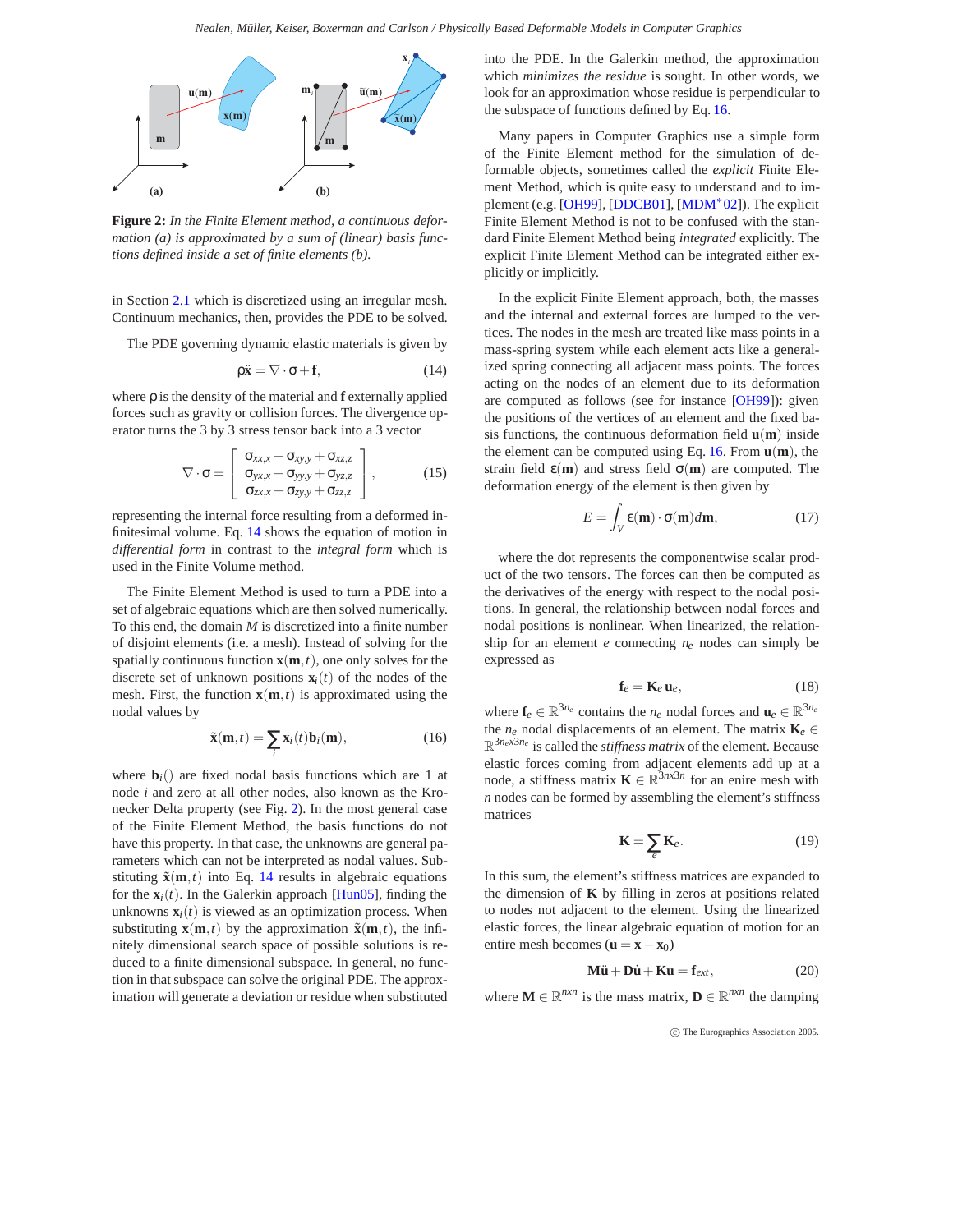<span id="page-4-1"></span>matrix and  $\mathbf{f}_{ext} \in \mathbb{R}^n$  externally applied forces. Often, diagonal matrices are used for **M** and **D**, a technique called *mass lumping*. In this case, **M** just contains the point masses of the nodes of the mesh on its diagonal. The vectors **x** and **x**<sup>0</sup> contain, respectively, the actual and the rest positions of the nodes.

The Finite Element method only produces a *linear* system of algebraic equations if applied to a *linear* PDE. If a linear strain measure is used and Hooke's law for isotropic materials is substituted into [14,](#page-3-1) Lamé's linear PDE results:

$$
\rho \ddot{\mathbf{x}} = \mu \Delta \mathbf{u} + (\lambda + \mu) \nabla (\nabla \cdot \mathbf{u}),\tag{21}
$$

where the material constants  $\lambda$  and  $\mu$  can be computed directly from Young's modulus and Poisson's ratio. This equation is solved in [\[DDBC99\]](#page-21-9) in a multiresolution fashion. Using discretized versions of the Laplacian ( $\Delta = \nabla^2$ ) and gradient-of-divergence  $(\nabla(\nabla\cdot))$  operators, they solve the Lamé equation on an irregular, multiresolution grid. The system is optimized for limited deformations (linearized strain) and does not support topological changes. Based on Gauss' Divergence Theorem, the discrete operators are further evolved in [\[DDCB00\]](#page-21-10), which leads to greater accuracy through defined error bounds. Furthermore, the cubic octree hierarchy employed in [\[DDBC99\]](#page-21-9) is succeeded by a nonnested hierarchy of meshes, in conformance with the redefined operators, which leads to improved shape sampling. In [\[DDCB01\]](#page-21-8) the previous linearized physical model is replaced by local explicit finite elements and Green's nonlinear strain tensor. To increase stability the simulation is integrated semi-implicitly in time [\[DSB99\]](#page-21-11).

O'Brien et al. [\[OH99\]](#page-22-12) and [\[OBH02\]](#page-22-14) present a FEM based technique for simulating brittle and ductile fracture in connection with elastoplastic materials. They use tetrahedral meshes in connection with linear basis functions  $\mathbf{b}_i$ <sup>()</sup> and Green's strain tensor. The resulting nonlinear equations are solved explicitly and integrated explicitly. The method produces realistic and visually convincing results, but it is not designed for interactive or real-time use. In addition to the strain tensor, they use the so-called *strain rate tensor* (the time derivative of the strain tensor), to compute damping forces. Other studies on the visual simulation of brittle fracture are [\[SWB00\]](#page-23-10) and [\[MMDJ01\]](#page-22-15).

Bro-Nielsen and Cotin [\[BNC96\]](#page-20-5) use linearized finite elements for surgery simulation. They achieve significant speedup by simulating only the visible surface nodes (condensation), similar to the BEM. Many other studies successfully apply the FEM to surgery simulation, such as (but surely not limited to) [\[GTT89\]](#page-21-12), [\[CEO](#page-20-6)∗93], [\[SBMH94\]](#page-23-11), [\[KGC](#page-22-16)<sup>\*</sup>96], [\[CDA99\]](#page-20-7), [\[CDA00\]](#page-20-8), [\[PDA00\]](#page-22-17) and [\[PDA01\]](#page-22-18).

As long as the equation of motion is integrated explicitly in time, nonlinear elastic forces resulting from Green's strain tensor pose no computational problems. The nonlinear formulas for the forces are simply evaluated and used directly to integrate velocities and positions as in [\[OH99\]](#page-22-12). As



**Figure 3:** *The pitbull with its inflated head (left) shows the artifact of linear FEM under large rotational deformations. The correct deformation is shown on the right.*

<span id="page-4-0"></span>mentioned earlier (Section [2.2\)](#page-2-0), explicit integration schemes are stable only for small time steps while implicit integration schemes allow arbitrarily large time steps. However, in the latter case, a system of algebraic equations needs to be solved at every time step. Linear PDE's yield linear algebraic systems which can be solved more efficiently and more stably than nonlinear ones. Unfortunately, linearized elastic forces are only valid for small deformations. Large rotational deformations yield highly inaccurate restoring forces (see Fig. [3\)](#page-4-0).

To eliminate these artifacts, Müller et al. extract the rotational part of the deformation for each finite element and compute the forces with respect to the non-rotated reference frame [\[MG04\]](#page-22-19). The linear equation [18](#page-3-3) for the elastic forces of an element (in this case a tetrahedron) is replaced by

$$
\mathbf{f} = \mathbf{R}\mathbf{K} \, (\mathbf{R}^T \mathbf{x} - \mathbf{x}_0),\tag{22}
$$

where  $\mathbf{R} \in \mathbb{R}^{12x12}$  is a matrix that contains four 3 by 3 identical rotation matrices along its diagonal. The vector **x** contains the actual positions of the four adjacent nodes of the tetrahedron while  $\mathbf{x}_0$  contains their rest positions. The rotation of the element used in **R** is computed by performing a polar decomposition of the matrix that describes the transformation of the tetrahedron from the configuration  $\mathbf{x}_0$  to the configuration **x**. This yields stable, fast and visually pleasing results. In an earlier approach, they extract the rotational part not per element but per node [\[MDM](#page-22-13)∗02]. In this case, the global stiffness matrix does not need to be reassembled at each time step but ghost forces are introduced.

Another solution to this problem is proposed in  $[CGC<sup>*</sup>02]$  $[CGC<sup>*</sup>02]$ : each region of the finite element mesh is associated with the bone of a simple skeleton and then locally linearized. The regions are blended in each time step, leading to results which are visually indistinguishable from the nonlinear solution, yet much faster.

An adaptive nonlinear FEM simulation is described by Wu et al. [\[WDGT01\]](#page-23-12). Distance, surface and volume preservation for triangular and tetrahedral meshes is outlined in [\[THMG04\]](#page-23-13). Grinspun et al. introduce conforming, hierarchical, adaptive refinement methods (CHARMS) for general finite elements [\[GKS02\]](#page-21-13), refining basis functions instead of elements. Irving et al. [\[ITF04\]](#page-21-14) present a method which robustly handles large deformation and element inversion by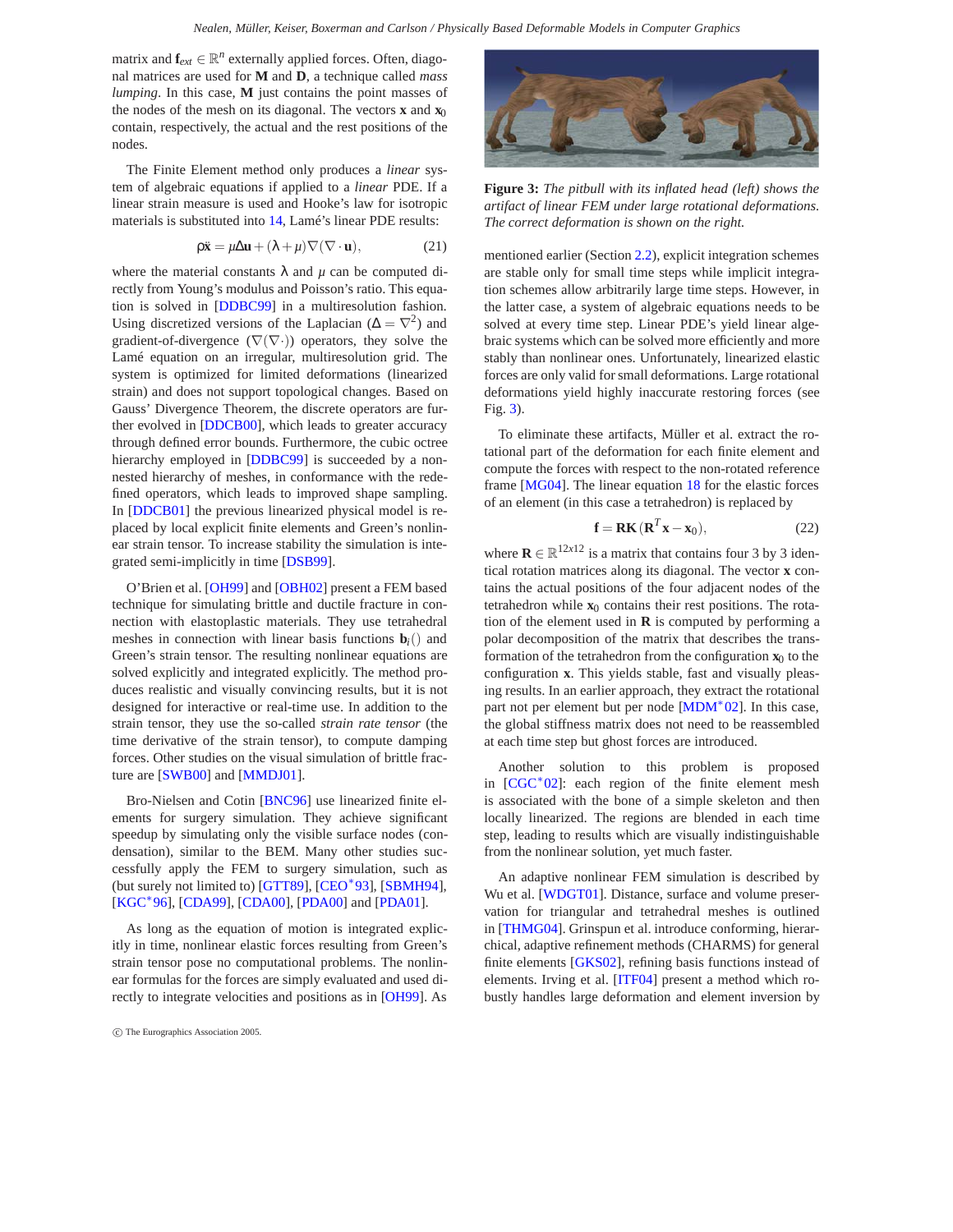<span id="page-5-1"></span>computing a problem-specific diagonalization of the deformation gradient, from which the forces are derived. Müller et al. [\[MTG04\]](#page-22-20) propose simulating and fracturing objects represented by surface meshes, by embedding the surface in a cuboid element voxelization (Fig. [4\)](#page-5-0). This domain embedding strategy is also used by James et al. in their *squashing cubes* simulator [\[JBT04\]](#page-21-15). To support topological changes while maintaining well-shaped elements, Molino et al. create duplicates of the original elements in their virtual node algorithm [\[MBF04\]](#page-22-21).



**Figure 4:** *Embedding a topologically inconsistent surface mesh in hexahedral finite elements for deformation simulation and fracturing [\[MTG04\]](#page-22-20).*

## <span id="page-5-0"></span>**3.2. The Method of Finite Differences**

If the object *M* is sampled using a *regular* spatial grid, the equation of motion [14](#page-3-1) can be discretized using finite differences. The method of Finite Differences is easier to implement than the general Finite Element Method. However, it is difficult to approximate the boundary of an arbitrary object with a regular mesh. Also, local adaptations are only possible with irregular meshes.

Pioneering work in the field of physically based animation was carried out by Terzopoulos and his co-workers. In their seminal paper [\[TPBF87\]](#page-23-0) the dynamics of deformable models are computed from the potential energy stored in the elastically deformed body. For volumetric objects, they define the deformation energy as the weighted matrix norm of the difference between the metric tensors of the deformed and original shape, integrated over the entire continuum (two and one dimensional objects involve further weighted norms of second and third order tensors). The continuous variational (or directional) derivative of this energy functional (the elastic force) is discretized using the Method of Finite Differences (FD), and the simulation is moved forward through time by semi-implicit integration. This work is further evolved in [\[TF88\]](#page-23-14) and [\[TW88\]](#page-23-15) where the model is extended to cover plasticity and fracture.

## **3.3. The Finite Volume Method**

In the explicit Finite Element Method, the forces acting on the nodes of an element are computed as the derivatives of the deformation energy with respect to the nodal positions, where the deformation energy is computed via [17.](#page-3-4)

There is a more direct way to get to the nodal forces of an element, using the Method of Finite Volumes. The stress tensor σ can be used to compute the internal force **f** per unit area with respect to a certain plane orientation as

$$
\mathbf{f} = \sigma \mathbf{n},\tag{23}
$$

where the normalized vector **n** is the normal on that plane. Thus, the total force acting on the face *A* of a finite element is given by the surface integral

$$
\mathbf{f}_A = \int_A \sigma d\mathbf{A}.\tag{24}
$$

When linear basis functions are used, the stress tensor is constant within an element. Then, for planar element faces, the surface integral reduces to the simple product

$$
\mathbf{f}_A = A \sigma \mathbf{n},\tag{25}
$$

where the scalar *A* is the area of the face and **n** its normal. To get the nodal forces, one loops over all the faces *Ai* of the element and distributes the force  $f_{A_i}$  evenly among the nodes adjacent to that face. Teran et al. [\[TBHF03\]](#page-23-16) use this method to simulate skeletal muscle. They also use a geometrically motivated way to compute strain which leads to an intuitive way of integrating the equations of motion.

#### **3.4. The Boundary Element Method**

The Boundary Element Method (BEM) is an interesting alternative to the standard Finite Element approach because all computations are done on the surface (boundary) of the elastic body instead of on its volume (interior). For a very good introduction to the subject see [\[Hun05\]](#page-21-7). Roughly speaking, the integral form of the equation of motion is transformed into a surface integral by applying the Green-Gauss theorem. The method achieves substantial speedup because the three dimensional problem is reduced to two dimensions. However, the approach only works for objects whose interior is composed of a homogenous material. Also, topological changes (e.g. fractures) are more difficult to handle than in the explicit FEM approach where only local changes to the stiffness matrix or the connectivity of the elements need to be done.

In the ArtDefo System [\[JP99\]](#page-21-16) surface nodes are simulated using the Boundary Element Method and a database of precomputed reference boundary value problems (RBVPs). By employing a fast update process, which exploits coherence, accurate real-time deformation simulation is achieved. In [\[JP02b\]](#page-21-17) the RBVPs are expressed in terms of linear elastostatic Green's functions (LEGFMs) and multiple RBVP's are linked via interface boundary conditions, resulting in a multizone elastokinematic model, which properly simulates large nonlinear relative strains. The system is further augmented by multiresolution Green's functions (wavelet Green's functions) in [\[JP03\]](#page-22-22), with which large-scale objects can be simulated.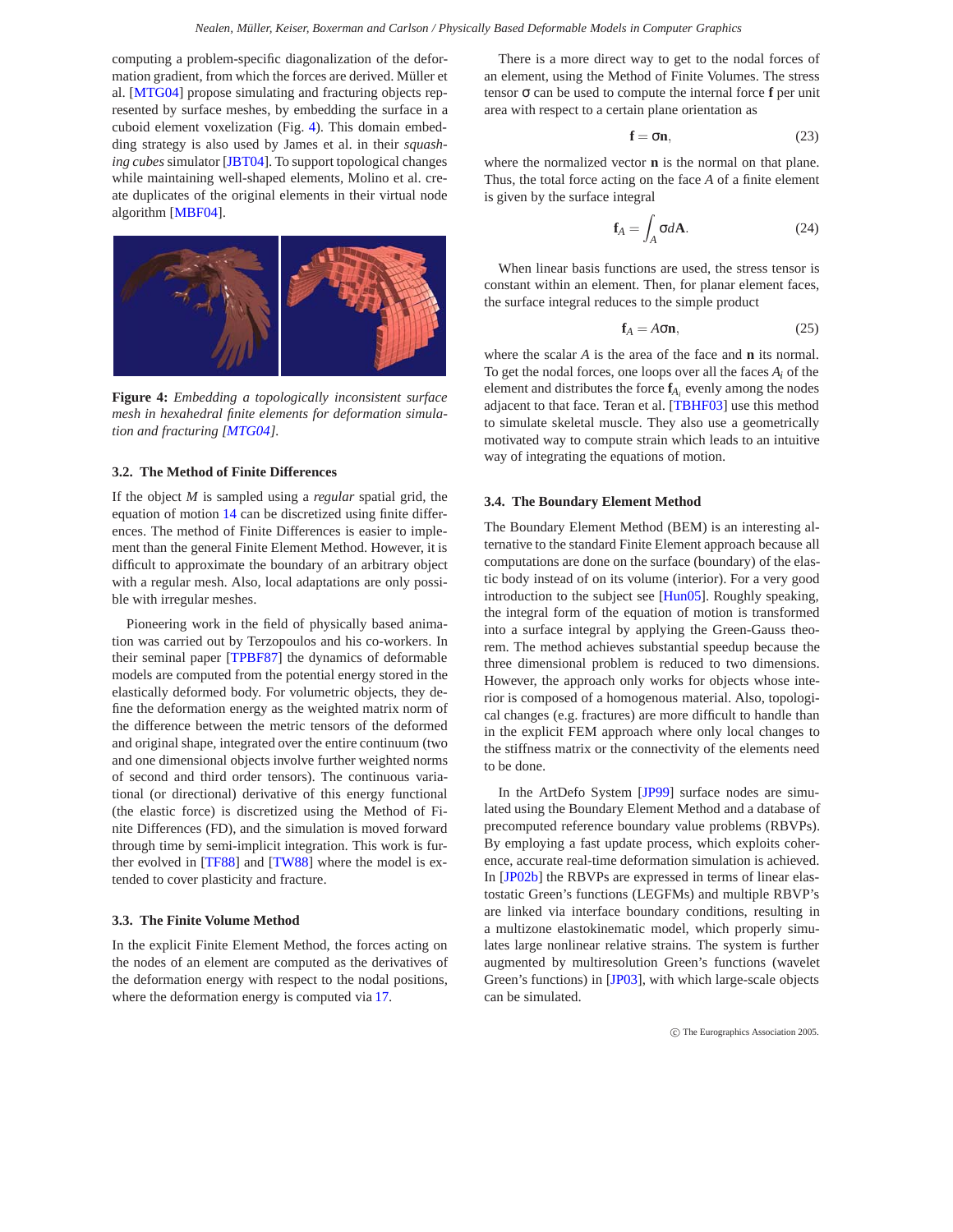## <span id="page-6-3"></span>**3.5. Mass-Spring Systems**

Mass-spring systems are arguably the simplest and most intuitive of all deformable models. Instead of beginning with a PDE such as Eq. [14](#page-3-1) and subsequently discretizing in space, we begin directly with a discrete model. As the name implies, these models simply consist of point masses connected together by a network of massless springs.

The state of the system at a given time *t* is defined by the positions  $\mathbf{x}_i$  and velocities  $\mathbf{v}_i$  of the masses  $i = 1..n$ . The force  $f_i$  on each mass is computed due to its spring connections with its neighbors, along with external forces such as gravity, friction, etc. The motion of each particle is then governed by Newton's second law  $\mathbf{f}_i = m_i \ddot{\mathbf{x}}_i$ , which for the entire particle system can be expressed as

$$
\mathbf{M}\ddot{\mathbf{x}} = \mathbf{f}(\mathbf{x}, \mathbf{v}) \tag{26}
$$

<span id="page-6-2"></span>where **M** is a  $3n \times 3n$  diagonal mass matrix. Thus, massspring systems "only" require the solution of a system of coupled ordinary differential equations (ODEs). This is done via a numerical integration scheme as described in Section [2.2.](#page-2-0)



**Figure 5:** *A mass-spring system.*

<span id="page-6-0"></span>Depicted in Fig. [5](#page-6-0) is a simple example of a volumetric mass-spring system (similar to that in [\[CZKM98\]](#page-21-18)). The masses are regularly spaced in a lattice. They are connected together along the twelve edges of each hexahedron by "structural" springs. Masses on opposite corners of each hexahedron are connected together by "shear" springs. These springs cause the solid to resist longitudinal and shear deformations respectively, and their rest lengths define the undeformed state of the body. Typically, the spring types have different properties; and for anisotropic materials each springs' properties also depend on its orientation.

Springs are commonly modeled as being linearly elastic; the force acting on mass *i*, generated by a spring connecting *i* and *j* together is

$$
\mathbf{f}_i = k_s (|\mathbf{x}_{ij}| - l_{ij}) \frac{\mathbf{x}_{ij}}{|\mathbf{x}_{ij}|}
$$
 (27)

<span id="page-6-1"></span>where  $\mathbf{x}_{ij}$  is the difference between the two masses' position vectors  $(\mathbf{x}_i - \mathbf{x}_i)$ ,  $k_s$  is the spring's stiffness and  $l_{ij}$  is its rest length.

Physical bodies are not perfectly elastic; they dissipate energy during deformation. To account for this, viscoelastic springs are used to damp out relative motion. Thus, in addition to [\(27\)](#page-6-1), each spring exerts a viscous force. It is common to model this as

$$
\mathbf{f}_i = k_d (\mathbf{v}_j - \mathbf{v}_i) \tag{28}
$$

where  $k_d$  is the spring's damping constant. This is unfortunate, as it damps rigid body rotations. Worse still, when modeling cloth it damps bending and wrinkling — a key feature of these objects. It is preferable to use

$$
\mathbf{f}_i = k_d \left( \frac{\mathbf{v}_{ij}^T \mathbf{x}_{ij}}{\mathbf{x}_{ij}^T \mathbf{x}_{ij}} \right) \mathbf{x}_{ij}
$$
 (29)

where  $\mathbf{v}_{ij} = \mathbf{v}_j - \mathbf{v}_i$ . This *projects* the velocity difference onto the vector separating the masses, and only allows a force along that direction.

In the literature, the concept of a mass-spring system is often more general than the canonical example given above. These models are still represented by point masses and a fixed connectivity, but the notion of a spring is generalized. Often the name "particle system" is used instead, which is perhaps a more fitting name. (Though they should be distinguished from the models found in Section [4.1,](#page-9-0) which have no fixed connectivity.) In any case, the term "mass-spring system" is very suggestive, and will most likely persist.

In more general particle systems, such as those found in [\[BHW94,](#page-20-10) [BW98,](#page-20-11) [THMG04\]](#page-23-13), deformation energies are defined. These are often derived from soft constraints that are to be maintained in the model; given some constraint of the form  $C(x) = 0$ , an associated energy is defined as  $\frac{k_s}{2} \mathbf{C}^T(\mathbf{x}) \mathbf{C}(\mathbf{x})$ . These energies are minimized at the model's rest state, and are used to enforce the preservation of mesh distances, angles, areas, volumes, etc. Particle forces are then computed as the derivatives of the energies with respect to the particle positions

$$
\mathbf{f}_i = -\frac{\partial E}{\partial \mathbf{x}_i}.\tag{30}
$$

Each energy term typically involves only a few particles. In the case of a distance constraint, we are back to our simple, linear spring model described above. However, for other constraints and energies, we must imagine more general spring types: angular, bending, areal, volumetric, etc.

## **3.5.1. Early Work**

Mass-spring networks first saw use in Computer Graphics for facial modeling [\[PB81,](#page-22-23) [Wat87\]](#page-23-17). These early works solve static problems of the form [\(18\)](#page-3-3). Soon after, dynamic models were introduced to model skin, fat and muscle [\[CHP89,](#page-21-19) [TW90,](#page-23-18) [WT91\]](#page-23-19).

The locomotion of simple creatures such as snakes,

c The Eurographics Association 2005.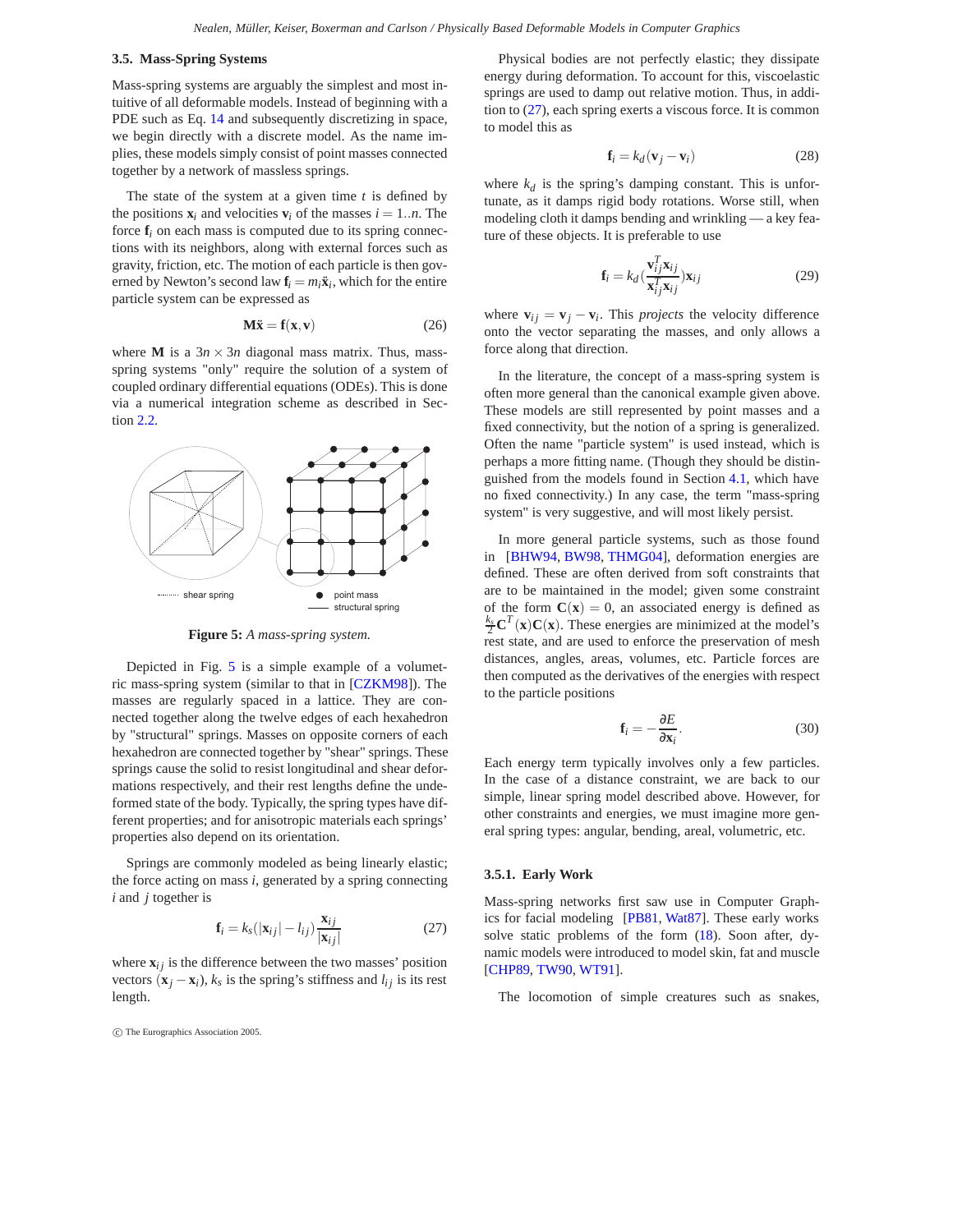<span id="page-7-0"></span>worms and fish [\[Mil88,](#page-22-24) [TT94\]](#page-23-20) was simulated using massspring systems. In these systems, spring rest-lengths vary over time to simulate muscle actuation.

In work by Terzopoulos et al. [\[TPF89\]](#page-23-21) the equations of thermal conductivity are used to simulate heat transfer in a volumetric mass-spring system. Each spring's stiffness is determined by its temperature, which is set to zero once the melting threshold is exceeded. A discrete fluid model (similar to those presented in Section [4.1\)](#page-9-0) is applied to particles for which all connecting springs have melted.

Breen et al. [\[BHW94\]](#page-20-10) presented a particle system to model cloth. They posited that cloth is a mechanism of warp and weft fibres — not a continuum — and that mass-spring systems are thus *more* appropriate than Finite Element techniques for modeling cloth. Using measured data from the *Kawabata Evaluation System* [\[Kaw80\]](#page-22-25), they took care in formulating their energy functions for stretching, bending and trellising (shearing), and predicted the static drape of real materials quite accurately. Since [\[BHW94\]](#page-20-10), particle systems have dominated the cloth simulation literature — although new FEM formulations (such as the one described in [\[EKS03\]](#page-21-20)) continue to be proposed.

### **3.5.2. Drawbacks and Improvements**

Particle systems tend to be intuitive and simple to implement. Moreover, they are computationally efficient and handle large deformations with ease. However, unlike the Finite Element and finite difference methods, which are built upon elasticity theory, mass-spring systems are not necessarily accurate. Primarily, most such systems are not convergent; that is, as the mesh is refined, the simulation does not converge on the true solution. Instead, the behavior of the model is dependent on the mesh resolution and topology. In practice, spring constants  $k<sub>s</sub>$  are often chosen arbitrarily, and one can say little quantitatively about the material being modeled. In addition, there is often coupling between the various spring types. For instance, the "shear" springs of the model in Fig. [5](#page-6-0) also resist stretching. For medical applications, as well as for virtual garment simulation in the textile industry, greater accuracy is required. For applications such as film and games, this lack of accuracy may be acceptable; convincing animations have been produced using these systems. However, a judicious choice of model is still advised, as the behavior of the material being modeled can be highly mesh dependent.

Several researchers have explored and have tried to mitigate the accuracy issues in mass-spring systems. Kass [\[Kas95\]](#page-22-26) presents a simple equivalence in one dimension between a mass-spring system and a corresponding finite difference spatial discretization. Eischen and Bigliani [\[HB00\]](#page-21-5) perform a comparison between a Finite Element model and a carefully tuned particle system, which gave similar experimental results for small deformations. Etzmuss et al. [\[EGS03\]](#page-21-21) carefully derive a cloth particle system from a continuous formulation by a finite difference dis-



**Figure 6:** *Cloth carefully modeled using a mass-spring system. Image courtesy of Robert Bridson, UBC.*

cretization. Their model is convergent, and they show how to choose spring constants based on continuous material parameters.

These more accurate particle systems, however, only apply to rectangular meshes. Like finite difference techniques, they do not generalize easily to triangular (or tetrahedral) meshes. Volino and Thalmann [\[VMT97\]](#page-23-22) present a triangular mesh which attempts to model the physical properties of cloth regardless of edge orientations. However, the accuracy of their method is unclear. Baraff and Witkin [\[BW98\]](#page-20-11) model cloth using a triangular mesh, deriving in-plane particle forces from a continuum formulation. Their approach supports anisotropic behavior, but is not convergent. In [\[BC00\]](#page-20-12), the authors present a novel mass-spring system which gives consistent results (though it is not convergent) for tetrahedral and hexahedral meshes, independent of the orientation of the elements. In their system, springs emanate from the barycenter of each element along principle coordinate axes and are attached to element faces; forces acting on each particle are then computed via interpolation. Their approach also allows the user to control anisotropic material behavior. Teschner et al. [\[THMG04\]](#page-23-13) model volumes and surfaces using tetrahedral and triangular meshes respectively. They employ generalized springs which preserve distances, areas and volumes. Their model is efficient, convergent (though it does not incorporate continuous material properties), and supports plastic deformation.

Bending models for surfaces tend to be particularly adhoc; Bridson et al. [\[BMF03\]](#page-20-13) present a physically correct bending model for triangle meshes by isolating the bending mode from all other modes of deformation (Fig. [7\)](#page-8-0). Grinspun et al. present a similar bending model for the simulation of discrete shells [\[GHDS03\]](#page-21-22).

An interesting approach is to use learning algorithms to *search* for mesh parameters. (See [\[BTH](#page-20-14)<sup>\*</sup>03, [BSSH04\]](#page-20-15) and references therein.) Bhat et al. use simulated annealing to estimate the spring constants in a cloth mesh. They employ Baraff and Witkin's model [\[BW98\]](#page-20-11), and use video of real cloth as their reference for comparison. Bianchi et al. use a genetic algorithm to identify spring constants as well as mesh topology in a volumetric mass-spring system. They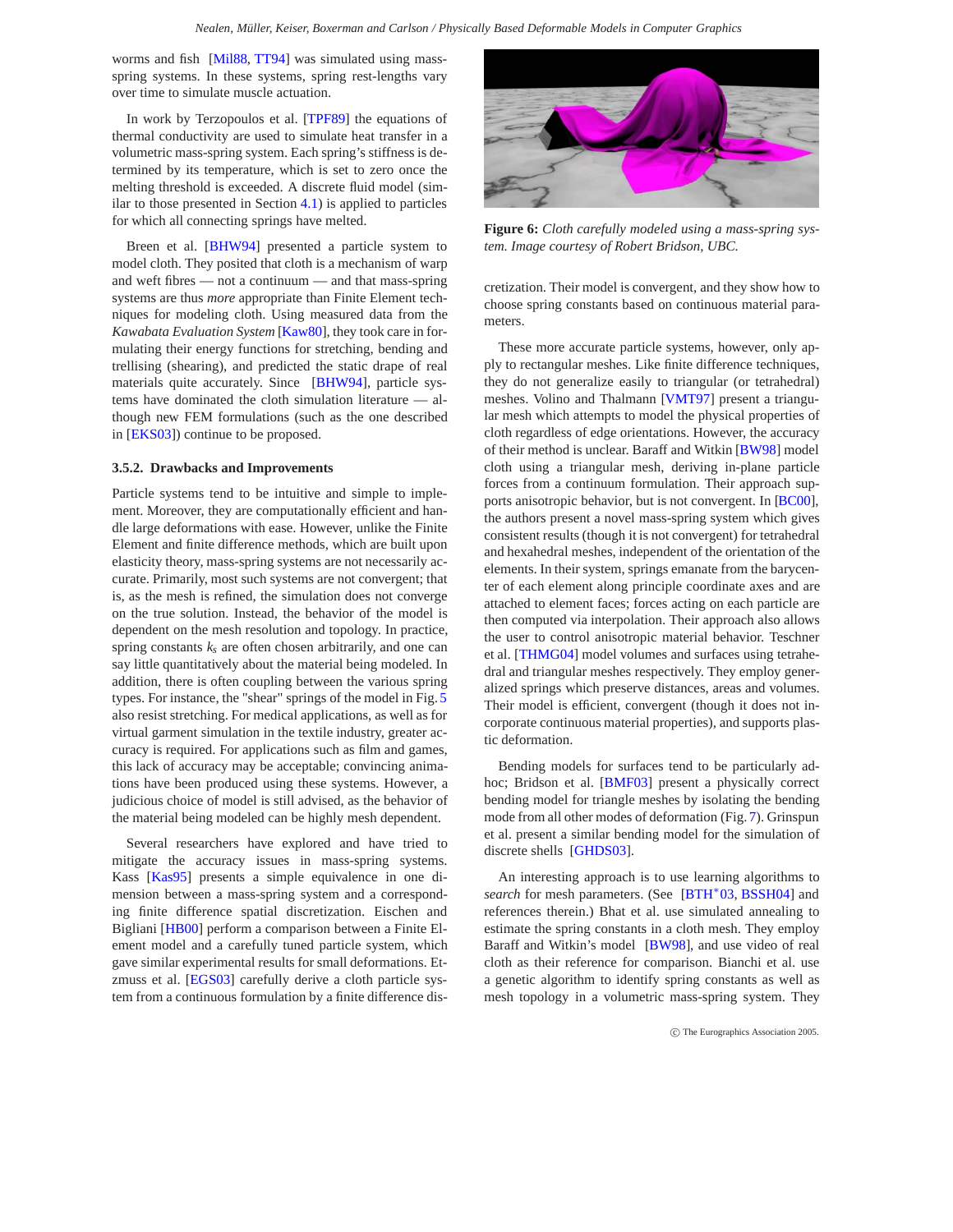<span id="page-8-3"></span>

**Figure 7:** *A bending model for triangle meshes with nonzero rest angles [\[BMF03\]](#page-20-13). The model on the right has significantly stronger bending resistance, giving it a "water bottle" effect. Image courtesy of Robert Bridson, UBC.*

<span id="page-8-0"></span>compare their results to FEM reference solutions, and obtain close correspondence. While such methods are general, they are computationally expensive and require reference solutions; moreover, the results of a specific search may not hold for different mesh resolutions.

Adaptive meshing techniques are particularly complicated by the non-convergent behavior of many mass-spring systems, as they *require* modeling at multiple resolutions. (Another difficulty is the handling of so called T-junctions between regions of differing resolutions, though this problem must also be addressed in FEM and other methods.) A number of authors have addressed this issue for cloth simulation. In these systems, splitting/merging criterion are often based on bending angles between triangles. Villard and Borouchaki [\[VB02\]](#page-23-23) apply adaptive refinement to a simple, convergent model based on quadrilateral meshes. They show consistent results between meshes of multiple resolutions, maintaining rich detail at reduced computation times. Ear-lier work by Hutchinson et al. [\[HPH96\]](#page-21-23) takes a similar approach, though the convergence of their model is not clear as they couple their spatial and time discretizations together in an ad-hoc manner. Li and Volkov [\[LV05\]](#page-22-27) present an adaptive framework for triangular cloth meshes, avoiding the problematic T-junctions. They present attractive results, though their physical model is not convergent.

Finally, a number of researchers have sought to improve the realism of particle systems by modeling nonlinear material properties. For instance, Eberhardt et al. [\[EWS96\]](#page-21-24) base their spring model on measured cloth data to model hysteresis effects; Choi and Ko [\[CK02\]](#page-21-25) approximate cloth's buckling response using a fifth order polynomial.

## **3.5.3. Time Integration**

Once a force model is chosen, the particle system is stepped forward in time via a numerical integration scheme as in Section [2.2.](#page-2-0) Time integration schemes have received particular attention in the cloth simulation literature (see [\[HES02\]](#page-21-6)). As cloth is often modeled by mass-spring systems, we further discuss the subject of time integration here.

Cloth is a *highly* anisotropic material due to its structure: it resists bending weakly, but has a relatively strong resistance to stretching. When simulating a highly stiff volume of material, one can employ a reduced deformation model, such as modal analysis (see Section  $5$ ) — and in the limit, use a rigid body model. Clearly, this cannot be done with cloth. We are interested in visualizing the large scale, outof-plane folding and wrinkling of cloth, however we must still deal with these planar energies in our model. Numerically speaking, the resulting ODE system [\(26\)](#page-6-2) is *stiff* ; that is, it possesses a wide range of eigenvalues. This forces us to take excessively small time steps when using an explicit scheme.

Provot [\[Pro95\]](#page-23-24) tackles the issue of stiffness by using much weaker stretching energies and then post-processing the cloth mesh at each time step, iteratively enforcing constraints. Springs that are stretched by more than 10% are relaxed (shortened). This in turn stretches nearby neighboring springs which are then relaxed, and so on until convergence is obtained. This, in effect, also models the biphasic nature of cloth — small deformations are resisted weakly until a threshold is reached, whereupon stiffness dramatically increases. In practice, this method gives efficient, attractive results, though convergence is not guaranteed.

Baraff and Witkin [\[BW98\]](#page-20-11) present a linear implicit scheme which allows for large time steps while maintaining stability. This has proven to be a robust and efficient solution to the stiffness problem, and has become a popular technique. Specifically, they apply a backward Euler scheme to Eq. [26,](#page-6-2) giving

$$
\left[\begin{array}{c}\Delta \mathbf{x}\\\Delta \mathbf{v}\end{array}\right] = \Delta t \left[\begin{array}{c}\mathbf{v}_n + \Delta \mathbf{v}\\\ M^{-1} \mathbf{f}(\mathbf{x}_n + \Delta \mathbf{x}, \mathbf{v}_n + \Delta \mathbf{v})\end{array}\right]
$$
(31)

<span id="page-8-1"></span>where  $\mathbf{x}_n = \mathbf{x}(t)$  and  $\mathbf{v}_n = \mathbf{v}(t)$ . This is a nonlinear equation in ∆**x** and ∆**v**. A linear implicit version of [\(31\)](#page-8-1) is obtained by using a first order Taylor series expansion of **f**

$$
\mathbf{f}(\mathbf{x}_n + \Delta \mathbf{x}, \mathbf{v}_n + \Delta \mathbf{v}) = \mathbf{f}_n + \frac{\partial \mathbf{f}}{\partial \mathbf{x}} \Delta \mathbf{x} + \frac{\partial \mathbf{f}}{\partial \mathbf{v}} \Delta \mathbf{v}
$$
 (32)

where  $\frac{\partial f}{\partial x}$  and  $\frac{\partial f}{\partial y}$  are the Jacobian matrices of the particle forces with respect to position and velocity respectively. In their paper, Baraff and Witkin derive expressions for the Jacobians of the various internal forces in their model. Due to the local connectivity structure of the mesh, these are sparse matrices. They then solve the resulting linear system at each time step

$$
A\Delta \mathbf{v} = \mathbf{b},\tag{33}
$$

<span id="page-8-2"></span>where

$$
A \equiv (I - \Delta t M^{-1} \frac{\partial \mathbf{f}}{\partial \mathbf{v}} - \Delta t^2 M^{-1} \frac{\partial \mathbf{f}}{\partial \mathbf{x}})
$$
 (34)

and **b** 
$$
\equiv \Delta t M^{-1} (\mathbf{f}_n + \Delta t \frac{\partial \mathbf{f}}{\partial \mathbf{x}} \mathbf{v}_n).
$$
 (35)

They solve this system, in the presence of constraints, using a modified preconditioned conjugate gradient solver (MPCG). This is equivalent to applying one Newton iteration to Eq. [31.](#page-8-1) Although solving this system increases the

c The Eurographics Association 2005.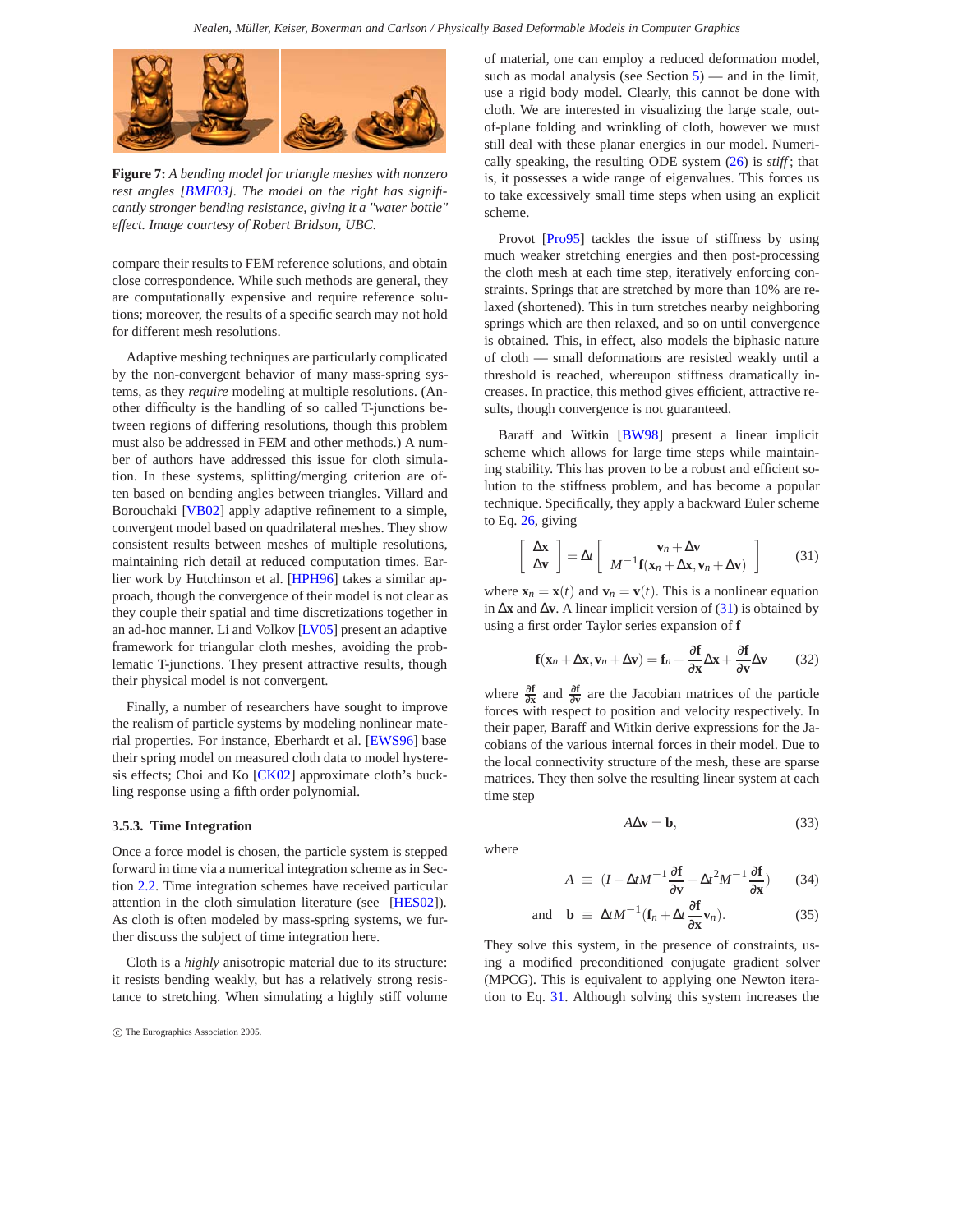<span id="page-9-3"></span>

<span id="page-9-1"></span>**Figure 8:** *Decomposing cloth into parts which can be solved more efficiently [\[BA04\]](#page-20-16).*

computational cost at each time step, this is more than offset by the ability to take large steps when desired. However, as illustrated by Desbrun et al. [\[DSB99\]](#page-21-11), the larger the time step size, the more artificial damping is added to the system.

Others have since attempted to improve upon Baraff and Witkin's approach. Desbrun et al. [\[DSB99\]](#page-21-11) precompute the linear part of *A*, achieving an  $O(n)$ , unconditionally stable scheme. Their technique, however, is inaccurate and does not generalize well to large systems. Kang et al. [\[KCC](#page-22-28)<sup>∗</sup>00] improve upon this approximation, but ultimately are only replacing the CG iterations of [\[BW98\]](#page-20-11) with a single, Jacobi-like iteration. Volino and Magnenat-Thalmann [\[VMT00\]](#page-23-25) use a weighted implicit-midpoint method that appeared to give attractive results, but which is less stable and may be difficult to tune in practice. Choi and Ko [\[CK02\]](#page-21-25) use the more accurate second-order backward difference formula (BDF2); moreover, their coupled compression/bending model improves the stability of the system, eliminating the need for fictitious spring damping.

Instead of applying an implicit scheme to the entire system, a number of researchers have employed implicitexplicit (IMEX) schemes [\[ARW95\]](#page-20-17). The essential idea is to separately treat the stiff and non-stiff parts of the ODE, handling the stiff parts with an implicit method and the non-stiff parts with an explicit method. This combines the stability of an implicit scheme where needed with the simplicity and efficiency of an explicit scheme where possible. Hauth et al. [\[HES02\]](#page-21-6) base their IMEX splitting on connection type: stretch springs are handled implicitly, whereas shear and bend "springs" are handled explicitly. This simplifies implementation and improves the sparsity of *A* — and thus the cost of solving Eq. [33.](#page-8-2) The authors also use BDF2, and embed their linear solver within a Newton solver, making theirs a fully (as opposed to linear) implicit technique. Boxerman and Ascher [\[BA04\]](#page-20-16) take a similar approach, optimizing their IMEX splitting adaptively based on a local stability criterion. Each spring is handled either explicitly or implicitly, based on time step, local mesh resolution and material properties. They then take further advantage of the improved system sparsity to decompose the mesh into components which can be solved more efficiently (Fig. [8\)](#page-9-1).

Bridson et al. [\[BMF03\]](#page-20-13) apply a similar IMEX splitting to cloth as that used for advection-diffusion equations [\[ARW95\]](#page-20-17), applying an implicit method to the damping term and an explicit method to the elastic term. This is appropriate when damping plays a significant role, as damping imposes quadratic time step restrictions with respect to mesh size (as opposed to a linear one for elastic terms). They incorporate this within a second order accurate integration scheme, and include a strain limiting step. Coupled with their careful handling of bending and collisions, they produced visually stunning cloth animations.

## <span id="page-9-2"></span><span id="page-9-0"></span>**4. Lagrangian Mesh Free Methods**

#### **4.1. Loosely Coupled Particle Systems**

Particle systems were developed by Reeves [\[Ree83\]](#page-23-26) for explosion and subsequent expanding fire simulation in the movie "Star Trek II: The Wrath of Khan". The same technique can also be used for modeling other fuzzy objects such as clouds and water, i.e. objects that do not have a well-defined surface. Particles are usually graphical primitives such as points or spheres, however, they might also represent complex group dynamics such as a herd of animals [\[Rey87\]](#page-23-27). Each particle stores a set of attributes, e.g. position, velocity, temperature, shape, age and lifetime. These attributes define the dynamical behavior of the particles over time and are subject to change due to procedural stochastic processes. Particles pass through three different phases during their lifetime: generation, dynamics and death.

In [\[Ree83\]](#page-23-26), particles are points in 3D space which represent the volume of an object. A stochastic process generates particles in a predetermined *generation shape* which defines a region about its origin into which the new particles are randomly placed. Attribute values are either fixed or may be determined stochastically. Initially, particles move outward away from the origin with a random speed. During the dynamics phase, particle attributes might change as functions of both time and attributes of other particles. Position is updated by simply adding the velocity. Finally, a particle dies if its lifetime reaches zero or if it does not contribute to the animation anymore, e.g. if it is outside of a region of interest. A particle is rendered as a point light source which adds an amount of light depending on its color and transparency attribute. Motion blurring is very easy to achieve by rendering a particle as a streak using its position and velocity. An advantage of particles is their simplicity, which enables the animation of a huge number of particles for complex scenes. The procedural definition of the model and its stochastic control simplifies the human design of the system. Furthermore, with particle hierarchies, complicated fuzzy objects such as clouds can be assembled and controlled. Although the particles are simulated omitting inter-particle forces, the resulting animations are convincing and fast for inelastic phenomena. Therefore, the technique has been widely employed in movies and video games. Examples of modeling waterfalls, ship wakes, break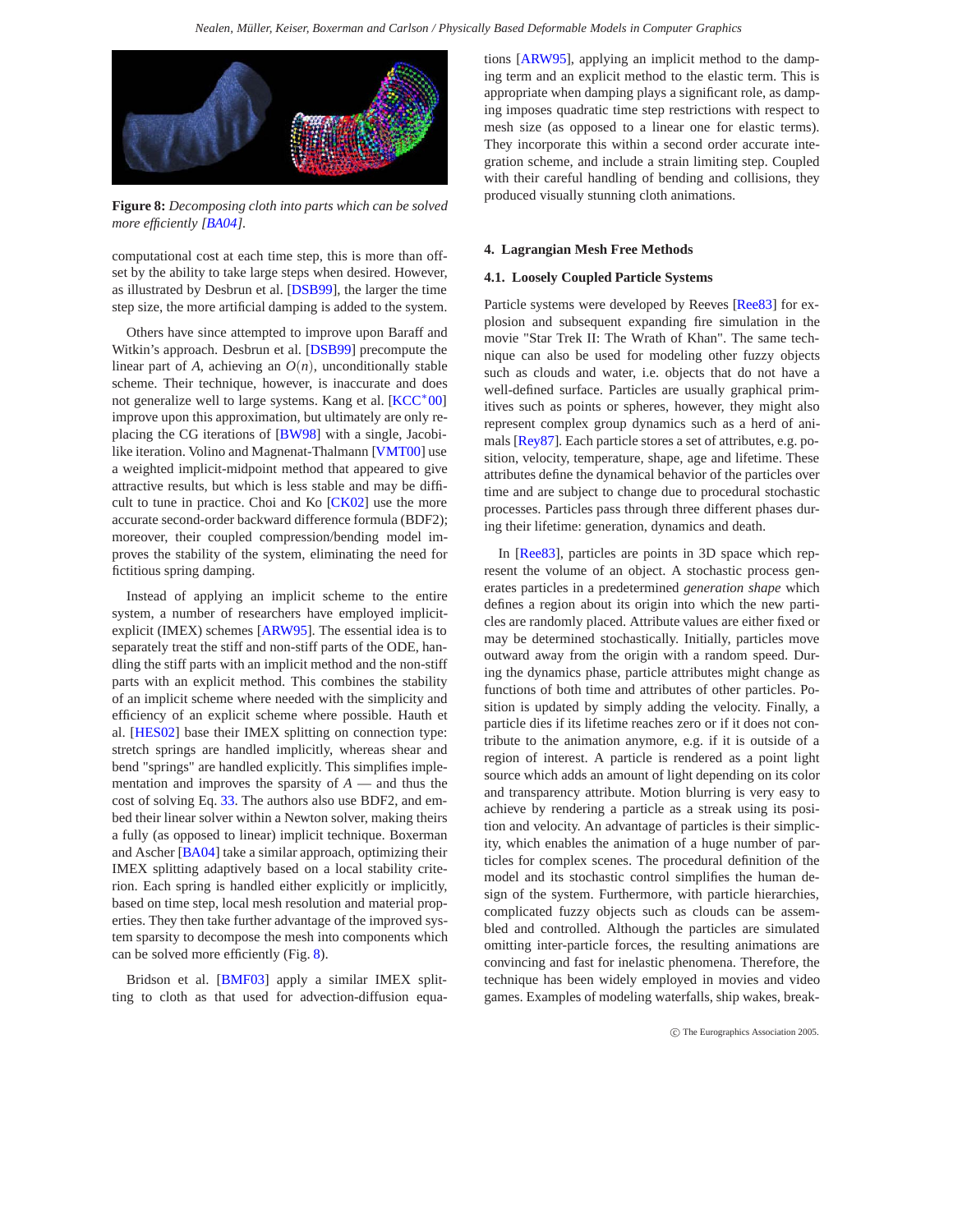<span id="page-10-0"></span>ing waves and splashes using particle systems can be found in [\[FR86,](#page-21-26) [Pea86,](#page-23-28) [Gos90,](#page-21-27) [Sim90,](#page-23-29) [OH95\]](#page-22-29).

Particles which interact with each other depending on their spatial relationship are referred to as spatially coupled particle systems [\[Ton92\]](#page-23-30). The interactions between particles evolve dynamically over time, thus, complex geometry and topological changes can be easily modeled using this approach. Tonnesen presented a framework for physically based animation of solids and liquids based on dynamically coupled particles which represent the volume of an object [\[Ton91,](#page-23-31) [Ton98\]](#page-23-32). Each particle  $p_i$  has a potential energy  $\phi_i$  which is the sum of the pairwise potential energies  $\phi_{ij}$  between  $p_i$  and all other other particles  $p_j$ , i.e.

$$
\phi_i = \sum_{j \neq i} \phi_{ij}.\tag{36}
$$

The force  $f_i$  exerted on  $p_i$  with position  $\mathbf{x}_i$  is then

$$
\mathbf{f}_i = -\nabla_{\mathbf{x}_i} \phi_i = -\sum_{j \neq i} \nabla_{\mathbf{x}_i} \phi_{ij}.
$$
 (37)

So far, all particles interact with each other, resulting in  $O(n^2)$  complexity where *n* is the number of particles. The computational costs for computing the force can be reduced to  $O(n)$  when restricting the interaction to a neighborhood within a certain distance, and *O*(*n*log*n*) for neighbor searching. To avoid discontinuities at the neighborhood boundary, the potentials are weighted with a continuous, smooth and monotonically decreasing weighting function which depends on the distance to the particles and ranges from one at the particle position to zero at the neighborhood boundary.

For deriving inter-particle forces, the Lennard-Jones potential φ*LJ* is used:

$$
\phi_{LJ}(d) = \frac{B}{d^n} - \frac{A}{d^m},\tag{38}
$$

where *d* is the distance between two particles, and *n*, *m*, *B* and *A* are constants. The Lennard-Jones potential is well known in molecular dynamics for modeling the interaction potential between pairs of atoms. It creates long-range attractive and short-range repulsive forces, yielding particles arranged into hexagonally ordered 2D layers in absence of external forces. A more convenient formulation, called the Lennard-Jones bi-reciprocal function, is written as

$$
\phi(d) = \frac{-e_0}{m - n} (m(\frac{d_0}{d})^n - n(\frac{d_0}{d})^m),
$$
 (39)

where  $d_0$  is the *equilibrium separation distance*, and  $-e_0$  is the minimal potential (the magnitude is called the *dissociation energy*). Increasing the dissociation energy increases the stiffness of the model, while with the exponents *n* and *m* the width of the potential well can be varied. Therefore, large dissociation energy and high exponents yield rigid and brittle material, while low dissociation energy and small exponents result in soft and elastic behavior of the object. This allows the modeling of a wide variety of physical properties

c The Eurographics Association 2005.

ranging from stiff to fluid-like behavior. By coupling the dissociation energy with thermal energy such that the total system energy is conserved, objects can be melted and frozen. Furthermore, thermal expansion and contraction can be simulated by adapting the equilibrium separation distance  $d_0$  to the temperature.

One problem of particle systems is that the surface is not explicitly defined. Blinn [\[Bli82\]](#page-20-18) proposed using an algorithm which was developed to model electron density maps of molecular structures. A Gaussian potential  $\varphi_i(\mathbf{x}) =$ *b*e<sup>−*ad*<sup>2</sup> (which is often called a *blob*) is assigned to each</sup> particle, where *a* and *b* are constants and  $d = ||\mathbf{x} - \mathbf{x_i}||$  is the distance from an arbitrary point **x** in space to the particle's position  $\mathbf{x}_i$ . A continuously defined potential field  $\varphi(\mathbf{x})$ in space is obtained by summing the contribution from each particle

$$
\varphi(\mathbf{x}) = \sum_{i} \varphi_i(\mathbf{x}). \tag{40}
$$

The surface is then defined as an iso-value *S* of ϕ. This yields an implicit coating of the particle which handles topological changes such as splitting and merging by construction. For a more intuitive control of the surface, the constants *a* and *b* can be computed as  $a = -B/R^2$  and  $b = Se^{-B}$ , where *R* is the radius in isolation and *B* the *blobiness*.

The implicit coating of particles for soft inelastic substances undergoing topological changes pose challenging problems such as volume preservation, avoiding unwanted blending and contact modeling. These were addressed by Desbrun and Cani in a series of papers [\[Can93,](#page-20-19) [DC94,](#page-21-28) [DC95\]](#page-21-29). A hybrid model is used which is composed of two layers: Particles are used to simulate soft inelastic substances as described above, while an elastic implicit layer defines the surface of an object and is locally deformed during collisions. A problem of the implicit coating is that the volume may change significantly during deformation, especially for splitting and merging. However, efficiently computing the volume of a soft substance is not trivial. A *territory* of a particle  $p_i$  is defined as the (volumetric) part  $V_i$  of the object where the field contribution of  $p_i$  is the highest. Note that territories form a partition of the implicit volume of an object. Each particle samples its territory boundary by sending a fixed number of points called *seeds* in a set of distributed directions until they reach the boundary. The volume of a particle is approximated by simply summing up the distances from the particle to the seeds. The local volume variation can then be easily approximated for each particle, and the field function is changed accordingly such that the volume is preserved. Another problem is that split object parts might blend with each other when they come close. To avoid this, an *influence graph* is built at each animation step by recursively adding the neighbors of a particle which are in its sphere of influence to the same influence connected component. Only the particles of the same component can interact and their field functions are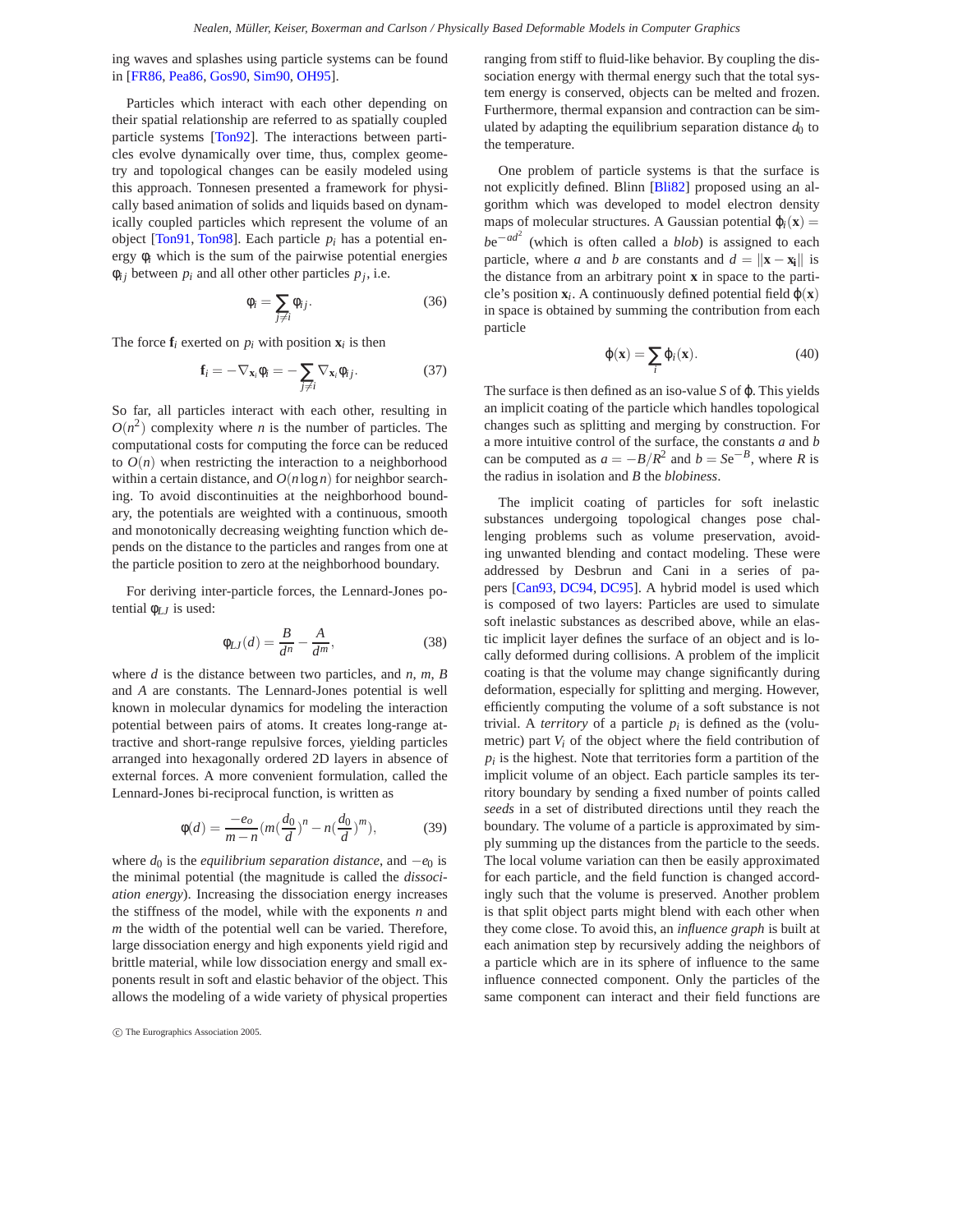<span id="page-11-3"></span>blended. However, the problem arises that two or more separated components might collide. For detecting a collision, the seed points on the iso-surface *S* are tested against the field function of another component. For resolving interpenetrations between two components with potential functions  $\varphi_1$  and  $\varphi_2$ , exact contact surfaces are computed by applying negative compressing potentials *g*2*,*<sup>1</sup> and *g*1*,*<sup>2</sup> such that  $\varphi_1 + g_{2,1} = \varphi_2 + g_{1,2} = S$ , resulting in a local compression. To compensate the compression and ensure  $C<sup>1</sup>$  continuity of the deformed surfaces, positive dilating potentials are applied in areas defined around the interpenetration zone [\[Can93,](#page-20-19) [OC97\]](#page-22-30). For collision response, the compression potentials  $g_{i,j}$  are computed for each colliding seed and then transmitted as response force to the corresponding particle. Additionally, the two components might be merged locally where the collision force exceeds a threshold.

Szeliski and Tonnesen introduced oriented particles for deformable surface modeling [\[ST92,](#page-23-33) [Ton98\]](#page-23-32), where each particle represents a small surface element (called surfel). Each surfel has a local coordinate frame, given by the position of the particle, a normal vector and a local tangent plane to the surface. To arrange the particles into surfacelike arrangements, interaction potentials are defined which favor locally planar or locally spherical arrangements. The Lennard-Jones potential described above is used to control the average inter-particle spacing. The weighted sum of all potentials yields the energy of a particle, where the weights control the bending and stiffness of the surface. Variation of the particle energy with respect to its position and orientation yields forces acting on the positions and torques acting on the orientations, respectively. Using these forces and torques, the Newtonian equations for linear and angular motion are solved using explicit integration as described in Section [2.2.](#page-2-0)

Recently, Bell et al. presented a method for simulating granular materials, such as sand and grains, using a particle system [\[BYM05\]](#page-20-20). A (non-spherical) grain is composed of several round particles, which move together as a single rigid body. Therefore, stick-slip behavior naturally occurs. Molecular dynamics (MD) is used to compute contact forces for overlapping particles. The same contact model is used for collision of granular materials with rigid bodies, or even between rigid-bodies, by simply sampling the rigid body surface with particles.

#### <span id="page-11-2"></span>**4.2. Smoothed Particle Hydrodynamics**

Smoothed Particle Hydrodynamics (SPH) is a Lagrangian technique where discrete, smoothed particles are used to compute approximate values of needed physical quantities and their spatial derivatives. Forces can be easily derived directly from the state equations. Furthermore, as a particlebased Lagrangian approach it has the advantage that mass is trivially conserved and convection is dispensable. This reduces both the programming and computational complexity



**Figure 9:** *Simulating interface tension forces between fluids of different polarity, temperature diffusion and buoyancy [\[MSKG05\]](#page-22-31).*

<span id="page-11-1"></span>and is therefore suitable for interactive applications. A drawback of SPH is that it is not possible so far to exactly maintain the incompressibility of material.

Following, we will give a short introduction of the SPH method and discuss applications in Computer Graphics. For a more detailed introduction we refer the reader to the excellent paper of Monaghan [\[Mon92\]](#page-22-32).

A function *A* is interpolated at a position **x** from its neighboring particles using a summation interpolant:

$$
A(\mathbf{x}) = \sum_{j} m_j \frac{A_j}{\rho_j} W(\mathbf{r}, h), \tag{41}
$$

where  $A_j$  denotes the function value of a particle  $p_j$  at  $\mathbf{x}_j$ (the interpolation point),  $m_j$  and  $\rho_j$  are the mass and density of a particle  $p_j$ , respectively, and  $\mathbf{r} = \mathbf{x} - \mathbf{x_j}$ .  $W(\mathbf{r}, h)$  is a smoothing kernel with the properties  $\int W(\mathbf{r},h)d\mathbf{r} = 1$  and lim<sub>*h*→0</sub>*W*( $\mathbf{x}, h$ ) =  $\delta(\mathbf{x})$ , where *h* is the support radius and  $\delta$ the Dirac-function. For efficiency reasons, *h* is usually chosen such that the kernel  $W(\mathbf{r},h)$  has compact support. The choice of the smoothing kernel  $W(\mathbf{r}, h)$  is very important. Often spline Gaussian kernels are used, see e.g. [\[Mon92\]](#page-22-32) for a discussion of kernels. If  $W(\mathbf{r}, h)$  is differentiable, a differentiable interpolant of a function can be derived by simply computing the gradient of  $W(\mathbf{r},h)$ , i.e.,

$$
\nabla A(\mathbf{x}) = \sum_{j} m_j \frac{A_j}{\rho_j} \nabla W(\mathbf{r}, h). \tag{42}
$$

<span id="page-11-0"></span>Therefore, there is no need for finite differences or a grid. To obtain higher accuracy the interpolant can be computed as

$$
\rho \nabla A(\mathbf{x}) = \nabla(\rho A(\mathbf{x})) - A(\mathbf{x}) \nabla \rho.
$$
 (43)

The density is estimated at an arbitrary point as

$$
\rho(\mathbf{x}) = \sum_{j} m_j W(\mathbf{r}, h). \tag{44}
$$

The particle densities could be computed for each time step. In practice, this is often not appropriate because the density drops close to the object boundary. Furthermore, difficulties arise when adapting the spatial resolution of the particles [\[DC99\]](#page-21-30). Instead, we can assign an initial density to each particle. The continuity equation (conservation of mass) is then used for computing the variation of density over time

$$
\dot{\rho}_i = -\rho_i \nabla \mathbf{v}_i,\tag{45}
$$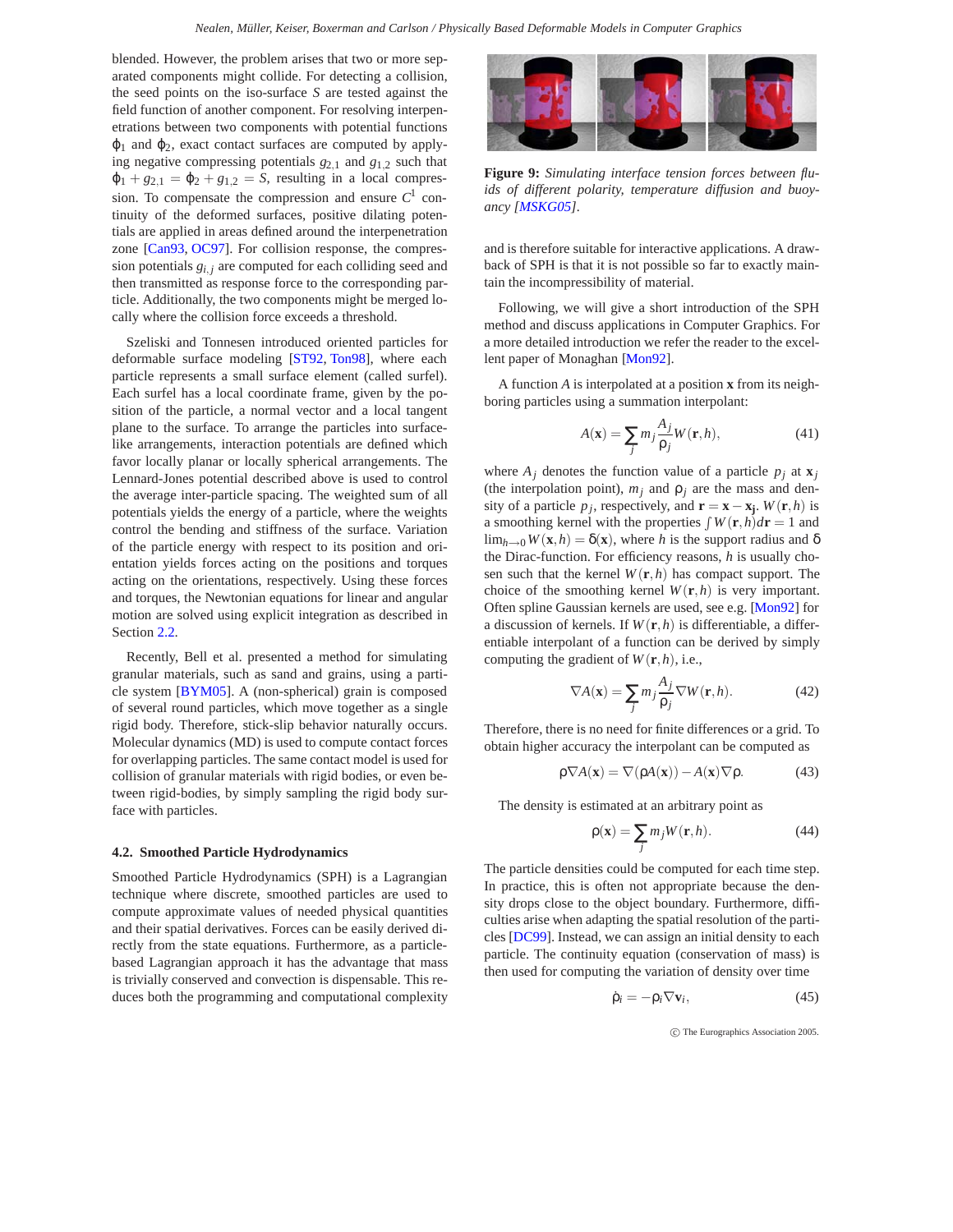*Nealen, Müller, Keiser, Boxerman and Carlson / Physically Based Deformable Models in Computer Graphics*

<span id="page-12-2"></span>

**Figure 10:** *An elastic solid is dropped onto a heated box and melts to a fluid [\[KAG](#page-22-33)*∗*05].*

where the divergence of velocity ∇**v***<sup>i</sup>* is approximated by

<span id="page-12-1"></span>
$$
\nabla \mathbf{v}_i = \frac{1}{\rho_i} \sum_{j \neq i} m_j (\mathbf{v}_j - \mathbf{v}_i) \cdot \nabla W(\mathbf{r}, h).
$$
 (46)

The disadvantage of this update of the density relative to the motion of the neighboring particles is that exact mass conservation is not guaranteed.

The equations of motion are solved by deriving forces. E.g. the pressure force can be estimated using Eq. [43](#page-11-0)

$$
\mathbf{f}_{i}^{pressure} = -m_i \sum_{j} m_j \left(\frac{P_i}{\rho_i^2} + \frac{P_j}{\rho_j^2}\right) \nabla W(\mathbf{r}, h), \qquad (47)
$$

where the force is symmetrized to fulfill the action-reaction principle of Newton's third law. For keeping a constant rest density  $\rho_0$ , the pressure  $P_i$  is computed by a variation of the ideal gas state equation [\[DC96\]](#page-21-31)

$$
P_i = k(\rho - \rho_0),\tag{48}
$$

<span id="page-12-0"></span>where *k* is a gas constant.

For smoothed particles, local stability criteria have been found which, in conjunction with time-adaptive integration, yield both stable and efficient animations. The Courant-Friedrichs-Lewy (CFL) criterion requires that each particle *i* must not be passed by, giving a limit for the time step  $\Delta t \leq \lambda h/c$ , where  $\lambda$  is the Courant number and *c* is the speed of sound of the material, which is the maximum velocity of a deformation wave inside the material. Pressure waves propagate at speed  $c = \sqrt{\partial P/\partial \rho}$ , therefore using Eq. [48](#page-12-0) induces  $c = \sqrt{k}$ . Considering viscosity further decreases the maxi-mum time step, see [\[Mon92\]](#page-22-32) and [\[DC96\]](#page-21-31) for details.

Generally, the animation quality and accuracy increases with a higher number of particles. In [\[DC99\]](#page-21-30), an adaptive framework is proposed where space and time resolutions are chosen automatically. Individual particles are refined where pressure differences are above a user-defined threshold. A refined particle  $p_i$  with mass  $m_i$  and volume  $m_i/p_0$  is replaced by *n* particles with smaller volume and mass  $m_i/n$ such that they occupy the same volume as  $p_i$ . Considering the particles as spheres with radius proportional to their support radius, an individual support radius *hi* can be computed as  $h_i = \xi \sqrt[3]{m_i/\rho_0}$ , where the constant ξ is chosen according to the desired average number of neighboring particles. Neighboring particles can be merged in stable areas where pressure is almost uniform. However, since a particle is isotropic, the neighboring particles should approximately fill a sphere. The new particle is positioned at the center of gravity of the replaced ones. Its mass and velocity are computed such that mass and linear momentum are conserved.

Considering the object as a set of smeared-out masses, the surface can be defined as an iso-surface of the mass density function [\[DC96\]](#page-21-31). This yields an implicit representation coherent with the physical model. Desbrun and Cani [\[DC98\]](#page-21-32) improve this implicit coating of particles by using an active surface which evolves depending on a velocity field, similar to snakes [\[KWT88\]](#page-22-34). Therefore, surface tension and other characteristics such as constant volume can be added to the surface model.

## **4.2.1. Applications**

SPH was introduced independently by Gingold and Monaghan [\[GM77\]](#page-21-33) and Lucy [\[Luc77\]](#page-22-35), for the simulation of astrophysical problems such as fission of stars. Stam and Fiume introduced SPH to the Computer Graphics community to depict fire and other gaseous phenomena [\[SF95\]](#page-23-34). They solve the advection-diffusion equation for densities composed of "warped blobs". Desbrun and Cani solve the state equations for the animation of highly deformable bodies using SPH [\[DC96\]](#page-21-31). They achieve the animation of inelastic bodies with a wide range of stiffness and viscosity. Lava flows are animated by coupling viscosity with a temperature field and simulated heat transfer between the particles [\[SAC](#page-23-35)∗99]. By considering hair as a fluid-like continuum, Hadap and Magnenat-Thalmann [\[HMT01\]](#page-21-34) used a modified formulation of SPH to simulate hair-hair interactions. Premože et al. introduced the use of the moving particle semi-implicit method (MPS) for simulating incompressible multiphase fluids [\[PTB](#page-23-36)∗03]. Impressive visual results were produced by coupling the physical particles with level sets for surface reconstruction. Müller et al. presented a method based on SPH and new smoothing kernels, with which fluids with free surfaces can be simulated at interactive rates with up to 5000 particles [\[MCG03\]](#page-22-36). Furthermore, they proposed a term to model surface tension effects. In [\[MST](#page-22-37)∗04], the interaction of Lagrangian fluids and meshbased deformable solids are modeled by placing virtual boundary particles, so-called ghost particles [\[Mon94\]](#page-22-38), on the surface of the solid objects according to Gaussian quadrature. Recently, the SPH method was extended in [\[MSKG05\]](#page-22-31) so that the simulation of phenomena such as boiling water, trapped air and the dynamics of a lava lamp are possible (Fig. [9\)](#page-11-1). Liquids with different polarities are simulated by

c The Eurographics Association 2005.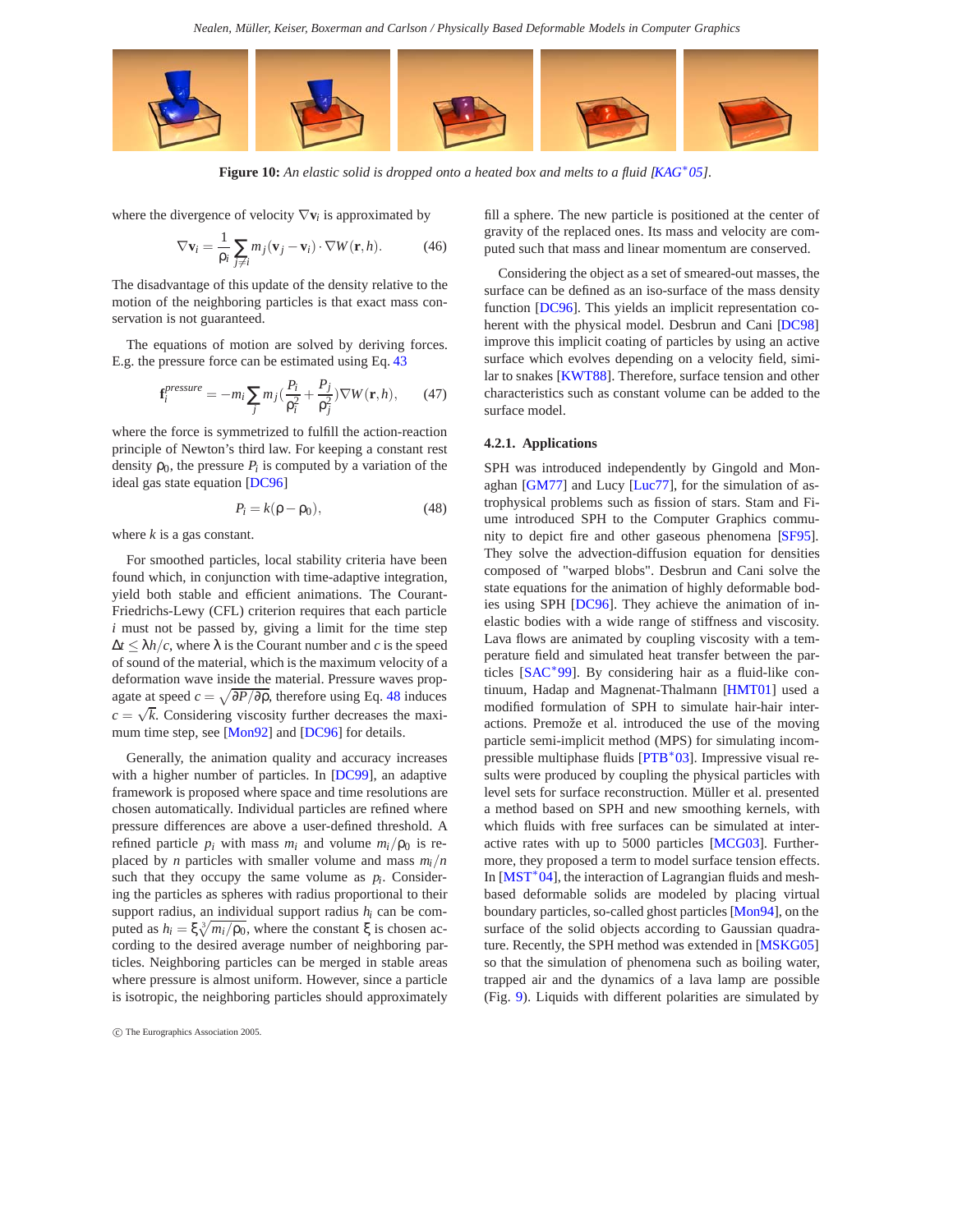<span id="page-13-1"></span>

**Figure 11:** *Highly plastic deformations and ductile fracture [\[PKA](#page-23-37)*∗*05].*

<span id="page-13-0"></span>computing a body force which acts perpendicular to the interface of two liquids. The force is proportional to the curvature of the interface and the interface tension. Additionally, air particles are generated and deleted dynamically where air pockets are likely to be formed, making it possible to simulate trapped air.

## **4.3. Mesh Free Methods**

Interesting and fairly new approaches to deformable modeling are the so-called *meshfree methods for the solution of partial differential equations*, which originated in the FEM community approximately a decade ago ([\[NTVR92\]](#page-22-39), [\[Suk03\]](#page-23-38)). For an extensive and up-to-date classification and overview of mesh-free methods, see [\[FM03\]](#page-21-35), [\[Liu02\]](#page-22-40) and also the excellent review paper [\[BKO](#page-20-21)∗96]. A nice introduction to the element-free Galerkin method is given in [\[Ask97\]](#page-20-22).

### **4.3.1. Point-based Animations**

Recently, the combination of mesh-free physics with point-sampled surfaces [\[PZvBG00\]](#page-23-39) in so-called point-based animations [\[pba04\]](#page-22-41) have become popular. Müller et al. introduced to the graphics community a mesh-free continuummechanics-based framework for the animation of elastic, plastic and melting objects [\[MKN](#page-22-42)∗04]. Elastic body forces are derived via the strain energy density

$$
U = \frac{1}{2} (\varepsilon \cdot \sigma), \tag{49}
$$

where  $\varepsilon$  is the strain and  $\sigma$  the stress tensor as described in Section [3.1.](#page-2-1) The elastic force per unit volume at a particle  $p_i$  with material coordinates  $m_i$  is computed using the directional derivative  $\nabla$ **u**<sub>*i*</sub>. For a Hookean material, i.e.  $\sigma = E \cdot \varepsilon$ (see Eq. [4\)](#page-2-2), this yields

$$
\mathbf{f}_i = -\nabla_{\mathbf{u}_i} U = -\frac{1}{2} \nabla_{\mathbf{u}_i} (\varepsilon_\mathbf{i} \cdot \mathbf{E} \cdot \varepsilon_\mathbf{i}) = -\boldsymbol{\sigma} \cdot \nabla_{\mathbf{u}_i} \varepsilon_\mathbf{i}, \qquad (50)
$$

where Green's nonlinear strain tensor (see Eq. [1\)](#page-1-1) is used for  $\varepsilon_i$ . For computing  $\varepsilon_i$ , the spatial derivatives of the displacement field  $\nabla$ **u**<sub>*i*</sub> at **m**<sub>*i*</sub> is needed. To guarantee zero elastic forces for rigid body modes, the approximation of  $\nabla$ **u**<sup>*i*</sup> from the displacement vectors  $\mathbf{u}_i$  of the neighboring particles must be at least first order accurate. Therefore, the Moving Least Squares method [\[LS81\]](#page-22-43) with a linear basis is used which yields first order accurate interpolation of point-sampled functions (contrary to the SPH approximation described in Section [4.2](#page-11-2) which is not even zeroth-order accurate). For the following, we will only consider the xcomponent *u* of the displacement field  $\mathbf{u} = (u, v, w)^T$ . The basic idea is to approximate a continuous scalar field  $u(\mathbf{m})$ using a Taylor approximation. For particles  $p_i$  close to a particle  $p_i$  we get a first order approximation  $\tilde{u}_i$  of the values  $u_i$ as

$$
\tilde{u}_j = u_i + \nabla u |_{\mathbf{m}_i} \cdot \mathbf{m}_{ij},\tag{51}
$$

where  $\mathbf{m}_{ij} = \mathbf{m}_j - \mathbf{m}_i$  and  $\nabla u |_{\mathbf{m}_i} = (u_{,x}, u_{,y}, u_{,z})^T$  at  $\mathbf{m}_i$ . The index after the coma denotes a spatial derivative. The weighted least-squares error  $e_i$  of the approximation  $\tilde{u}_i$  is given by

$$
e_i = \sum_j (\tilde{u}_j - u_j)^2 w_{ij},
$$
\n(52)

where  $w_{ij}$  is a normalized, continuously defined and monotonically decreasing weighting function. We want to find the unknowns  $u_{,x}$ ,  $u_{,y}$  and  $u_{,z}$  such that the error *e* is minimized. Therefore, we set the derivatives of *e* with respect to  $u_x$ ,  $u_y$  and  $u_z$  to zero, yielding three equations for the three unknowns

$$
\left(\sum_{j} \mathbf{m}_{ij} \mathbf{m}_{ij}^T w_{ij}\right) \nabla u |_{\mathbf{m}_i} = \sum_{j} (u_j - u_i) \mathbf{m}_{ij} w_{ij}.
$$
 (53)

Finally, we obtain the spatial derivatives of  $u(\mathbf{m})$  at  $\mathbf{m}_i$  as

$$
\nabla u|_{\mathbf{m}_i} = \mathbf{A}^{-1} \left( \sum_j (u_j - u_i) \mathbf{m}_{ij} w_{ij} \right), \tag{54}
$$

where the inverse of  $A = \sum_j \mathbf{m}_{ij} \mathbf{m}_{ij}^T w_{ij}$  needs to be computed only once per particle and can be used for computing the derivatives of *v* and *w* as well.

With this approach, material properties ranging from stiff elastic to highly plastic can be simulated. In  $[KAG^*05]$  $[KAG^*05]$ , the authors describe how to extend this range to viscous materials such as fluids by merging the solid mechanics equation with the Navier-Stokes equations. Viscosity, pressure and surface tension forces are computed using SPH as described in Section [4.2](#page-11-2) and added to the elastic force. Note that this allows the simulation of non-realistic materials such as elastic fluids, similar to [\[GBO04\]](#page-21-36). The material properties such as stiffness, viscosity, plasticity and cohesion can be defined per particle. By coupling these properties to the temperature of a particle, local melting and freezing of objects can be achieved (Fig. [10\)](#page-12-1).

In the case of elastic materials which do not undergo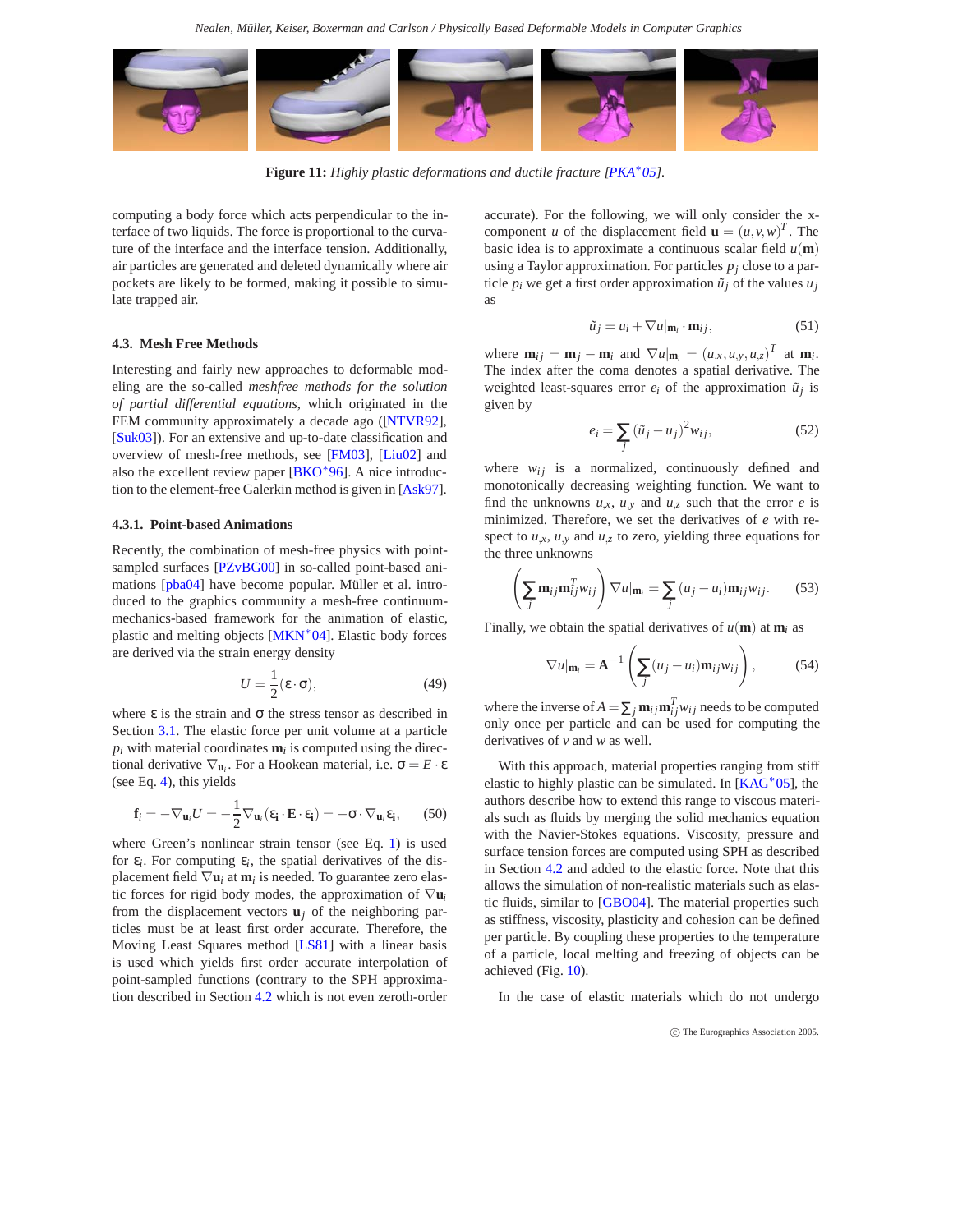<span id="page-14-2"></span>any topological changes, the surface can be simply dragged along with the particles  $[MKN^*04]$  $[MKN^*04]$ . This is done by computing the displacement for each surface element (surfel) from the displacements of neighboring particles  $p_i$ . The first order approximation of ∇**u** at **m***<sup>j</sup>* can be used to obtain a smooth displacement vector field which is invariant under linear transformations:

<span id="page-14-0"></span>
$$
\mathbf{x}(\mathbf{m}_{s_i}) = \mathbf{m}_{s_i} + \sum_j \overline{\omega}(\mathbf{m}_{s_i}, \mathbf{m}_j)(\mathbf{u}_j + \nabla \mathbf{u}|_{\mathbf{m}_j}(\mathbf{m}_j - \mathbf{m}_{s_i})),
$$
\n(55)

where  $\mathbf{m}_{s_i}$  and  $\mathbf{x}(\mathbf{m}_{s_i})$  are the material and world coordinates of a surfel  $s_i$ , respectively, and  $\overline{\omega}$  is a normalized weighting kernel. The deformation is computed and applied to both the center and the axes of a surfel. To adapt the sampling of the surface in case of stretching or compression, surfels can be split or merged similar to [\[PKKG03\]](#page-23-40). The animation of the physics particles combined with this surface skin allows the simulation of elastic and plastic materials of detailed models in real-time. Furthermore, Adams et al. [\[AKP](#page-20-23)∗05] showed that the surface can be efficiently raytraced by exploiting the deformation field for bounding hierarchy updates.

However, dragging the surface along with the particles fails if topological changes occur. In this case, an implicit representation can be used as discussed in the Section [4.2.](#page-11-2) In [\[MKN](#page-22-42)∗04], this implicit representation is sampled with surfels. After an animation step the new position of the surfels is estimated using the displacement computation in Eq. [55.](#page-14-0) The deformed surfels are then projected onto the implicit surface. Finally, a resampling and relaxation scheme ensures that the surface is completely covered and uniformly sampled with surfels. In [\[KAG](#page-22-33)<sup>\*</sup>05], the implicit representation is improved by applying energy potentials and geometric constraints which give better control over the surface. However, as the particle representation of the volume is usually much coarser than the surface representation, the implicit coating of the particles cannot represent fine detail of the surface. A possible solution is to use the explicit deformation approach of [\(55\)](#page-14-0) for solids (with low temperature), the implicit representation for fluids (with high temperature), and blend between the explicit and the implicit representation depending on the temperature for melting object parts. This way, surface detail smoothly fades out and the melting surface approaches the implicit representation. Freezing fluids are handled analogously.

The framework is extended in  $[PKA^*05]$  $[PKA^*05]$  to cope with fracturing (Fig. [11\)](#page-13-0). Cracks are created at surfels where the main principal stress exceeds a threshold. The crack propagates in a plane perpendicular to the main principal stress, where the crack surface is dynamically sampled with surfels. Visibility tests detect neighboring particles, which are separated by a crack surface. A splitting, merging and termination operator handles the topological events which occur when cracks merge or branch. Furthermore, a resampling scheme adapts the particles resolution to handle small fractured object pieces. With the suggested methods a wide range of materials can be fractured, from stiff elastic to highly plastic objects that exhibit brittle and/or ductile fracture.

Collision detection of point-based models has been discussed for rigid [\[KZ04\]](#page-22-44), quasi-rigid [\[PPG04\]](#page-23-41) and de-formable objects [\[KMH](#page-22-45)<sup>\*</sup>04]. For rigid collision detection, a bounding sphere hierarchy is built with the surfels as leaves, which is suitable for time-critical collision detection [\[KZ04\]](#page-22-44). Pauly et. al [\[PPG04\]](#page-23-41) compute a consistent contact surface and the traction distribution by solving a Linear Complementarity Problem (LCP). Collision response forces are computed from the local tractions and integration yields the total wrench that acts on the quasi-rigid bodies. Keiser et al. propose to decouple the collision handling and deformation to achieve stable and efficient contact handling for deformable objects [\[KMH](#page-22-45)∗04]. Collisions are detected using a high resolution surface sampled with surfels and a simple scheme is used to compute a consistent contact surface. A penalty force depending on its displacement onto the contact surface is computed for each surfel. These forces are then distributed to the neighboring particles where they are applied as external collision response forces in the next animation step.

Wicke et al. propose a method for animating point-sampled thin shells [\[WSG05\]](#page-23-42). The geometric surface properties are approximated using splines (so-called *fibres*) embedded in the surface. Physical effects such as plasticity and fracturing can be easily modeled. The authors also describe a skinning technique for point-sampled surfaces, with which a high-resolution surface can be animated using a sparse set of samples.

#### **4.3.2. Meshless Deformations Based on Shape Matching**

Müller et al. [\[MHTG05\]](#page-22-11) propose a meshless method for animating deformable objects which does not fit into any of the preceding categories. The nodes of a volumetric mesh are treated as point masses and animated as a simple particle system without connectivity. Then, at every time step, the original configuration of the points (the rest state mesh) is fitted to the actual point cloud in the least squares sense, using shape matching techniques for point clouds with correspondence. The fitted rest shape yields goal positions for all point masses. Each point mass is then pulled towards its goal position while the displacement divided by the time step is added to the velocity of the point. This geometric integration scheme, although explicit, is shown to be unconditionally stable (Fig. [12\)](#page-14-1).

<span id="page-14-1"></span>

**Figure 12:** *Stability and the ability to recover from highly deformed or inverted configurations, shown in [\[MHTG05\]](#page-22-11).*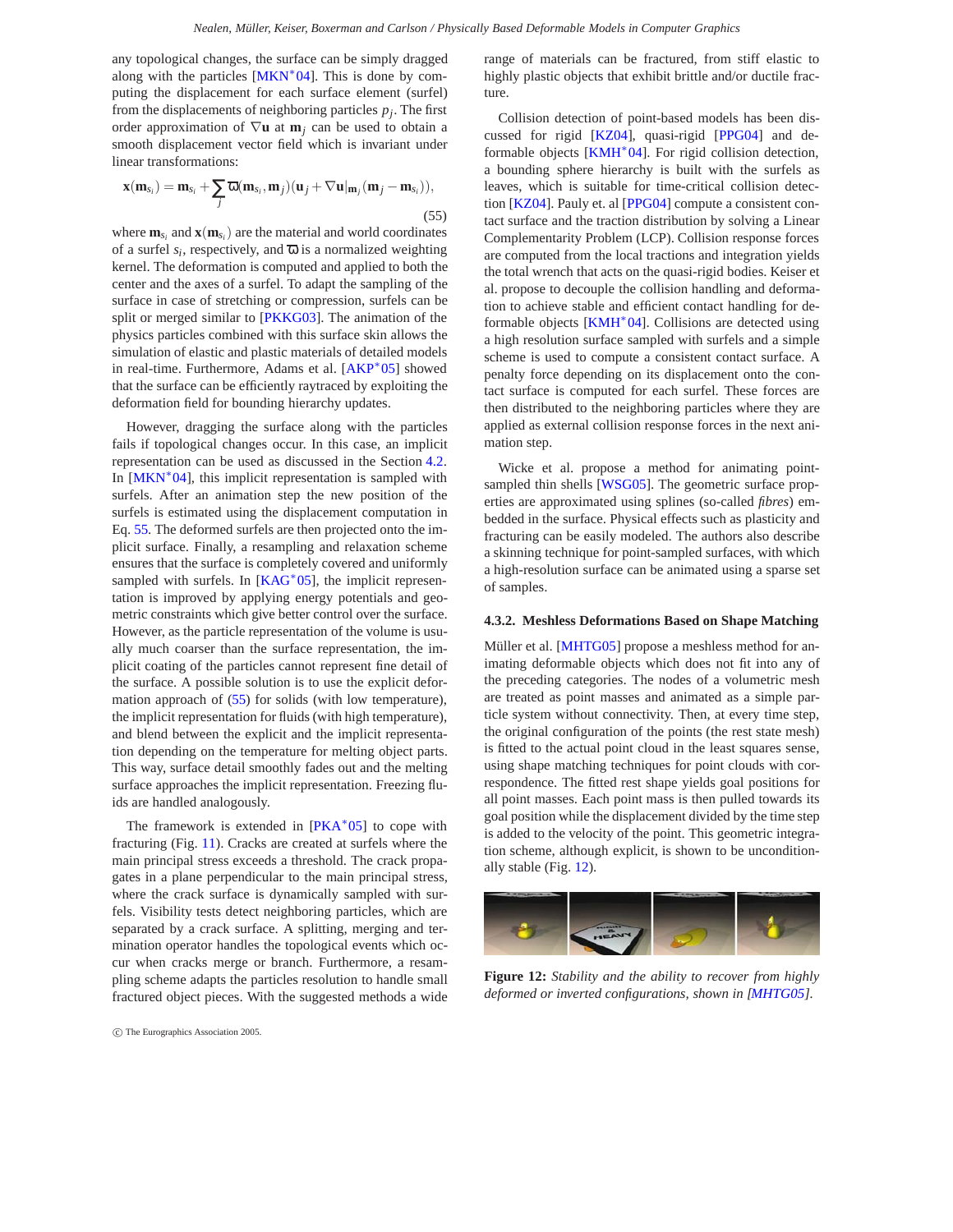## <span id="page-15-10"></span><span id="page-15-0"></span>**5. Reduced Deformation Models and Modal Analysis**

#### **5.1. Basic Formulation**

As described by James and Pai [\[JP04\]](#page-22-46), given *N* undeformed point locations  $\mathbf{p} = [\mathbf{p}_1, \dots, \mathbf{p}_N]$ , a reduced deformation model approximates deformed point locations  $\mathbf{p}'$  by a linear superposition of *M* displacement fields (the columns  $U_i$  of  $U$  in Eq. [56\)](#page-15-1). The amplitude of each displacement field is given by the reduced coordinates **q** such that

$$
\mathbf{p}' = \mathbf{p} + \mathbf{U}\mathbf{q},\tag{56}
$$

<span id="page-15-1"></span>as shown in Fig. [13.](#page-15-2) In [\[JP04\]](#page-22-46) it is stated that the columns of **U** could arise from any possibly nonlinear black box process, such as an interpolation process, multiresolution modeling or nonlinear/linear modal analysis. The latter will be the focus of this section.



<span id="page-15-2"></span>**Figure 13:** *Reduced deformation models: (a) reference shape* **p***, (b)* displacement field  $U_1$ *, (c)* displacement field  $U_2$ *, and (d) one possible deformed shape*  $\mathbf{p}' = \mathbf{p} + \mathbf{U}_1 + 0.5\mathbf{U}_2$ .

## <span id="page-15-9"></span>**5.2. Linear Modal Analysis**

Pentland and Williams [\[PW89\]](#page-23-43) pioneered the use of reduced deformable models in Computer Graphics, using modal analysis. Given the mass, damping and stiffness matrices **M**, **C** and **K**, Eq. [20](#page-3-5) can be decoupled into  $N = 3n$  linearly independent ordinary differential equations (ODEs) by solving the generalized eigenvalue problem

$$
M\Phi\Lambda = K\Phi, \tag{57}
$$

such that  $\Phi^T \mathbf{M} \Phi = \mathbf{I}$  and  $\Phi^T \mathbf{K} \Phi = \Lambda$  are diagonal matrices. The entries of  $\Lambda$  contain the eigenvalues, and the columns of  $\Phi = [\Phi_1 \Phi_2 \dots \Phi_N]$  contain the eigenvectors of **M**<sup>−1</sup>**K**. Φ is often termed the *modal matrix* or *modal displacement matrix*, where the *i*-th column  $\Phi$ <sub>*i*</sub> represents the *i*-th mode shape, and the *i*-th entry of  $\Lambda$  is proportional to the resonant frequency of the  $\Phi_i$ . The columns of  $\Phi$  form a basis (the modal basis, or *eigen*basis) of 3*n* dimensional space, so any displacement  $\mathbf{u}(t) = \mathbf{x}(t) - \mathbf{x}_0$  can be written as a linear combination of the columns

$$
\mathbf{u}(t) = \Phi \mathbf{q}(t). \tag{58}
$$

<span id="page-15-3"></span>The vector  $q(t)$  contains the modal coordinates (or modal amplitudes). Substituting Eq. [58](#page-15-3) into Eq. [20](#page-3-5) and premultiplying by  $\Phi^T$  yields

$$
\Phi^T \mathbf{M} \Phi \ddot{\mathbf{q}} + \Phi^T \mathbf{C} \Phi \dot{\mathbf{q}} + \Phi^T \mathbf{K} \Phi \mathbf{q} = \Phi^T \mathbf{f}_{ext}.
$$
 (59)

<span id="page-15-4"></span>Note that for general damping,  $\Phi^T C \Phi$  is dense, but if we assume proportional (Raleigh) damping  $C = \alpha M + \beta K$ , then Φ*<sup>T</sup>* **C**Φ = α**I**+βΛ is also diagonal (taking into consideration that **M**, **C** and **K** are normally symmetric positive definite). With  $\mathbf{g} = \Phi^T \mathbf{f}_{ext}$  we can now express Eq. [59](#page-15-4) as 3*n* independent scalar 2nd order differential equations

$$
\ddot{q}_i + (\alpha + \beta \lambda_i)\dot{q}_i + \lambda_i q_i = g_i,\tag{60}
$$

<span id="page-15-5"></span>where  $\lambda_i$  is the *i*-th diagonal element of  $\Lambda$ .

With this decoupling, one can examine the eigenvalues, discard high frequency mode shapes, and thereby only use dominant modes (i.e. dominant columns Φ*i*). This can significantly reduce computational cost. Furthermore, the motion components *qi* of the individual modes can now be computed independently and combined by linear superposition.

In detail, each of these equations  $(60)$  has an analytical solution of the form

$$
q_i = c_1 e^{r_1 t} + c_2 e^{r_2 t}, \t\t(61)
$$

<span id="page-15-6"></span>where the constants  $c_1$  and  $c_2$  depend on the initial conditions ( $q_i$  and  $\dot{q}_i$  at a time  $t = t_0$ ), and the roots of the characteristic equation  $r^2 + (\alpha + \beta \lambda_i)r + \lambda_i = 0$  are

$$
r_{1,2} = \frac{-(\alpha + \beta \lambda_i) \pm \sqrt{(\alpha + \beta \lambda_i)^2 - 4\lambda_i}}{2}.
$$
 (62)

The solution depends on the sign of  $R = (\alpha + \beta \lambda_i)^2 - 4\lambda_i$ :  $R > 0, R = 0$  and  $R < 0$  produces the overdamped  $(r_1, r_2$  real and different), critically damped  $(r_1, r_2$  real but repeated) and underdamped case  $(r_1, r_2)$  are complex conjugates) respectively. If  $r_1, r_2$  are real then  $c_1, c_2$  are also real, if  $r_1, r_2$  are complex conjugate pairs then so will be  $c_1$ ,  $c_2$ . In any case, *qi* in Eq. [61](#page-15-6) will be a real value.



<span id="page-15-7"></span>**Figure 14:** *Underdamped (solid, blue) and critically damped (dashed, red) vibration. The black (dash-point) line is the plot of*  $\pm e^{-(\alpha+\beta\lambda_i)t/2}$ .

<span id="page-15-8"></span>Most interest is given to the underdamped case, where damped oscillations occur, and for which Eq. [61](#page-15-6) can be written as

$$
q_i = e^{-(\alpha + \beta \lambda_i)t/2} (c_1 \cos \mu t + c_2 \sin \mu t), \qquad (63)
$$

$$
\mu = \frac{\sqrt{4\lambda_i - (\alpha + \beta \lambda_i)^2}}{2},\qquad(64)
$$

see Fig. [14.](#page-15-7) This can be used to compute the response of a mode to an external force at some time  $t = t_0$  (see [\[HSO03\]](#page-21-37)): first, the generalized force **f***ext* must be transformed to modal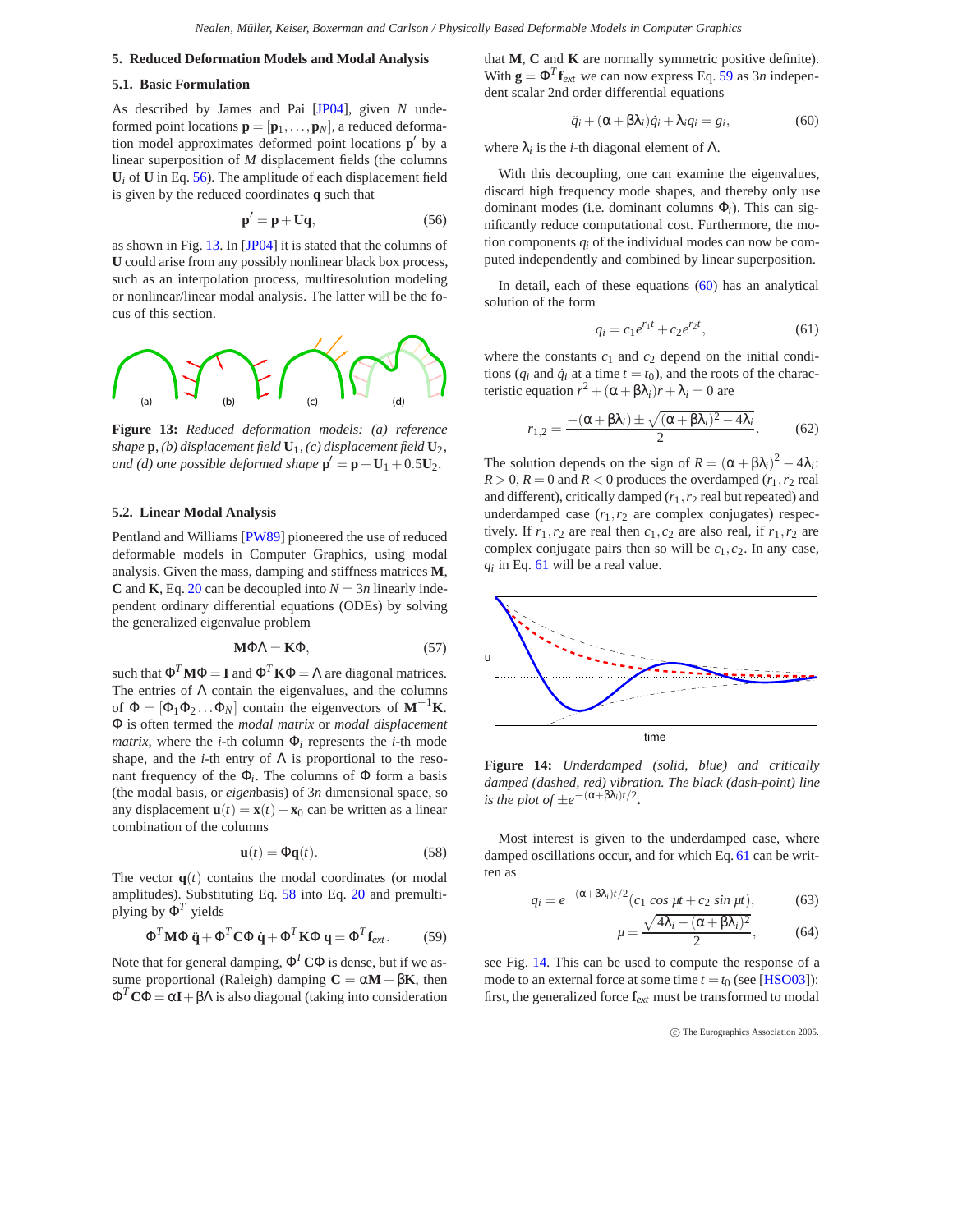<span id="page-16-3"></span>

<span id="page-16-0"></span>**Figure 15:** *The first four dominant low frequency mode*  $\mathfrak{g}$  *shapes*  $\Phi_1, \ldots, \Phi_4$  *of a constrained bar. The distortion inherent to linear modal analysis is most evident in the bottom right figure [\[BJ05\]](#page-20-24).*

coordinates by  $\Delta t$ **g** =  $\Delta t \Phi^T$ **f**<sub>*ext*</sub>, and then *c*<sub>1</sub>*, c*<sub>2</sub> can be computed by substituting Eq.  $63$  into Eq.  $60$  and setting  $q_i = 0$ and  $\dot{q}_i = \Delta t g$  [\[HSO03\]](#page-21-37). Naturally, the system of decoupled ODEs (Eq. [60\)](#page-15-5) can also be numerically integrated through time.

## **5.3. Applications and Other Reduced Models**

Interestingly, modal analysis was introduced to Computer Graphics in 1989, but only relatively few significant contributions have been presented since then. The first work of note is Stam's application of modal analysis to the simulation of tree branches subjected to turbulence [\[Sta97\]](#page-23-44).

James and Pai [\[JP02a\]](#page-21-38) map runtime dynamics to graphics hardware: in a precomputation stage they build a so-called dynamic response texture (DyRT), where mode shapes Φ*<sup>i</sup>* and other quantities are stored (see Fig. [15\)](#page-16-0). At runtime, the modal coordinates **q** are computed from rigid bone transforms or external excitations. Finally, displacements are applied to the undeformed mesh by computing  $\mathbf{u} = \sum_i \Phi_i q_i$  for a few dominant low frequency modes using a vertex program running on graphics hardware.

Whereas enforcing direct manipulation and collision constraints is relatively straightforward with node positions in Euclidean space, applying these in a modal basis can be somewhat unintuitive. Hauser et al. [\[HSO03\]](#page-21-37) provide a solution, where generalized forces are computed for constrained nodes using the modal basis. Since the force computation involves evaluating a pseudoinverse using the singular value decomposition (SVD), only few constraints (up to ten in their examples) can be applied in a real-time simulation environment. Furthermore, they couple the deformable model with a rigid body reference frame and simulate dynamics, collisions and friction.

In the above methods, a linear Cauchy strain model is



<span id="page-16-1"></span>**Figure 16:** *Evolution of one mode shape in linear modal analysis (top row) and modal warping (bottom row). Image courtesy of Min Gyu Choi, Kwangwoon University.*

employed to obtain the stiffness matrix *K*, resulting in well known artifacts for large rotational deformations away from the rest shape (see Section [3.1](#page-2-1) and Fig. [15\)](#page-16-0). To suppress these artifacts, Choi and Ko [\[CK05\]](#page-21-39) identify per-node rotations and extend the basic modal analysis formulation (Section [5.2\)](#page-15-9) to accommodate these rotations, similar in spirit to the warped stiffness approach [\[MDM](#page-22-13)∗02]. Although their modal warping procedure is not guaranteed to perform well for large deformations, their results show visually convincing improvements over the standard linear model (Fig[.16\)](#page-16-1). The decoupled ODEs are solved using semi-implicit numerical integration, instead of applying the analytical solution of Eq. [61.](#page-15-6)

Barbič and James [[BJ05\]](#page-20-24) take a different approach: instead of employing Cauchy's linearized strain (Eq. [2\)](#page-1-1) they use full quadratic Green strain (Eq. [1\)](#page-1-1) throughout the entire computation, thereby necessitating the solution of a nonlinear version of Eq. [20](#page-3-5) per time step. The otherwise computationally burdening implicit Newmark integration is greatly accelerated by carrying it out in reduced coordinates (also known as *subspace integration*), and thereafter performing the matrix multiplication of Eq. [56](#page-15-1) in the fragment shader of current graphics hardware. For the generation of an appropriate reduced deformation basis **U**, which contains sufficient nonlinear deformation, they provide a fully automatic method based on modal derivatives (Fig. [17\)](#page-16-2), and also show how user-defined (force) sketches can assist a full unreduced offline static solver in precomputing a suitable **U**. Note that due to the nonlinear coupling of modes, using independent harmonic oscillators as previously described (Eq. [61\)](#page-15-6) does not suffice.



<span id="page-16-2"></span>**Figure 17:** *Using subspaces based on the first few dominant vibration modes and their derivatives is sufficient to describe large nonlinear deformations [\[BJ05\]](#page-20-24).*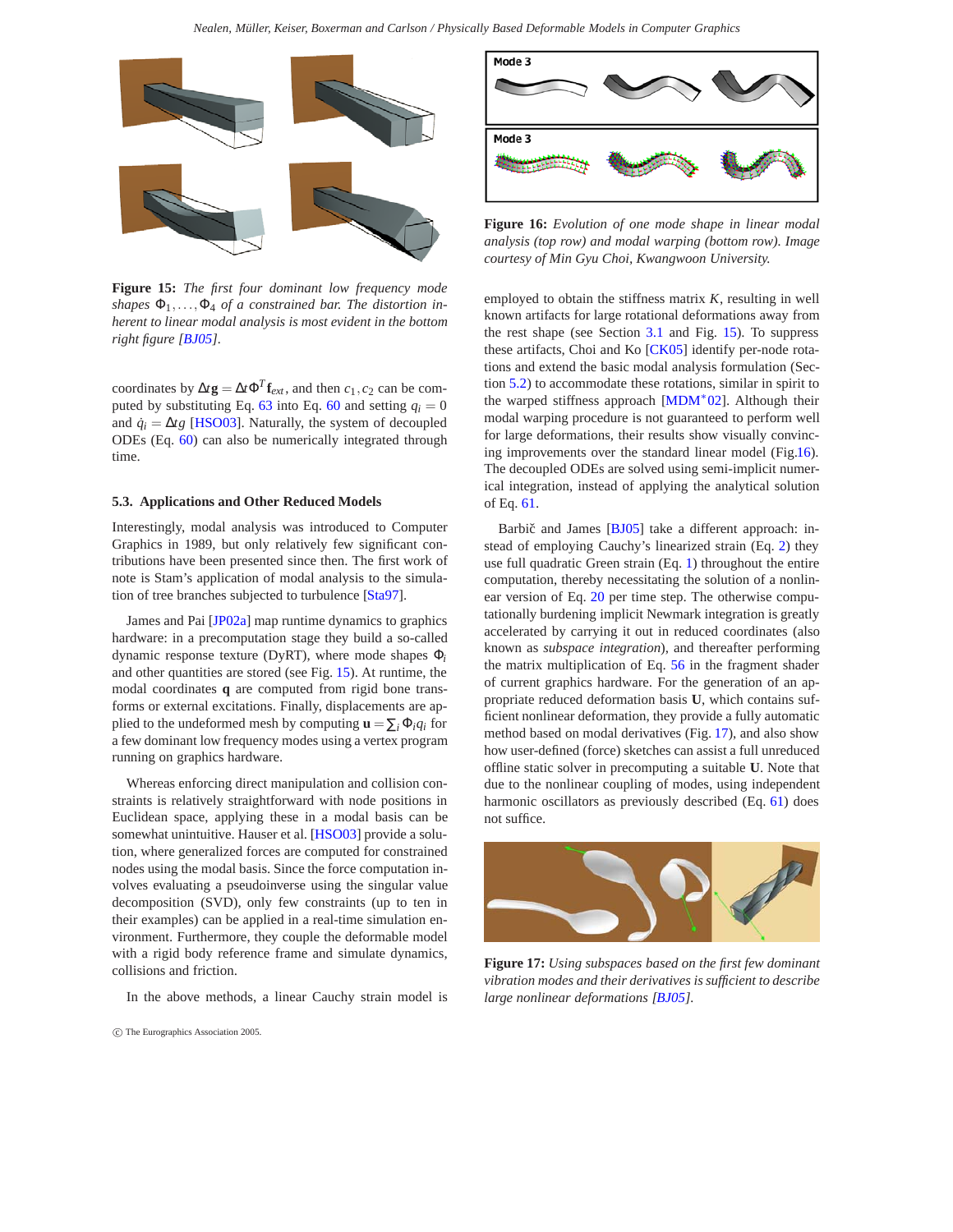<span id="page-17-4"></span>

**Figure 18:** *A silver block catapulting some wooden blocks into an oncoming wall of water [\[CMT04\]](#page-21-40).*

<span id="page-17-3"></span>A somewhat different model reduction strategy is devised by James and Fatahalian [\[JF03\]](#page-21-41): they entirely precompute collision, contact and dynamics (as well as co-parameterized global illumination) of deformable objects by limiting the range of interactions to a finite set of user impulses. The dynamic responses, termed *impulse response functions* (IRFs), each a chronological set of generalized deformation vectors, are dimensionality reduced using principal component analysis (PCA). At runtime, IRFs are blended based on user interaction.

## **6. Eulerian and Semi-Lagrangian Methods**

There are two general points of view we can take when describing an object that we wish to physically simulate. The main distinctions of the two view points is how they discretize an object in order to work with it numerically, and how they define the boundary of the object itself. So far, this report has covered the *Lagrangian* point of view. As Section [2](#page-1-2) explains, the Lagrangian point of view describes an object as a set of moving points (material coordinates) that travel around and change position over time; these points carry their material properties with them as they move through the world. Lagrangian techniques are a convenient way to define an object as a connected mesh of points (Section [3\)](#page-2-3) or simply a cloud of points (Section [4\)](#page-9-2). The *Eulerian* point of view, on the other hand, looks at a stationary set of points and calculates how the material properties stored at those stationary grid points change over time. One of the drawbacks of changing to an Eulerian perspective is that the boundary of the object is no longer explicitly defined. This section covers Eulerian techniques as they are used in Computer Graphics, and focuses heavily on fluids because fluids are often defined in an Eulerian framework. This section will also explore how object boundaries are represented in the Eulerian framework. This section is not meant to give an exhaustive reference for Eulerian techniques; it is meant to give the reader an idea of what types of deformable and fuzzy objects have been simulated in an Eulerian framework.

The Eulerian approach to fluids was popularized by a series of papers by Foster and Metaxas [\[FM96\]](#page-21-42), [\[FM97b\]](#page-21-43), and [\[FM97a\]](#page-21-44). Their formulation solves the fluid (Navier-Stokes) equations on a regular voxel grid and uses a finite differ-

ence formulation for all the differential equations. To understand the Eulerian framework, and how it differs from a Lagrangian one, we will look briefly at how the Navier-Stokes equations (equations of motion for a fluid) are formulated and solved for a single time step. We refer the reader to [\[Car04\]](#page-20-25) for an in-depth discussion of liquids, and to [\[Sta03\]](#page-23-45) for a practical implementation of a smoke simulator.

<span id="page-17-1"></span>There are two parts to the Navier-Stokes equations:

$$
\nabla \cdot \mathbf{u} = 0 \tag{65}
$$

$$
\mathbf{u}_t = -(\mathbf{u} \cdot \nabla)\mathbf{u} + \nabla \cdot (\mathbf{v} \nabla \mathbf{u}) - \nabla p + \mathbf{f}.
$$
 (66)

<span id="page-17-2"></span>These two equations represent the conservation of mass and momentum for an incompressible fluid. The vector field **u***t* is the time derivative of the fluid velocity. The scalar pressure field is  $p^{\dagger}$ , and v is the kinematic viscosity. The vector field **f** represents the body force per unit mass (usually just gravity). In this Eulerian formulation the quantities of the fluid are stored in a grid of cells (a regular grid of cubes or voxels if you like). The velocity is stored on the cell faces and the pressure is stored at the center of the cells. This is commonly called a staggered (or MAC) grid. Notice that the position, **x**, of the fluid is not defined; in this Eulerian frame work, the grid positions remain fixed.

Solving equations [65](#page-17-1) and [66](#page-17-2) is usually done in several steps (breaking up a PDE into simpler pieces and solving the pieces separately is known as *operator splitting*). The **f** term is simply scaled by the time step and added to the current velocity. The advection term,  $-(\mathbf{u} \cdot \nabla)\mathbf{u}$ , is then solved. One popular way to solve the advection term is with the *semi-Lagrangian* technique [\[Sta99\]](#page-23-46) because it is stable for large time step sizes. The semi-Lagrangian technique continues as follows–to solve for the advection of any quantity through a velocity field (in this case we are solving for the advection of the velocity field through itself), the velocity at the grid point we wish to update is found, and a path is traced from the grid point backwards in time with that velocity to a new location.

<span id="page-17-0"></span>*<sup>†</sup>* In this formulation we assume a constant density and absorb it into the pressure term for simplicity.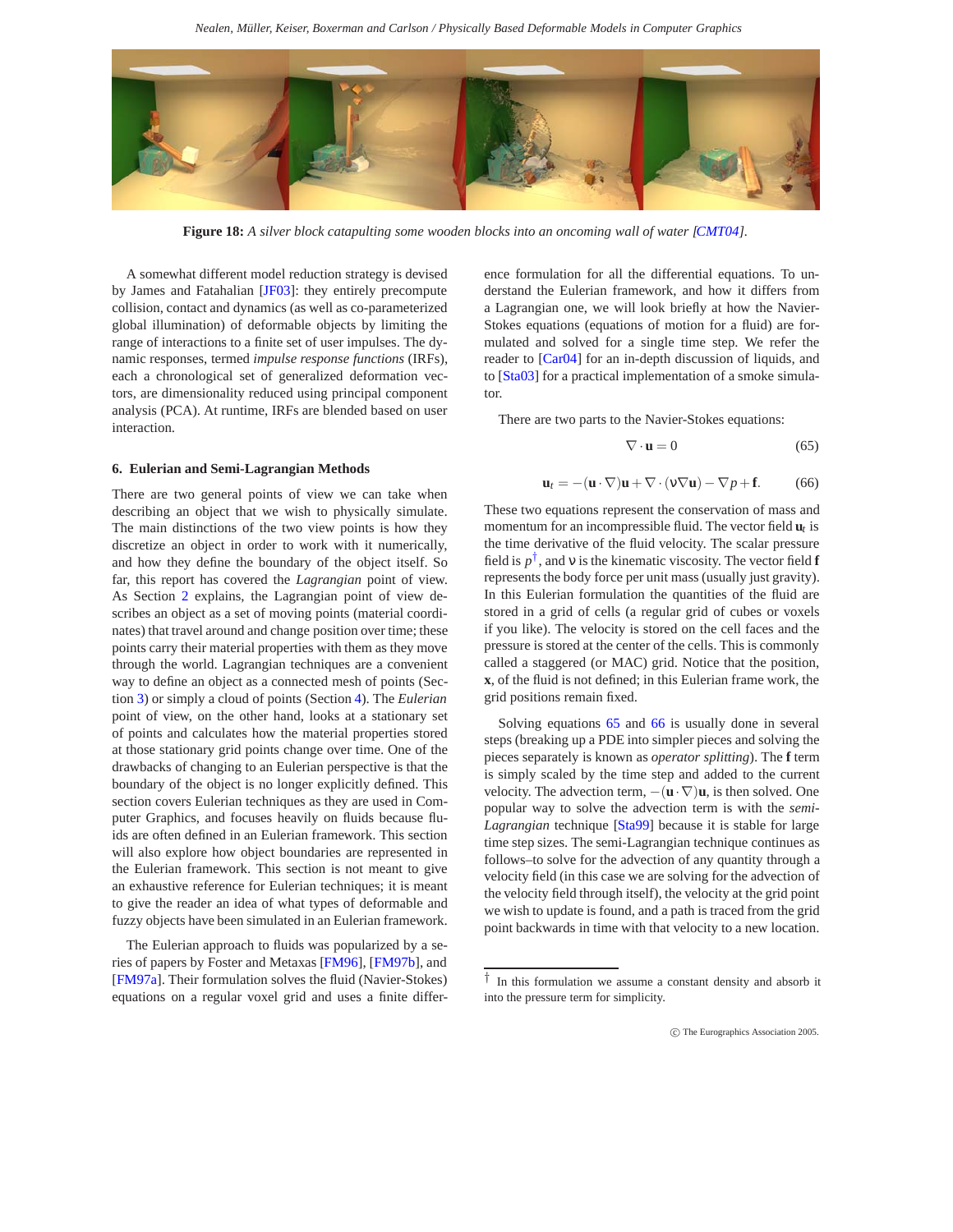<span id="page-18-5"></span>The quantity that we desire to update is then interpolated from the new location and that interpolated value is used as the updated quantity. It is interesting to note that if the time step is scaled so that the path traverses only a single cell, then the semi-Lagrangian technique is a first order upwind technique. After advection, the viscosity term is solved. If the viscosity is expected to be large then an implicit technique should be used (see Section [2.2\)](#page-2-0). At this point we have what can be called a *best guess velocity*:

$$
\tilde{\mathbf{u}} = \mathbf{u} + \Delta t [-(\mathbf{u} \cdot \nabla)\mathbf{u} + \nabla \cdot (\mathbf{v} \nabla \mathbf{u}) + \mathbf{f}], \tag{67}
$$

<span id="page-18-0"></span>which does not take into account pressure or mass conservation (Eq. [65\)](#page-17-1). The final step, commonly called a *pressureprojection*, is in fact one of the reasons that Eulerian techniques are popular for fluids. The trick of the pressureprojection step is to solve for a pressure such that subtracting that pressure's gradient from the best guess velocity will give a final velocity that conserves mass. So, we know two things: first, the final velocity, **u***new*, must contain the pressure term which is missing from Eq. [67,](#page-18-0) so we add it back in to get

$$
\mathbf{u}^{new} = \tilde{\mathbf{u}} - \Delta t \nabla p. \tag{68}
$$

<span id="page-18-1"></span>Second, we know the final velocity has to conserve mass, so we plug Eq. [68](#page-18-1) into Eq. [65](#page-17-1) to get

$$
\nabla \cdot \mathbf{u}^{new} = \nabla \cdot \tilde{\mathbf{u}} - \Delta t \nabla \cdot (\nabla p) = 0.
$$
 (69)

<span id="page-18-3"></span><span id="page-18-2"></span>Rearranging Eq. [69](#page-18-2) gives us the following Poisson equation

$$
\Delta t \nabla^2 p = \nabla \cdot \tilde{\mathbf{u}} \tag{70}
$$

with which we must solve for *p*. We then plug *p* back into Eq. [68](#page-18-1) to complete the pressure projection and find our final velocity. The final velocity is incompressible (divergence free), and for a constant density fluid this ensures mass conservation. Compressible fluids can also conserve mass, but their density must change to do so (see [\[YOH00\]](#page-23-47)).

The system of equations formed by Eq. [70](#page-18-3) is symmetric and positive definite (as long as there is at least one known Dirichlet boundary condition), and can be solved with a conjugate gradient method. Although the above explanation assumes a regular grid, it can also be carried out on an adaptively refined grid, such as an octree [\[SY02,](#page-23-48) [LGF04\]](#page-22-47).

In the rest of this section we will explore the numerous types of deformable objects that are modeled within an Eulerian framework. As the techniques are described we will also describe how the standard Navier-Stokes equations are changed in each case, and how the objects are represented.

In the early work of Foster and Metaxas [\[FM96\]](#page-21-42) liquid is displayed either as a height field or a collection of massless particles. These massless particles are different from the material coordinate particles used in a Lagrangian simulation because they are passively moved in the velocity field defined by the fluid, and the particles' velocity is interpolated from the grid. Foster and Metaxas render liquid particles as smoothed ellipsoids [\[FM97a\]](#page-21-44) with an orientation



**Figure 19:** *Melting bunny [\[CMVT02\]](#page-21-45).*

<span id="page-18-4"></span>based on the velocity of the particle and a normal computed from the position of the other nearby particles. Foster and Metaxas also define smoke as massless particles [\[FM97b\]](#page-21-43): they advect and diffuse an added temperature field on the grid, and use that temperature to define thermal buoyancy in the smoke to create turbulent motion.

Stam [\[Sta99\]](#page-23-46) uses a scalar density field to define quantities of smoke. These smoke densities are diffused on the grid and advected with the semi-Lagrangian technique (which Stam did not know about at the time, so when he published his seminal work he called the semi-Lagrangian technique the *method of characteristics*). Stam also adds buoyancy forces based on the local smoke density, and Fedkiw et al. [\[FSJ01\]](#page-21-46) add a *vorticity confinement* term to artificially increase small scale swirling motion which is lost when using semi-Lagrangian advection on coarse grids. Kim et al. [\[KLLR05\]](#page-22-48) used the semi-Lagrangian technique with *back and fourth error compensation and correction* to keep both small and large scale swirling motion in the fluid while maintaining stability. Their technique greatly reduces the dissipation present in the semi-Lagrangian technique, while maintaining its stability.

Carlson et al. [\[CMVT02\]](#page-21-45) add a temperature and variable viscosity field to model solid objects that can melt into liquid (Fig. [19\)](#page-18-4). In their model, a solid object is simply a fluid with very high viscosity, and as the temperature rises the viscosity decreases, and the object melts into a liquid state. Like [\[FM96\]](#page-21-42), the object in their simulation is defined by a set of massless particles, but instead of just rendering the particles they use a splatting technique to extract a mesh from the particles for rendering. Their method also animates the building of a sand castle, but only high viscosity is used to model the mud.

More recently, Zhu and Bridson [\[ZB05\]](#page-23-49) model sand as a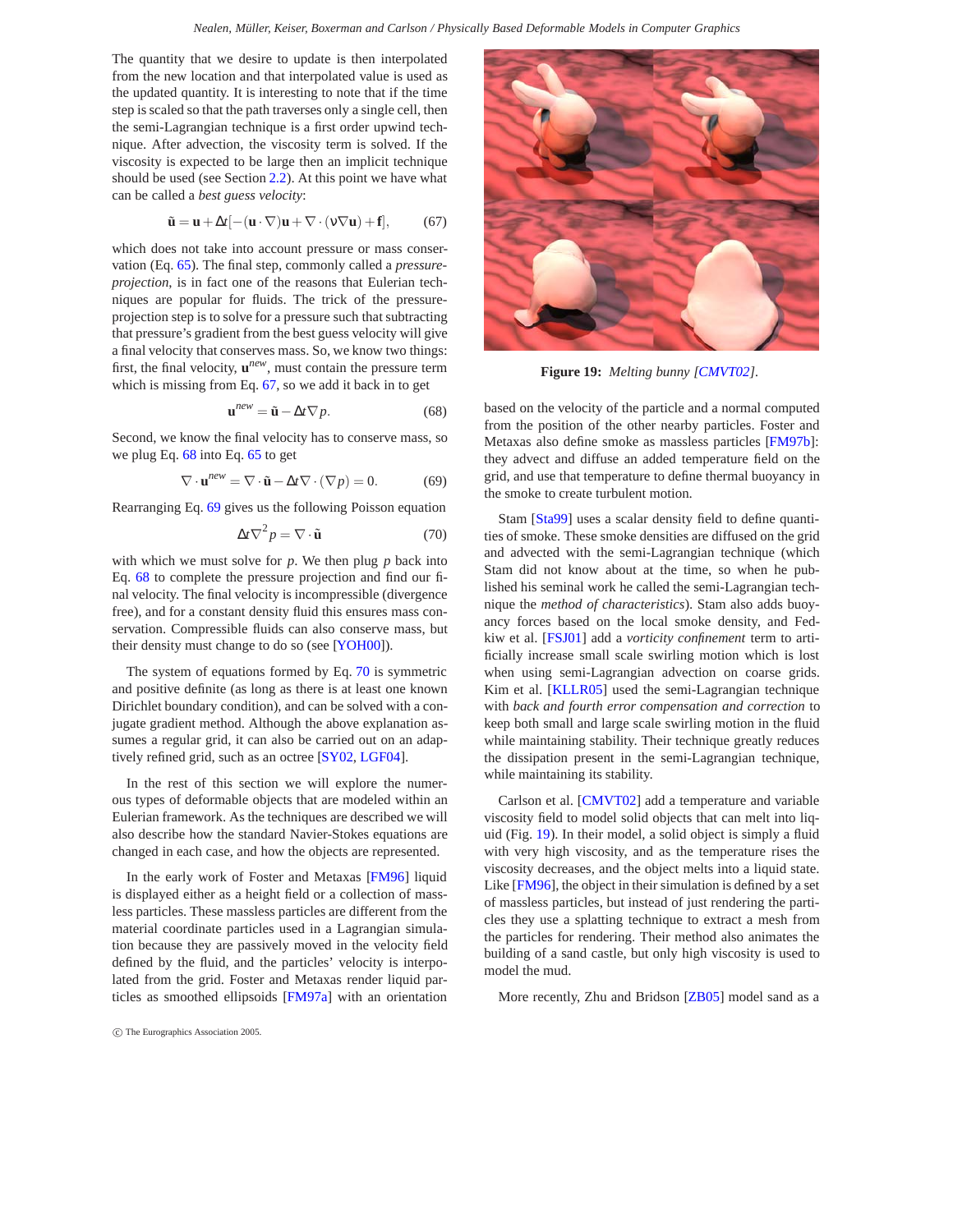<span id="page-19-2"></span>

**Figure 20:** *Bunny made of sand [\[ZB05\]](#page-23-49). Image courtesy of Robert Bridson, UBC.*

<span id="page-19-0"></span>continuum (fluid) on an Eulerian grid (Fig. [20\)](#page-19-0). They use a Lagrangian technique to move particles, then interpolate the velocity from the nearby particles on to the Eulerian grid. They then use the grid velocity to solve the pressure projection step. Thus, their technique combines the strengths of both the Lagrangian and Eulerian techniques. After solving the Navier-Stokes equations, they add in a model for sand. At each grid cell they identify the strain rate (Eq. [2\)](#page-1-1) and use it to calculate stress forces in that cell. All connected groups of cells which can resist the inertia trying to make them slide have their velocity projected to rigid body motion. The velocity in all other cells get forces created by sliding frictional stress added to them. Their method also describes a way to build an implicit function from the particles for rendering.

Carlson et al. [\[CMT04\]](#page-21-40) project rigid bodies on an Eulerian grid to model their interaction with a fluid (Fig. [18\)](#page-17-3). A rigid body solver is run in tandem with a fluid solver: at each frame, the rigid bodies that are in contact with fluid are projected onto the fluid, where their equations of motion are solved with a Navier-Stokes equation that is modified with buoyancy and collision forces. After solving the fluid equation they project the velocity in the rigid body cells to rigid body motion (effectively setting the strain rate to zero inside the cells that contain rigid bodies) and use that velocity for the next step of the rigid body solver.

Foster and Fedkiw [\[FF01\]](#page-21-47) were the first in graphics to model the boundary of a fluid as a level set. A level set, in this context, is an extra scalar field, φ, that stores the signed distance to the fluid surface at each grid point. The change of  $\phi$  is computed each step with the level set equation,

$$
\phi_t + \mathbf{u} \cdot \nabla \phi = 0,\tag{71}
$$

which effectively updates the position of the iso-contour that delineates the fluid's surface. The level set method has become one of the most popular ways to define a fluid's surface. It has the drawback of defining the surface only at Eulerian grid points, and thus rounding off high resolution details, but this drawback can be reduced by using the particle level set technique [\[EMF02\]](#page-21-48), which patches the level set values with a group of particles that is passively advected with the surface. The level set can be directly ray traced with a root finder, or a mesh can be extracted from it with marching cubes. We would like to take note of a common confusion when discussing level sets and fluids. Level sets are not used to solve the fluid equations; they are used to define the boundary of the fluid (often called *surface tracking*), so that we know where to solve the fluid equations.

Another way to define a fluid surface is with an explicit polygonal mesh. A mesh representation not only allows a direct way to render the surface, but can also keep track of surface properties like texture coordinates. It can be difficult to deal with topology changes, warping, and self intersection in a mesh if a single mesh is used. The contouring method described by Bargteil et al. [\[BGOS05\]](#page-20-26) defeats these difficulties by re-defining a mesh each frame of the fluid simulation. They also maintain a signed distance field and show volume conservation on par with the particle level set method with octree refinement.



**Figure 21:** *A dripping viscoelastic fluid [\[GBO04\]](#page-21-36).*

<span id="page-19-1"></span>Goktekin et al. [\[GBO04\]](#page-21-36) animate viscoelastic substances (that display characteristics of both a liquid and a solid) by adding elastic terms to the basic Navier-Stokes equations (Fig. [21\)](#page-19-1). The elastic terms are controlled by von Mises's yield condition and a quasi-linear plasticity model. They keep track of a strain tensor field that is advected throughout the fluid grid, and its components are stored at edge centers (off-diagonal components) and cell centers (diagonal components). The surface of their fluid is defined with a particle level set.

Feldman et al. [\[FOK05\]](#page-21-49) use an Eulerian grid based technique to model smoke, but they use an unstructured mesh, tetrahedra instead of cubes, near the boundary of complicated objects. Their *hybrid mesh* formulation allows them to model the boundary with curved or highly detailed objects in a more accurate fashion. In their paper they render smoke as a set of massless particles.

### **7. Conclusion**

Physically based deformable models have seen wide application in many fields of Computer Graphics, and research and development efforts are as active and fruitful as ever. As pointed out throughout this paper, no one model is suited best for any given application. Instead, many parameters and considerations need to be taken into account, such as model representations, the range of physical parameters, topological changes, realtime or interactive simulation, and so on.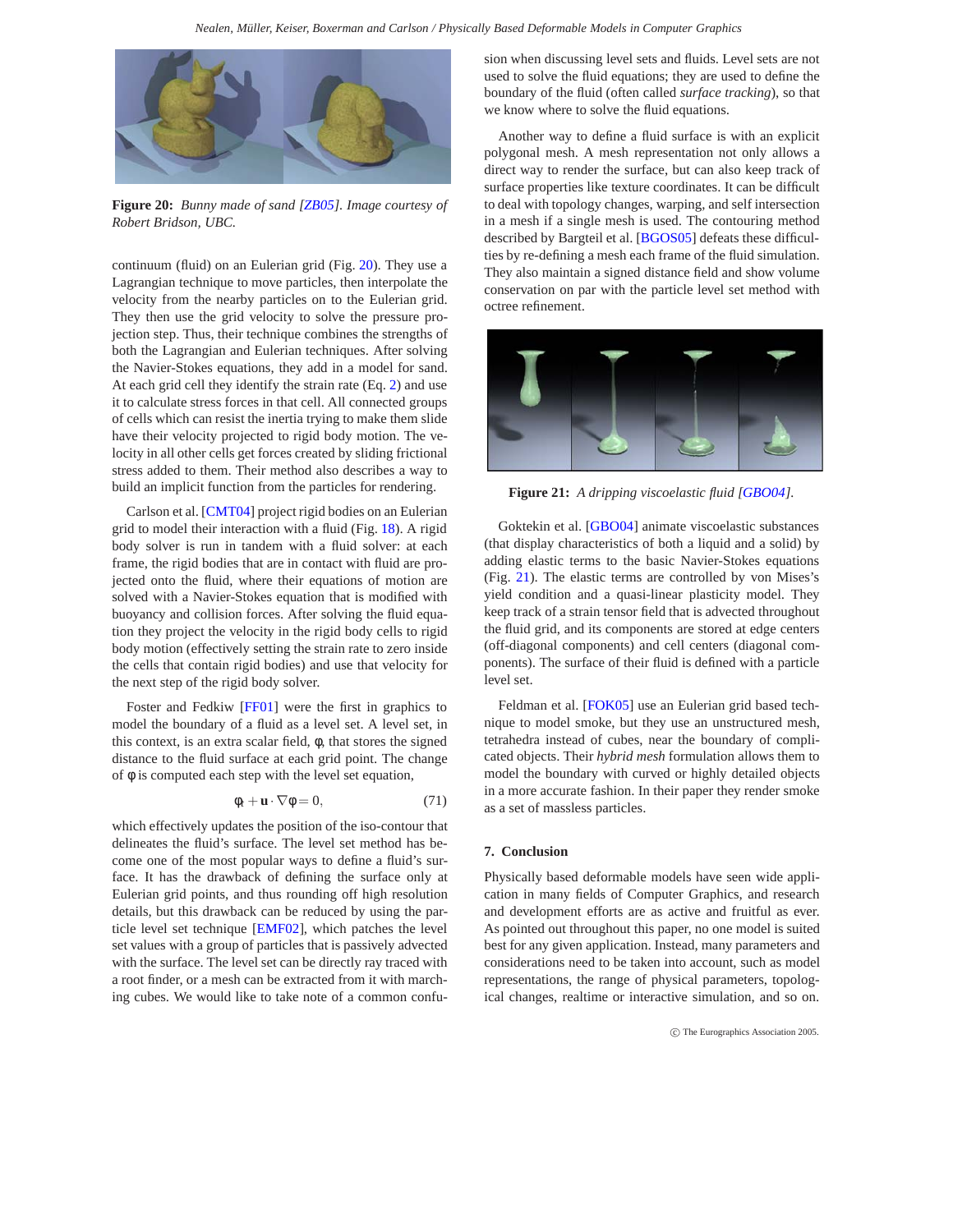<span id="page-20-27"></span>And even though such a seemingly exhaustive toolkit exists, with which very impressive results have been achieved, we still have quite a way to go until we can plausibly and interactively simulate the natural phenomena in our everyday lives. To quote Richard Feynman [\[FLS63\]](#page-21-50)

"The things with which we concern ourselves in science appear in myriad forms, and with a multitude of attributes. For example, if we stand on the shore and look at the sea, we see the water, the waves breaking, the foam, the sloshing motion of the water, the sound, the air, the winds and the clouds, the sun and the blue sky, and light; there is sand and there are rocks of various hardness and permanence, color and texture. There are animals and seaweed, hunger and disease, and the observer on the beach; there may be even happiness and thought. Any other spot in nature has a similar variety of things and influences. It is always as complicated as that, no matter where it is. Curiosity demands that we ask questions, that we try to put things together and try to understand this multitude of aspects as perhaps resulting from the action of a relatively small number of elemental things and forces acting in an infinite variety of combinations."

We think it is safe to say that this statement still holds, and probably will hold for years to come, a burden and a blessing alike to researchers in the field.

Yet even with the current methodology, the algorithms and models have seen somewhat limited application in production environments and video games. One reason for this is the lack of computational power: many of the presented techniques are inherently offline, and can take hours or days to produce results. In the field of interactive entertainment, small physically based deformable models are already being implemented, and thanks to developments such as the upcoming physics processing unit (PPU), this trend is likely to carry on. A second reason we see for a reluctancy to adopt these new methods is the limited control the users have over the resulting animations. Although this has been previously addressed, we see great potential in coupling more intuitive user interfaces with physically based simulations.

**Acknowledgements.** We would like to thank the following people for their contributions, suggestions and general help in shaping and improving this paper: Bart Adams, Adam Bargteil, Robert Bridson, Min Gyu Choi, Nico Galoppo and Doug James.

## **References**

<span id="page-20-23"></span>[AKP∗05] ADAMS B., KEISER R., PAULY M., GUIBAS L. J., GROSS M., DUTRÉ P.: Efficient raytracing of deforming point-sampled surfaces. In *Proceedings of Eurographics* (2005). To appear. [15](#page-14-2)

- <span id="page-20-4"></span>[AP98] ASCHER U., PETZOLD L.: *Computer Methods for Ordinary Differential Equations and Differential-Algebraic Equations*. Society for Industrial & Applied Mathematics, 1998.
- <span id="page-20-17"></span>[ARW95] ASCHER U., RUUTH S., WETTON B.: Implicit-explicit methods for timedependent pde's. *SIAM J. Numer. Anal.*, 32 (1995), 797–823. [10](#page-9-3)
- <span id="page-20-22"></span>[Ask97] ASKES H.: *Everything you always wanted to know about the Element-Free Galerkin method, and more*. Tech. rep., TU Delft nr. 03.21.1.31.29, 1997. [14](#page-13-1)
- <span id="page-20-16"></span>[BA04] BOXERMAN E., ASCHER U.: Decomposing cloth. In *SCA '04: Proceedings of the 2004 ACM SIGGRAPH/Eurographics symposium on Computer animation* (2004), pp. 153–161. [10](#page-9-3)
- <span id="page-20-12"></span>[BC00] BOURGUIGNON D., CANI M.-P.: Controlling anisotropy in mass-spring systems. In *Computer Animation and Simulation '00* (2000), pp. 113–123. [8](#page-7-0)
- <span id="page-20-26"></span>[BGOS05] BARGTEIL A. W., GOKTEKIN T. G., O'BRIEN J. F., STRAIN J. A.: A semi-lagrangian contouring method for fluid simulation. *ACM Transactions on Graphics (in press)* (2005). [20](#page-19-2)
- <span id="page-20-10"></span>[BHW94] BREEN D., HOUSE D., WOZNY M.: Predicting the drape of woven cloth using interacting particles. In *SIGGRAPH '94* (1994), pp. 365–372. [7,](#page-6-3) [8](#page-7-0)
- <span id="page-20-24"></span>[BJ05] BARBIC J., JAMES D. L.: Real-time subspace integration for St.Venant-Kirchhoff deformable models. *ACM Transactions on Computer Graphics (ACM SIGGRAPH 2005) 24*, 3 (2005). [17](#page-16-3)
- <span id="page-20-1"></span>[BK04] BOTSCH M., KOBBELT L.: An intuitive framework for real-time freeform modeling. *ACM Trans. Graph. 23*, 3 (2004), 630–634. [2](#page-1-3)
- <span id="page-20-0"></span>[BK05] BOTSCH M., KOBBELT L.: Real-time shape editing using radial basis functions. In *Eurographics 2005, to appear* (2005). [2](#page-1-3)
- <span id="page-20-21"></span>[BKO∗96] BELYTSCHKO T., KRONGAUZ Y., ORGAN D., FLEMING M., KRYSL P.: Meshless methods: An overview and recent developments. *Computer Methods in Applied Mechanics and Engineering 139*, 3 (1996), 3–47. [14](#page-13-1)
- <span id="page-20-18"></span>[Bli82] BLINN J. F.: A generalization of algebraic surface drawing. *ACM Trans. Graph. 1*, 3 (1982), 235–256. [11](#page-10-0)
- <span id="page-20-3"></span>[BLM00] BELYTSCHKO T., LIU W. K., MORAN B.: *Nonlinear Finite Elements for Continua and Structures*. John Wiley & Sons Ltd., 2000. [2](#page-1-3)
- <span id="page-20-13"></span>[BMF03] BRIDSON R., MARINO S., FEDKIW R.: Simulation of clothing with folds and wrinkles. In *ACM SIGGRAPH/Eurographics Symposium Computer Animation* (2003), pp. 28–36. [8,](#page-7-0) [9,](#page-8-3) [10](#page-9-3)
- <span id="page-20-5"></span>[BNC96] BRO-NIELSEN M., COTIN S.: Real-time volumetric deformable models for surgery simulation using finite elements and condensation. *Computer Graphics Forum 15*, 3 (1996), 57–66. [5](#page-4-1)
- <span id="page-20-15"></span>[BSSH04] BIANCHI G., SOLENTHALER B., SZÉKELY G., HARDERS M.: Simultaneous topology and stiffness identification for mass-spring models based on fem reference deformations. In *MICCAI (2)* (2004), pp. 293–301. [8](#page-7-0)
- <span id="page-20-14"></span>[BTH<sup>\*</sup>03] BHAT K., TWIGG C., HODGINS J. K., KHOSLA P., POPOVIC Z., SEITZ S.: Estimating cloth simulation parameters from video. In *ACM SIG-GRAPH/Eurographics Symposium on Computer Animation* (July 2003). [8](#page-7-0)
- <span id="page-20-2"></span>[BW97] BONET J., WOOD R. D.: *Nonlinear continuum mechanics for finite element analysis*. Cambridge Univ. Press, NY, 1997. [2](#page-1-3)
- <span id="page-20-11"></span>[BW98] BARAFF D., WITKIN A.: Large steps in cloth simulation. In *Proceedings of SIGGRAPH 1998* (1998), pp. 43–54. [7,](#page-6-3) [8,](#page-7-0) [9,](#page-8-3) [10](#page-9-3)
- <span id="page-20-20"></span>[BYM05] BELL N., YOU Y., MUCHA P. J.: Particle-based simulation of granular materials. ACM. to appear. [12](#page-11-3)
- [Can93] CANI M.-P.: An implicit formulation for precise contact modeling between flexible solids. In *SIGGRAPH '93* (1993), pp. 313–320. [11,](#page-10-0) [12](#page-11-3)
- <span id="page-20-25"></span><span id="page-20-19"></span>[Car04] CARLSON M. T.: *Rigid, Melting, and Flowing Fluid*. PhD thesis, Georgia Institute of Technology, 2004. [18](#page-17-4)
- <span id="page-20-7"></span>[CDA99] COTIN S., DELINGETTE H., AYACHE N.: Real-time elastic deformations of soft tissues for surgery simulation. In *IEEE Transactions on Visualization and Computer Graphics*, vol. 5 (1). 1999, pp. 62–73. [5](#page-4-1)
- <span id="page-20-8"></span>[CDA00] COTIN S., DELINGETTE H., AYACHE N.: A hybrid elastic model allowing real-time cutting, deformations and force-feedback for surgery training and simulation. *The Visual Computer 16*, 8 (2000), 437–452. [5](#page-4-1)
- <span id="page-20-6"></span>[CEO∗93] COVER S., EZQUERRA N., O'BRIEN J., ROWE R., GADACZ T., PALM E.: Interactively deformable models for surgery simulation. *IEEE Computer Graphics and Applications 13*, 6 (1993), 68–75. [5](#page-4-1)
- <span id="page-20-9"></span>[CGC∗02] CAPELL S., GREEN S., CURLESS B., DUCHAMP T., POPOVIC Z.: Interactive skeleton-driven dynamic deformations. In *Proceedings of SIG-GRAPH 2002* (2002), pp. 586–593. [5](#page-4-1)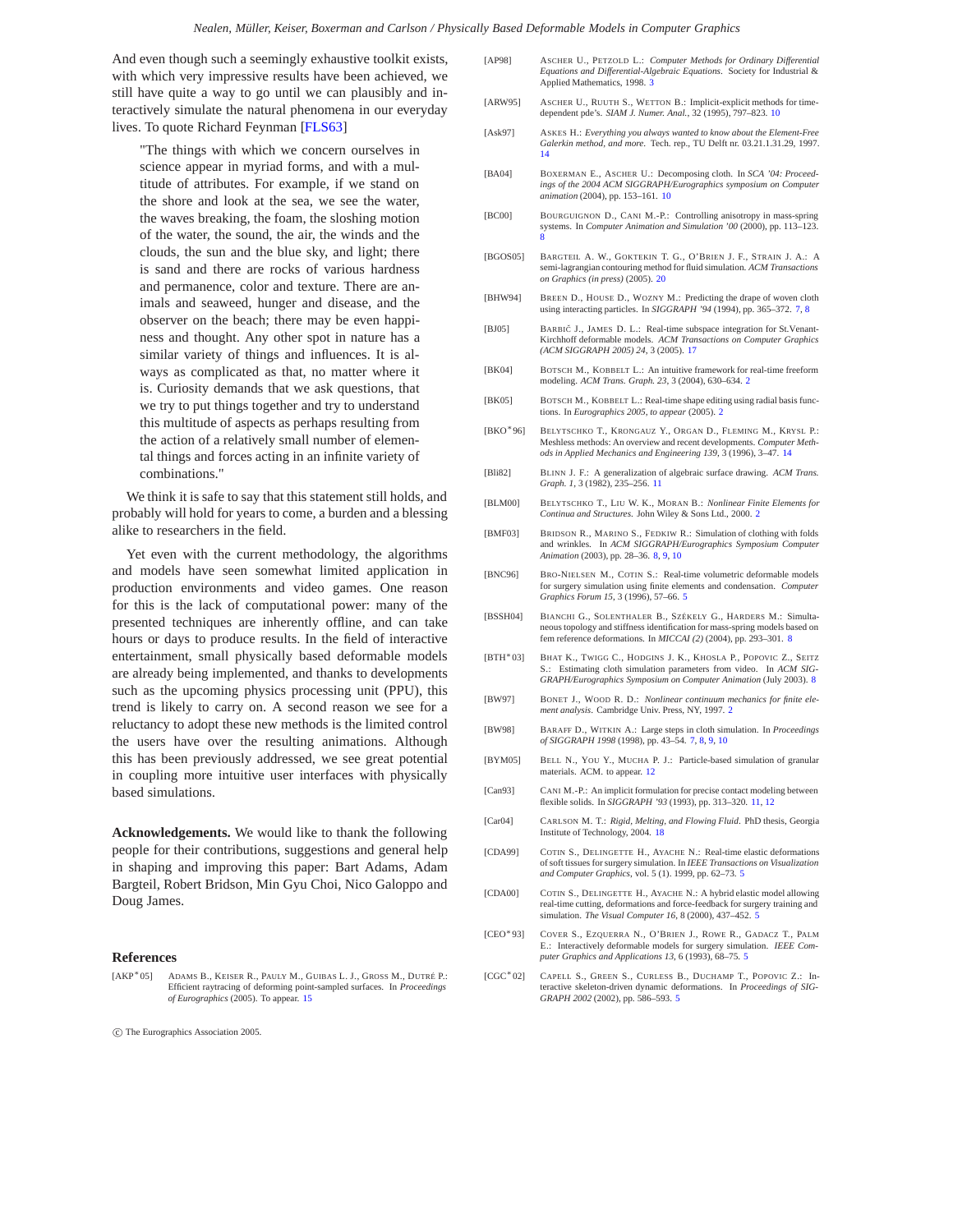#### *Nealen, Müller, Keiser, Boxerman and Carlson / Physically Based Deformable Models in Computer Graphics*

- <span id="page-21-19"></span>[CHP89] CHADWICK J., HAUMANN D., PARENT R.: Layered construction for de-formable animated characters. In *SIGGRAPH '89* (1989), pp. 243–252. [7](#page-6-3) [Chu96] CHUNG T. J.: *Applied Continuum Mechanics*. Cambridge Univ. Press, NY,
- <span id="page-21-25"></span><span id="page-21-2"></span>1996. [2](#page-1-3) [CK02] CHOI K.-J., KO H.-S.: Stable but responsive cloth. In *SIGGRAPH '02*
- <span id="page-21-39"></span>[CK05] CHOI M. G., KO H.-S.: Modal warping: Real-time simulation of large rotational deformation and manipulation. *IEEE Transactions on Visualization and Computer Graphics 11*, 1 (2005), 91–101. [17](#page-16-3)

(2002), pp. 604–611. [9,](#page-8-3) [10](#page-9-3)

- <span id="page-21-40"></span>[CMT04] CARLSON M., MUCHA P. J., TURK G.: Rigid fluid: Animating the interplay between rigid bodies and fluid. *ACM Transactions on Graphics 23*, 3 (Aug. 2004), 377–384. [18,](#page-17-4) [20](#page-19-2)
- <span id="page-21-45"></span>[CMVT02] CARLSON M., MUCHA P., VAN HORN III R. B., TURK G.: Melting and flowing. In *Proceedings of the 2002 ACM SIGGRAPH Symposium on Computer Animation* (July 2002), pp. 167–174. [19](#page-18-5)
- <span id="page-21-3"></span>[Coo95] COOK R. D.: *Finite Element Modeling for Stress Analysis*. John Wiley & Sons, NY, 1995. [2](#page-1-3)
- <span id="page-21-18"></span>[CZKM98] CHEN Y., ZHU Q., KAUFMAN A., MURAKI S.: Physically-based animation of volumetric objects. In *CA '98: Proceedings of the Computer Animation* (1998), p. 154. [7](#page-6-3)
- <span id="page-21-28"></span>[DC94] DESBRUN M., CANI M.-P.: Highly deformable material for animation and collision processing. In *Fifth Eurographics Workshop on Animation, Simulation* (septembre 1994). [11](#page-10-0)
- <span id="page-21-29"></span>[DC95] DESBRUN M., CANI M.-P.: Animating soft substances with implicit surfaces. In *Computer Graphics Proceedings* (1995), ACM SIGGRAPH, pp. 287–290. [11](#page-10-0)
- <span id="page-21-31"></span>[DC96] DESBRUN M., CANI M.-P.: Smoothed particles: A new paradigm for animating highly deformable bodies. In *6th Eurographics Workshop on Computer Animation and Simulation '96* (1996), pp. 61–76. [13](#page-12-2)
- <span id="page-21-32"></span>[DC98] DESBRUN M., CANI M.-P.: Active implicit surface for animation. In *Proceedings of Graphics Interface* (1998), pp. 143–150. [13](#page-12-2)
- <span id="page-21-30"></span>[DC99] DESBRUN M., CANI M.-P.: *Space-Time Adaptive Simulation of Highly Deformable Substances*. Tech. rep., INRIA Nr. 3829, 1999. [12,](#page-11-3) [13](#page-12-2)
- <span id="page-21-9"></span>[DDBC99] DEBUNNE G., DESBRUN M., BARR A., CANI M.-P.: Interactive mul-tiresolution animation of deformable models. In *Eurographics Workshop on Computer Animation and Simulation '99* (1999), pp. 133–144. [5](#page-4-1)
- <span id="page-21-10"></span>[DDCB00] DEBUNNE G., DESBRUN M., CANI M.-P., BARR A. H.: Adaptive simulation of soft bodies in real-time. In *Computer Animation '00* (2000), pp. 15–20. [5](#page-4-1)
- <span id="page-21-8"></span>[DDCB01] DEBUNNE G., DESBRUN M., CANI M.-P., BARR A.: Dynamic real-time deformations using space & time adaptive sampling. In *Computer Graphics Proceedings* (Aug. 2001), Annual Conference Series, ACM SIGGRAPH 2001, pp. 31–36. [4,](#page-3-6) [5](#page-4-1)
- <span id="page-21-11"></span>[DSB99] DESBRUN M., SCHRÖDER P., BARR A. H.: Interactive animation of struc-tured deformable objects. In *Graphics Interface '99* (1999). [5,](#page-4-1) [10](#page-9-3)
- <span id="page-21-21"></span>[EGS03] ETZMUSS O., GROSS J., STRASSER W.: Deriving a particle system from continuum mechanics for the animation of deformable objects. *IEEE Transactions on Visualization and Computer Graphics 9*, 4 (2003), 538–550. [8](#page-7-0)
- <span id="page-21-20"></span>[EKS03] ETZMUSS O., KECKEISEN M., STRASSER W.: A fast finite element solution for cloth modelling. *Proceedings of Pacific Graphics 2003* (2003). [8](#page-7-0)
- <span id="page-21-48"></span>[EMF02] ENRIGHT D., MARSCHNER S., FEDKIW R.: Animation and rendering of complex water surfaces. In *SIGGRAPH '02* (2002), pp. 736–744. [20](#page-19-2)
- <span id="page-21-24"></span>[EWS96] EBERHARDT B., WEBER A., STRASSER W.: A fast, flexible, particlesystem model for cloth draping. *IEEE Comput. Graph. Appl. 16*, 5 (1996), 52–59. [9](#page-8-3)
- <span id="page-21-47"></span>[FF01] FOSTER N., FEDKIW R.: Practical animation of liquids. In *Proceedings of ACM SIGGRAPH 2001* (2001), pp. 23–30. [20](#page-19-2)
- <span id="page-21-50"></span>[FLS63] FEYNMAN R. P., LEIGHTON R. B., SANDS M.: *The Feynman Lectures on Physics: Volume I*. Addison Wesley, 1963. [21](#page-20-27)
- <span id="page-21-42"></span>[FM96] FOSTER N., METAXAS D.: Realistic animation of liquids. *Graphical Models and Image Processing 58*, 5 (1996), 471–483. [18,](#page-17-4) [19](#page-18-5)
- <span id="page-21-44"></span>[FM97a] FOSTER N., METAXAS D.: Controlling fluid animation. In *Proceedings CGI '97* (1997), pp. 178–188. Winner of the Androme Award 1997. [18,](#page-17-4) [19](#page-18-5)
- <span id="page-21-43"></span>[FM97b] FOSTER N., METAXAS D.: Modeling the motion of a hot, turbulent gas. In *SIGGRAPH '97* (1997), pp. 181–188. [18,](#page-17-4) [19](#page-18-5)
- <span id="page-21-35"></span>[FM03] FRIES T.-P., MATTHIES H. G.: *Classification and Overview of Meshfree Methods*. Tech. rep., TU Brunswick, Germany Nr. 2003-03, 2003. [14](#page-13-1)
- <span id="page-21-49"></span>[FOK05] FELDMAN B. E., O'BRIEN J. F., KLINGNER B. M.: Animating gases with hybrid meshes. In *Proceedings of ACM SIGGRAPH 2005* (2005), p. (in press). [20](#page-19-2)
- <span id="page-21-26"></span>[FR86] FOURNIER A., REEVES W. T.: A simple model of ocean waves. In *SIG-GRAPH '86* (1986), pp. 75–84. [11](#page-10-0)
- <span id="page-21-46"></span>[FSJ01] FEDKIW R., STAM J., JENSEN H. W.: Visual simulation of smoke. In *SIGGRAPH '01* (2001), pp. 15–22. [19](#page-18-5)
- <span id="page-21-36"></span>[GBO04] GOKTEKIN T. G., BARGTEIL A. W., O'BRIEN J. F.: A method for animating viscoelastic fluids. In *Proc. of ACM SIGGRAPH* (2004), vol. 23, pp. 463–468. [14,](#page-13-1) [20](#page-19-2)
- <span id="page-21-4"></span>[Gdo93] GDOUTOS E. E.: *Fracture Mechanics*. Kluwer Academic Publishers, Netherlands, 1993. [2](#page-1-3)
- <span id="page-21-22"></span>[GHDS03] GRINSPUN E., HIRANI A. N., DESBRUN M., SCHRÖDER P.: Discrete shells. In *Proceedings of the 2003 ACM SIGGRAPH/Eurographics Symposium on Computer animation* (2003), pp. 62–67. [8](#page-7-0)
- <span id="page-21-13"></span>[GKS02] GRINSPUN E., KRYSL P., SCHRÖDER P.: CHARMS: A simple framework for adaptive simulation. In *Proceedings of SIGGRAPH 2002* (2002), pp. 281–290. [5](#page-4-1)
- <span id="page-21-33"></span>[GM77] GINGOLD R. A., MONAGHAN J. J.: Smoothed particle hydrodynamics theory and application to non-spherical stars. *Royal Astronomical Society, Monthly Notices 181* (1977), 375–389. [13](#page-12-2)
- <span id="page-21-0"></span>[GM97] GIBSON S. F., MIRTICH B.: *A survey of deformable models in computer graphics*. Technical Report TR-97-19, MERL, Cambridge, MA, 1997. [1,](#page-0-1) [2](#page-1-3)
- <span id="page-21-27"></span>[Gos90] GOSS M. E.: Motion simulation: A real time particle system for display of ship wakes. *IEEE Comput. Graph. Appl. 10*, 3 (1990), 30–35. [11](#page-10-0)
- <span id="page-21-12"></span>[GTT89] GOURRET J.-P., THALMANN N. M., THALMANN D.: Simulation of object and human skin formations in a grasping task. In *SIGGRAPH '89* (1989), pp. 21–30. [5](#page-4-1)
- <span id="page-21-5"></span>[HB00] HOUSE D., BREEN D.: *Cloth modeling and animation*. A. K. Peters, Ltd., 2000. [2,](#page-1-3) [8](#page-7-0)
- <span id="page-21-6"></span>[HES02] HAUTH M., ETZMUSS O., STRASSER W.: Analysis of numerical methods for the simulation of deformable models. *The Visual Computer* (2002). Accepted for publication. [3,](#page-2-4) [9,](#page-8-3) [10](#page-9-3)
- <span id="page-21-34"></span>[HMT01] HADAP S., MAGNENAT-THALMANN N.: Modeling dynamic hair as continuum. In *Eurographics Proceedings. Computer Graphics Forum* (2001), vol. 20. [13](#page-12-2)
- <span id="page-21-23"></span>[HPH96] HUTCHINSON D., PRESTON M., HEWITT T.: Adaptive refinement for mass/spring simulations. In *Proceedings of the Eurographics workshop on Computer animation and simulation '96* (1996), pp. 31–45. [9](#page-8-3)
- <span id="page-21-37"></span>[HSO03] HAUSER K. K., SHEN C., O'BRIEN J. F.: Interactive deformation using modal analysis with constraints. In *Graphics Interface '03* (2003). [16,](#page-15-10) [17](#page-16-3)
- <span id="page-21-7"></span>[Hun05] HUNTER P.: *FEM/BEM Notes*. University of Oakland, New Zealand, 2005. http://www.bioeng.auckland.ac.nz/cmiss/ fembemnotes/fembemnotes.pdf. [4,](#page-3-6) [6](#page-5-1)
- <span id="page-21-1"></span>[IMH05] IGARASHI T., MOSCOVICH T., HUGHES J. F.: As-rigid-as-possible shape manipulation. *ACM Transactions on Graphics (ACM SIGGRAPH 2005) 24*, 3 (2005). [2](#page-1-3)
- <span id="page-21-14"></span>[ITF04] IRVING G., TERAN J., FEDKIW R.: Invertible finite elements for robust simulation of large deformation. In *Proceedings of the 2004 ACM SIGGRAPH/Eurographics symposium on Computer animation* (2004), pp. 131–140. [5](#page-4-1)
- <span id="page-21-15"></span>[JBT04] JAMES D. L., BARBIČ J., TWIGG C. D.: Squashing cubes: Automating deformable model construction for graphics. In *Proceedings of the SIG-GRAPH 2004 Conference on Sketches & Applications* (2004). [6](#page-5-1)
- <span id="page-21-41"></span>[JF03] JAMES D. L., FATAHALIAN K.: Precomputing interactive dynamic deformable scenes. *ACM Transactions on Graphics (Proceedings of ACM SIGGRAPH 2003) 22*, 3 (2003), 879–887. [18](#page-17-4)
- <span id="page-21-16"></span>[JP99] JAMES D. L., PAI D. K.: ArtDefo: accurate real time deformable objects. In *SIGGRAPH '99* (1999), pp. 65–72. [6](#page-5-1)
- <span id="page-21-38"></span>[JP02a] JAMES D. L., PAI D. K.: DyRT: Dynamic response textures for real time deformation simulation with graphics hardware. In *Proceedings of SIG-GRAPH 2002* (2002). [17](#page-16-3)
- <span id="page-21-17"></span>[JP02b] JAMES D. L., PAI D. K.: Real time simulation of multizone elastokinematic models. In *2002 IEEE Intl. Conference on Robotics and Automation*  $(2002)$ . [6](#page-5-1)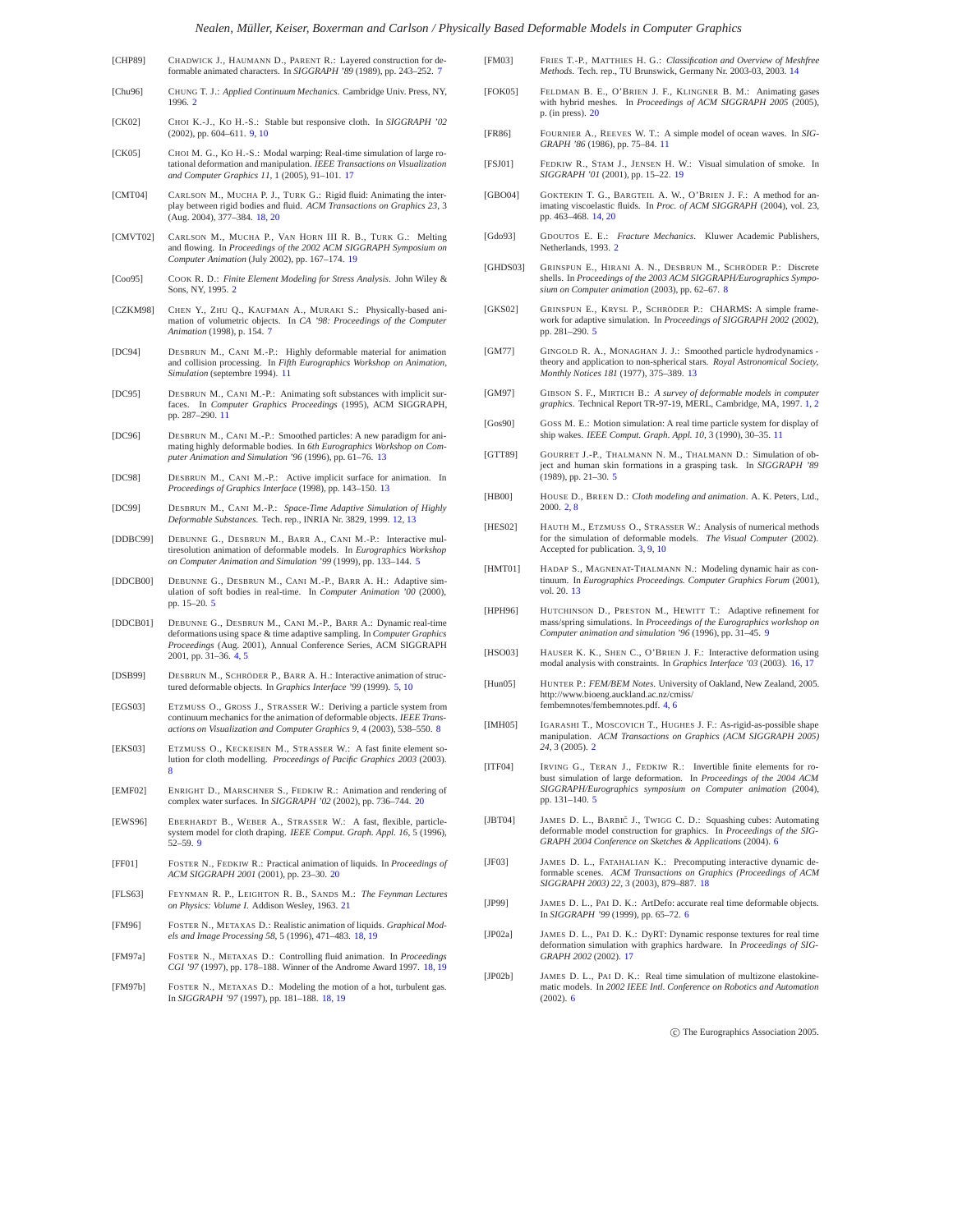- <span id="page-22-22"></span>[JP03] JAMES D. L., PAI D. K.: Multiresolution Green's function methods for interactive simulation of large-scale elastostatic objects. *ACM Transactions on Graphics 22*, 1 (2003), 47–82. [6](#page-5-1)
- <span id="page-22-46"></span>[JP04] JAMES D. L., PAI D. K.: BD-Tree: Output-sensitive collision detection for reduced deformable models. *ACM Transactions on Graphics (SIGGRAPH 2004) 23*, 3 (Aug. 2004). [16](#page-15-10)
- <span id="page-22-6"></span>[JT05] JAMES D. L., TWIGG C. D.: Skinning mesh animations. *ACM Transactions on Graphics (SIGGRAPH 2005) 24*, 3 (2005). [2](#page-1-3)
- <span id="page-22-33"></span>[KAG∗05] KEISER R., ADAMS B., GASSER D., BAZZI P., DUTRÉ P., GROSS M.: A unified lagrangian approach to solid-fluid animation. In *Proceedings of the Eurographics Symposium on Point-Based Graphics* (2005). To appear. [13,](#page-12-2) [14,](#page-13-1) [15](#page-14-2)
- <span id="page-22-26"></span>[Kas95] KASS M.: An introduction to physically based modeling, chapter: Introduction to continuum dynamics for computer graphics. *In SIGGRAPH 95 Course Notes* (1995). [8](#page-7-0)
- <span id="page-22-25"></span>[Kaw80] KAWABATA S.: The standardization and analysis of hand evaluation. *The Textile Machinery Society of Japan* (1980). [8](#page-7-0)
- <span id="page-22-28"></span>[KCC∗00] KANG Y., CHOI J., CHO H., LEE D., PARK C.: Real-time animation technique for flexible and thin objects. In *WSCG 2000* (2000), pp. 322– 329. [10](#page-9-3)
- <span id="page-22-16"></span>[KGC∗96] KOCH R. M., GROSS M. H., CARLS F. R., VON BÜREN D. F., FANKHAUSER G., PARISH Y. I. H.: Simulating facial surgery using finite element models. *Computer Graphics 30*, Annual Conference Series (1996), 421–428. [5](#page-4-1)
- <span id="page-22-5"></span>[KJP02] KRY P. G., JAMES D. L., PAI D. K.: Eigenskin: real time large deformation character skinning in hardware. In *Proceedings of the 2002 ACM SIGGRAPH/Eurographics symposium on Computer animation* (2002), pp. 153–159. [2](#page-1-3)
- <span id="page-22-48"></span>[KLLR05] KIM B., LIU Y., LLAMAS I., ROSSIGNAC J.: Flowfixer: Using bfecc for fluid simulation. (submitted). [19](#page-18-5)
- <span id="page-22-45"></span>[KMH∗04] KEISER R., MÜLLER M., HEIDELBERGER B., TESCHNER M., GROSS M.: Contact handling for deformable point-based objects. In *Proceedings of Vision, Modeling, Visualization VMV'04* (Nov 2004), pp. 339–347. [15](#page-14-2)
- <span id="page-22-34"></span>[KWT88] KASS M., WITKIN A., TERZOPOULOS D.: Snakes: active contour models. *International Journal of Computer Vision 1*, 4 (1988), 321–331. [13](#page-12-2)
- <span id="page-22-44"></span>[KZ04] KLEIN J., ZACHMANN G.: Point cloud collision detection. In *Proceedings of EUROGRAPHICS 2004* (2004), pp. 567–576. [15](#page-14-2)
- <span id="page-22-0"></span>[Las87] LASSETER J.: Principles of traditional animation applied to 3D computer animation. In *SIGGRAPH '87* (1987), pp. 35–44. [1](#page-0-1)
- <span id="page-22-47"></span>[LGF04] LOSASSO F., GIBOU F., FEDKIW R.: Simulating water and smoke with an octree data structure. *ACM Transactions on Graphics 23*, 3 (Aug. 2004), 457–462. [19](#page-18-5)
- <span id="page-22-40"></span>[Liu02] LIU G. R.: *Mesh-Free Methods*. CRC Press, 2002. [14](#page-13-1)
- <span id="page-22-2"></span>[LKG∗03] LLAMAS I., KIM B., GARGUS J., ROSSIGNAC J., SHAW C. D.: Twister: a space-warp operator for the two-handed editing of 3D shapes. *ACM Trans. Graph. 22*, 3 (2003), 663–668. [2](#page-1-3)
- <span id="page-22-10"></span>[LO05] LIN M., OTADUY M.: Recent advances in haptic rendering and applications. *Siggraph Course Notes* (2005). [2](#page-1-3)
- <span id="page-22-7"></span>[Lov27] LOVE A.: *A Treatise on the Mathematical Theory of Elasticity*. Cambridge University Press, 1927. [2](#page-1-3)
- <span id="page-22-43"></span>[LS81] LANCASTER P., SALKAUSKAS K.: Surfaces generated by moving least squares methods. *Mathematics of Computation 87* (1981), 141–158. [14](#page-13-1)
- <span id="page-22-3"></span>[LSLCO05] LIPMAN Y., SORKINE O., LEVIN D., COHEN-OR D.: Linear rotationinvariant coordinates for meshes. *ACM Transactions on Graphics (ACM SIGGRAPH 2005) 24*, 3 (2005). [2](#page-1-3)
- <span id="page-22-35"></span>[Luc77] LUCY L. B.: A numerical approach to the testing of the fission hypothesis. *The Astronomical Journal 82*, 12 (1977), 1013–1024. [13](#page-12-2)
- <span id="page-22-27"></span>[LV05] LI L., VOLKOV V.: Cloth animation with adaptively refined meshes. In *ACSC* (2005), pp. 107–114. [9](#page-8-3)
- <span id="page-22-21"></span>[MBF04] MOLINO N., BAO Z., FEDKIW R.: A virtual node algorithm for changing mesh topology during simulation. *ACM Trans. Graph. 23*, 3 (2004), 385– 392. [6](#page-5-1)
- <span id="page-22-36"></span>[MCG03] MÜLLER M., CHARYPAR D., GROSS M.: Particle-based fluid simulation for interactive applications. In *Proceedings of the 2003 ACM SIGGRAPH/Eurographics Symposium on Computer animation* (2003), pp. 154–159. [13](#page-12-2)

- <span id="page-22-13"></span>[MDM∗02] MÜLLER M., DORSEY J., MCMILLAN L., JAGNOW R., CUTLER B.: Stable real-time deformations. In *Proceedings of the 2002 ACM SIG-GRAPH/Eurographics symposium on Computer animation* (2002), pp. 49– 54. [4,](#page-3-6) [5,](#page-4-1) [17](#page-16-3)
- <span id="page-22-19"></span>[MG04] MÜLLER M., GROSS M.: Interactive virtual materials. In *GI '04: Proceed-ings of Graphics Interface 2004* (2004), pp. 239–246. [5](#page-4-1)
- <span id="page-22-11"></span>[MHTG05] MÜLLER M., HEIDELBERGER B., TESCHNER M., GROSS M.: Meshless deformations based on shape matching. *ACM Transactions on Computer Graphics (ACM SIGGRAPH 2005) 24*, 3 (2005). [3,](#page-2-4) [15](#page-14-2)
- <span id="page-22-24"></span>[Mil88] MILLER G. S. P.: The motion dynamics of snakes and worms. In *SIG-GRAPH '[8](#page-7-0)8* (1988), pp. 169-173.
- <span id="page-22-1"></span>[MJBF02] MILLIRON T., JENSEN R. J., BARZEL R., FINKELSTEIN A.: A framework for geometric warps and deformations. *ACM Trans. Graph. 21*, 1 (2002),  $20 - 51.2$  $20 - 51.2$
- <span id="page-22-42"></span>[MKN∗04] MÜLLER M., KEISER R., NEALEN A., PAULY M., GROSS M., ALEXA M.: Point based animation of elastic, plastic and melting objects. In *Proceedings of the 2004 ACM SIGGRAPH/Eurographics symposium on Computer animation* (2004), pp. 141–151. [14,](#page-13-1) [15](#page-14-2)
- <span id="page-22-15"></span>[MMDJ01] MÜLLER M., MCMILLAN L., DORSEY J., JAGNOW R.: Real-time simu-lation of deformation and fracture of stiff materials. *Proceedings of Eurographics Workshop on Animation and Simulation 2001* (2001). [5](#page-4-1)
- <span id="page-22-32"></span>[Mon92] MONAGHAN J.: Smoothed particle hydrodynamics. *Annu. Rev. Astron. Physics 30* (1992), 543. [12,](#page-11-3) [13](#page-12-2)
- <span id="page-22-38"></span>[Mon94] MONAGHAN J. J.: Simulating free surface flows with SPH. *J. Comput. Phys. 110*, 2 (1994), 399–406. [13](#page-12-2)
- <span id="page-22-31"></span>[MSKG05] MÜLLER M., SOLENTHALER B., KEISER R., GROSS M.: Particle-based fluid-fluid interaction. ACM. to appear. [12,](#page-11-3) [13](#page-12-2)
- <span id="page-22-37"></span>[MST∗04] MÜLLER M., SCHIRM S., TESCHNER M., HEIDELBERGER B., GROSS M.: Interaction of fluids with deformable solids. In *Computer Animation and Social Agents CASA'04* (2004), pp. 159–171. [13](#page-12-2)
- <span id="page-22-8"></span>[MTCK∗04] MAGNENAT-THALMANN N., CORDIER F., KECKEISEN M., KIMMERLE S., KLEIN R., MESETH J.: Simulation of clothes for real-time applications. In *Eurographics 2004, Tutorials 1: Simulation of Clothes for Real-time Applications* (2004). [2](#page-1-3)
- <span id="page-22-20"></span>[MTG04] MÜLLER M., TESCHNER M., GROSS M.: Physically-based simulation of objects represented by surface meshes. In *Proceedings of Computer Graphics International (CGI)* (Jun 2004), pp. 26–33. [6](#page-5-1)
- <span id="page-22-9"></span>[MTHK00] MAGNENAT-THALMANN N., HADAP S., KALRA P.: State of the art in hair simulation. In *International Workshop on Human Modeling and Animation* (June 2000), Korea Computer Graphics Society, pp. 3–9. [2](#page-1-3)
- <span id="page-22-4"></span>[NSACO05] NEALEN A., SORKINE O., ALEXA M., COHEN-OR D.: A sketch-based interface for detail-preserving mesh editing. *ACM Transactions on Com-puter Graphics (ACM SIGGRAPH 2005) 24*, 3 (2005). [2](#page-1-3)
- <span id="page-22-39"></span>[NTVR92] NAYROLES B., TOUZOT G., VILLON P., RICARD A.: Generalizing the finite element method: diffuse approximation and diffuse elements. *Com-putational Mechanics 10*, 5 (1992), 307–318. [14](#page-13-1)
- <span id="page-22-14"></span>[OBH02] O'BRIEN J. F., BARGTEIL A. W., HODGINS J. K.: Graphical modeling and animation of ductile fracture. In *Proceedings of SIGGRAPH 2002* (2002), pp. 291–294. [5](#page-4-1)
- <span id="page-22-30"></span>[OC97] OPALACH A., CANI M.: Local deformations for animation of implicit surfaces. In *13th Spring Conference on Computer Graphics* (1997), Straßer W., (Ed.), pp. 85–92. [12](#page-11-3)
- <span id="page-22-29"></span>[OH95] O'BRIEN J. F., HODGINS J. K.: Dynamic simulation of splashing fluids. In *CA '95: Proceedings of the Computer Animation* (1995), p. 198. [11](#page-10-0)
- <span id="page-22-12"></span>[OH99] O'BRIEN J. F., HODGINS J. K.: Graphical modeling and animation of brittle fracture. In *Proceedings of SIGGRAPH 1999* (1999), pp. 287–296. [4,](#page-3-6) [5](#page-4-1)
- <span id="page-22-23"></span>[PB81] PLATT S. M., BADLER N. I.: Animating facial expressions. In *SIGGRAPH '81* (1981), pp. 245–252. [7](#page-6-3)
- <span id="page-22-41"></span>[pba04] Point based animation: Resource collection on the world wide web. http://www.pointbasedanimation.org, 2004. [14](#page-13-1)
- <span id="page-22-17"></span>[PDA00] PICINBONO G., DELINGETTE H., AYACHE N.: Real-time large displacement elasticity for surgery simulation: Non-linear tensor-mass model. *Third International Conference on Medical Robotics, Imaging And Computer Assisted Surgery: MICCAI 2000* (Oct. 2000), 643–652. [5](#page-4-1)
- <span id="page-22-18"></span>[PDA01] PICINBONO G., DELINGETTE H., AYACHE N.: Nonlinear and anisotropic elastic soft tissue models for medical simulation. In *Proceedings of the IEEE International Conference on Robotics and Automation* (2001). [5](#page-4-1)